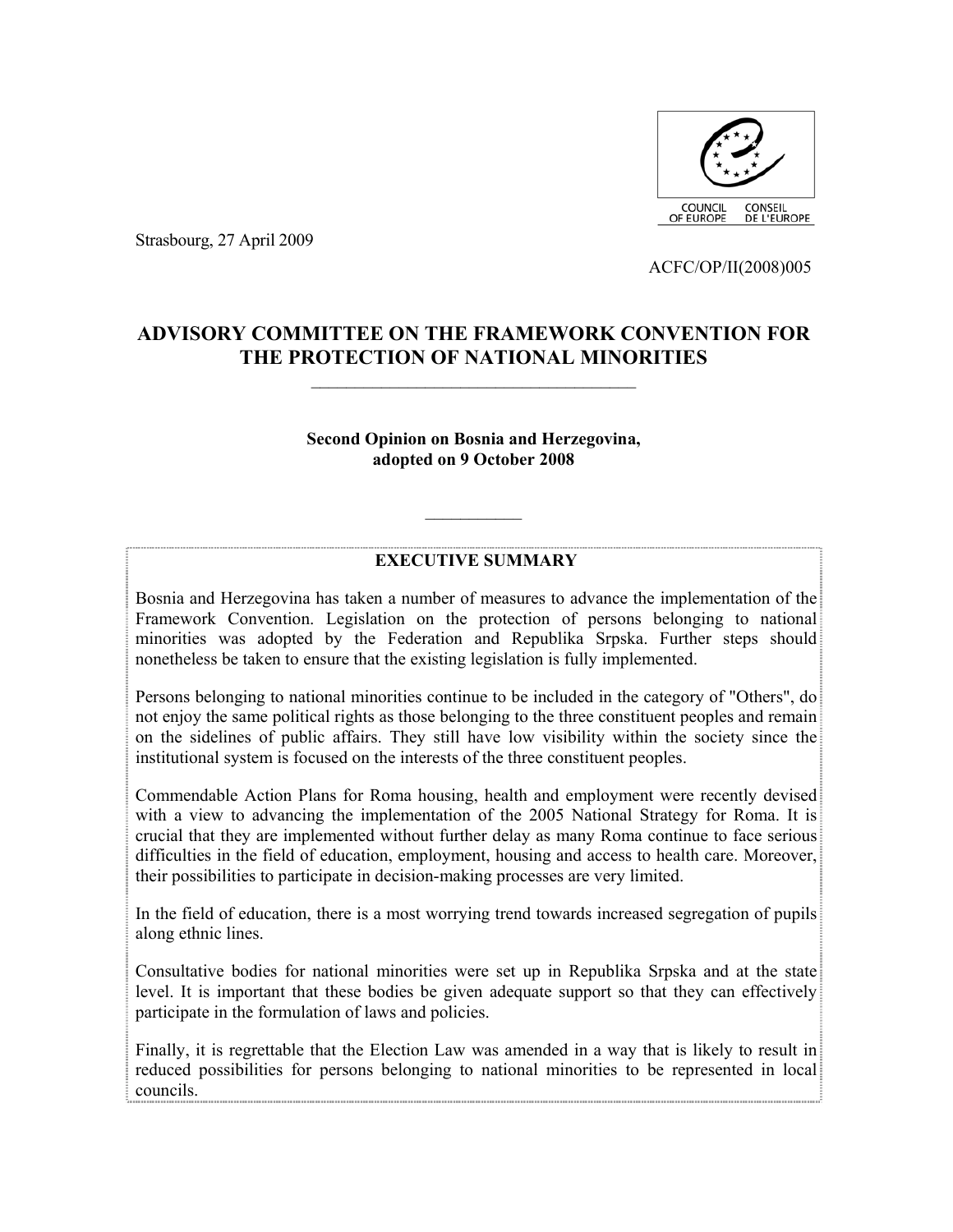# **TABLE OF CONTENTS**

| L  |    |
|----|----|
|    |    |
|    |    |
|    |    |
|    |    |
|    |    |
|    |    |
|    |    |
|    |    |
|    |    |
| П. |    |
|    |    |
|    |    |
|    |    |
|    |    |
|    |    |
|    |    |
|    |    |
|    |    |
|    |    |
|    |    |
| Ш  |    |
|    |    |
|    |    |
|    | 43 |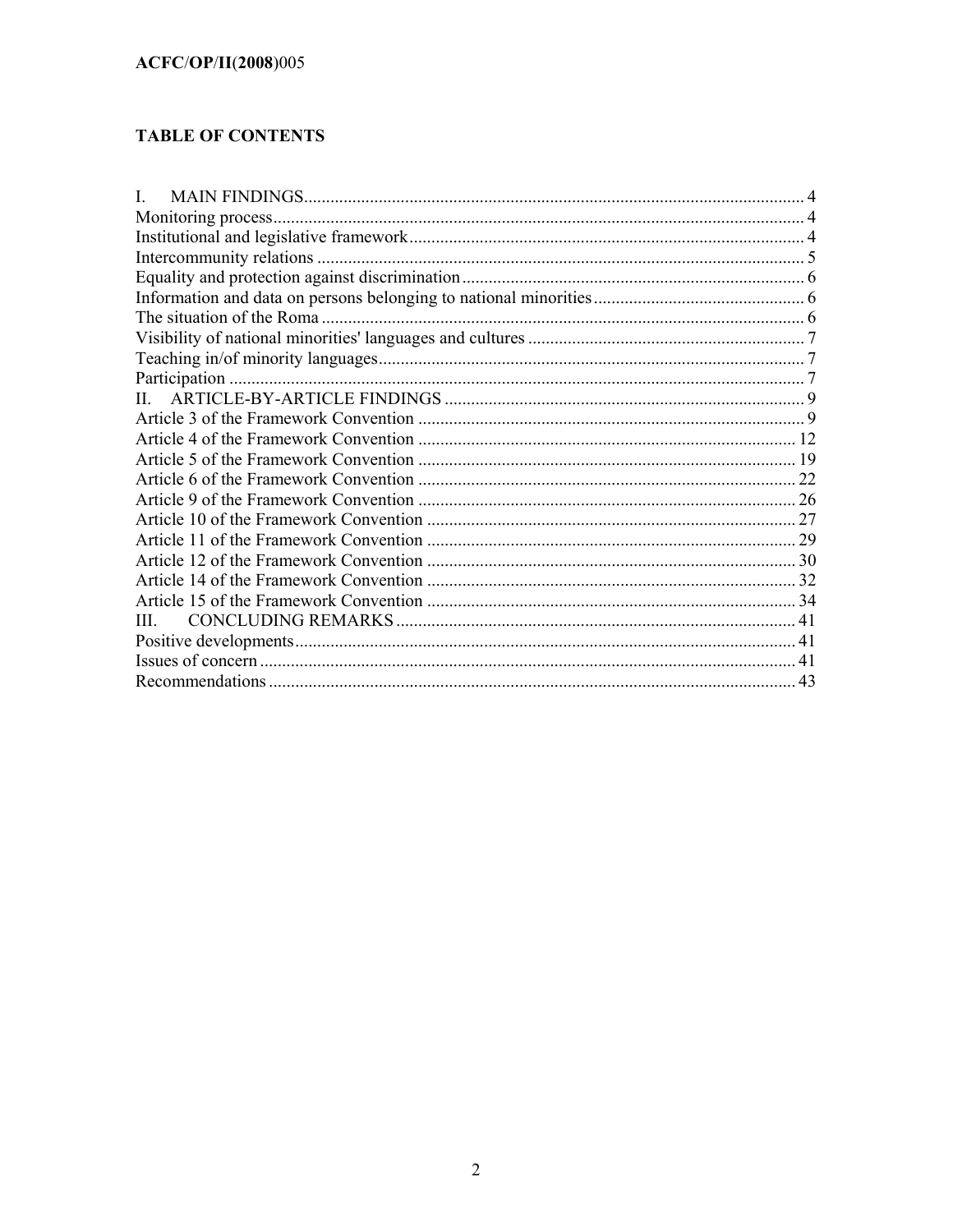## **ADVISORY COMMITTEE ON THE FRAMEWORK CONVENTION FOR THE PROTECTION OF NATIONAL MINORITIES**

### **SECOND OPINION ON BOSNIA AND HERZEGOVINA**

1. The Advisory Committee adopted the present Opinion on Bosnia and Herzegovina in accordance with Article 26 (1) of the Framework Convention and Rule 23 of Resolution (97) 10 of the Committee of Ministers. The findings are based on information contained in the State Report (hereinafter the State Report), received on 2 August 2007, and other written sources and on information obtained by the Advisory Committee from governmental and non-governmental contacts during its visit to Sarajevo, Brčko and Banja Luka from 25 to 28 March 2008.

2. Section I below contains the Advisory Committee's main findings on key issues pertaining to the implementation of the Framework Convention in Bosnia and Herzegovina. These findings reflect the more detailed article-by-article findings contained in Section II, which covers those provisions of the Framework Convention on which the Advisory Committee has substantive issues to raise.

3. Both sections make extensive reference to the follow-up given to the findings of the first cycle of monitoring of the Framework Convention, contained in the Advisory Committee's first Opinion on Bosnia and Herzegovina, adopted on 27 May 2004, and in the Committee of Ministers' corresponding Resolution, adopted on 11 May 2005.

4. The concluding remarks, contained in Section III, could serve as the basis for the Committee of Ministers' forthcoming conclusions and recommendations on Bosnia and Herzegovina.

5. The Advisory Committee looks forward to continuing its dialogue with the authorities of Bosnia and Herzegovina as well as with representatives of national minorities and others involved in the implementation of the Framework Convention. In order to promote an inclusive and transparent process, the Advisory Committee strongly encourages the authorities to make the present Opinion public upon its receipt.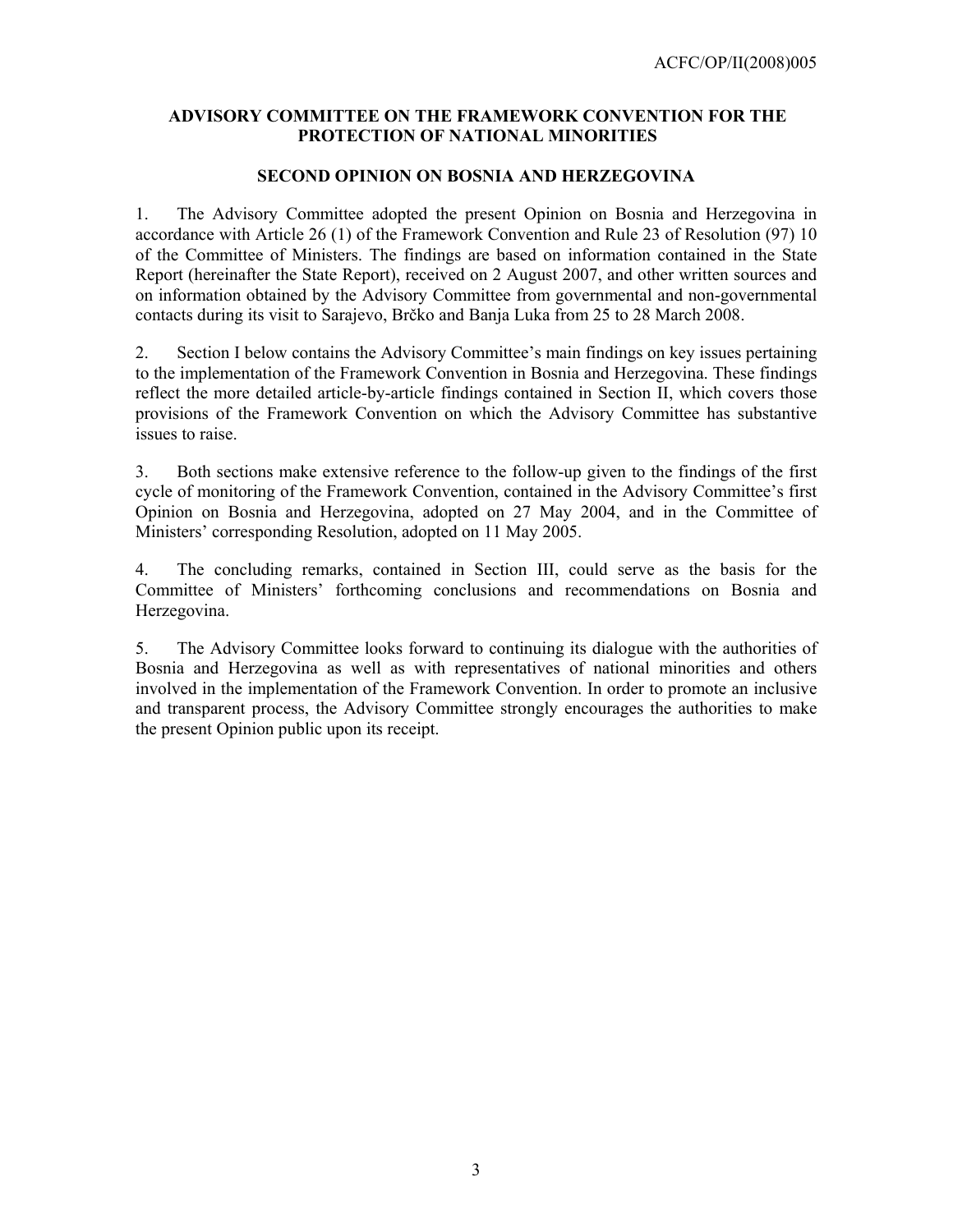# **I. MAIN FINDINGS**

### **Monitoring process**

6. Bosnia and Herzegovina has adopted a constructive attitude to the monitoring procedure under the Framework Convention. In December 2005, the authorities held a seminar on monitoring in Sarajevo, in which representatives of the national minorities and of the Advisory Committee participated. The aim was to examine how the findings made during the first cycle of monitoring could be acted upon in practice. The Advisory Committee's first Opinion and the Committee of Ministers' Resolution have been translated into one of the country's language**s**. The Advisory Committee, however, notes with regret that Bosnia and Herzegovina has not yet submitted proposals for experts in respect of Bosnia and Herzegovina to be elected on the list of experts eligible to the Advisory Committee.

7. The Advisory Committee also regrets that the State Report was submitted one year late. In order to prepare this second State Report, the authorities consulted a number of institutions and organisations. The contributions received from the Council of Ministers of Bosnia and Herzegovina, several cantonal authorities and NGOs, including the Association of National Minorities of Republika Srpska and the Roma Council of the Federation, are appended to the State Report. The Advisory Committee, nonetheless, notes that the authorities of the two Entities and of the Brčko District do not seem to have provided input for the report's preparation. While welcoming the inclusion of various stakeholders' contributions, the Advisory Committee requests that a more inclusive approach, which should be based on close co-operation between central, Entity and local authorities, should be followed in subsequent monitoring cycles.

8. Apart from the above-mentioned contributions, the State Report mainly consists of replies to the questions raised by the Advisory Committee in January 2006 when the preparations for the second monitoring cycle were under way with the authorities of Bosnia and Herzegovina. The Advisory Committee's work could, nonetheless, have benefited from more detailed, up-todate information on implementation of the various articles of the Framework Convention. During its visit to Bosnia and Herzegovina, the Advisory Committee was, however, able to supplement the information contained in the State Report. It had some very useful meetings with the national, Entity and local authorities and with national minority and NGO representatives in Sarajevo, Brčko and Banja-Luka.<sup>1</sup>

## **Institutional and legislative framework**

9. The initiatives launched in 2005-2006 with a view to reforming Bosnia and Herzegovina's Constitution, a legacy of the Dayton-Paris Framework Agreement for Peace in Bosnia and Herzegovina (hereinafter referred to as Dayton Agreement) of 1995, have so far come to nothing due to a lack of consensus among the parties concerned. Persons belonging to national minorities therefore continue to be included in the category of "Others", do not enjoy the same political rights as those belonging to the three constituent peoples and remain on the sidelines of public affairs. National minorities still have low visibility within society, since the institutional system is focused on the interests of the three majority communities (the constituent peoples). The Advisory Committee understands that the institutional arrangements provided for by the

l 1 Bosnia and Herzegovina consists of two entities, the Federation of Bosnia and Herzegovina and the Republika Srpska. The Federation is sub-divided into 10 cantons. There are 84 municipalities on the territory of the Federation and 63 in Republika Srpska. The town of Brčko and its pre-war municipal territory are organised as a separate administrative unit, the District of Brčko (Extract from the State Report of Bosnia and Herzegovina).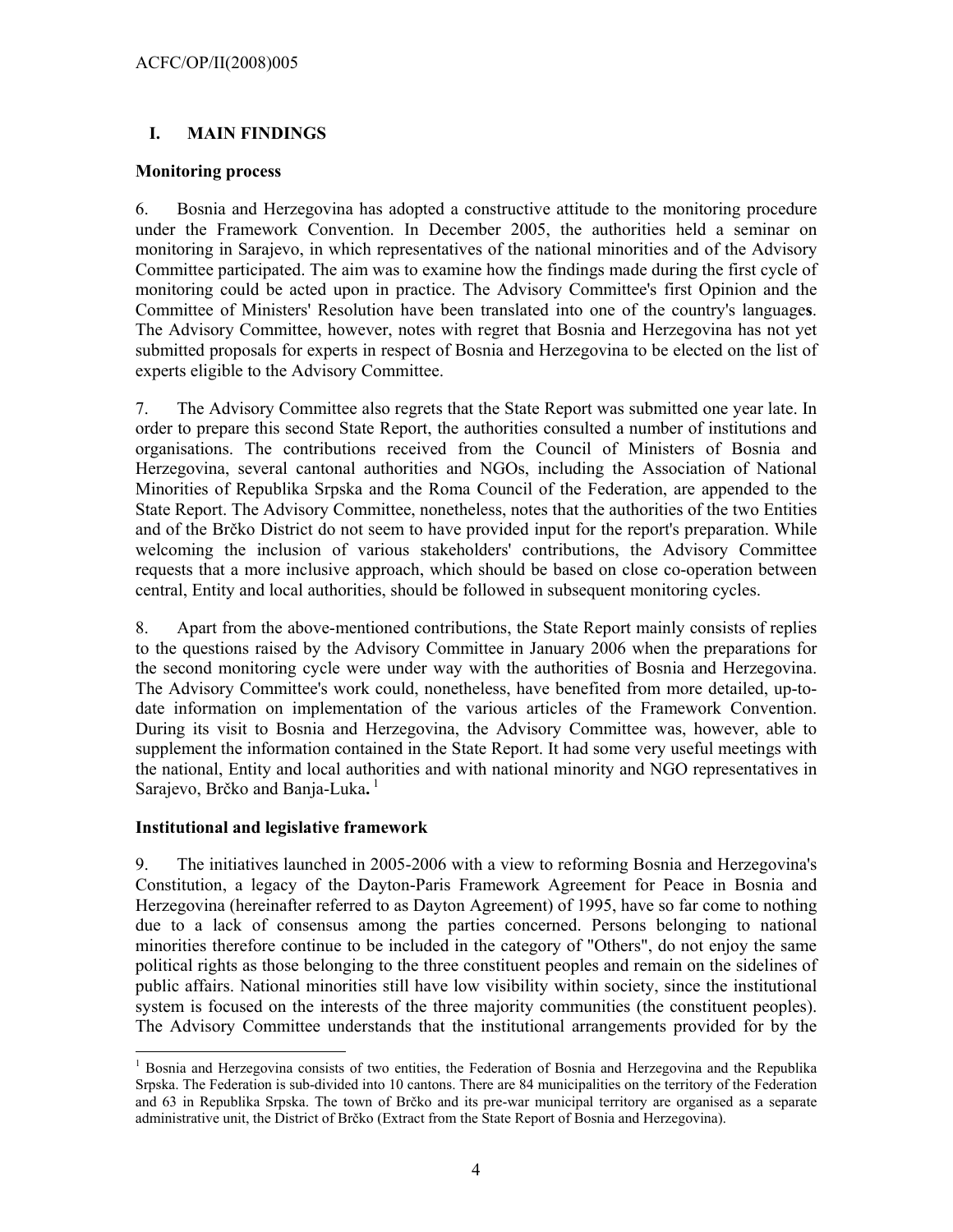Dayton Agreement have been instrumental in restoring peace in the country as well as postconflict rehabilitation. Yet, there is a need for moving from a system based on group rights towards a more balanced approach, that pays adequate attention to individual rights, in order to ensure long-term stability and social cohesion of the country.

10. The State Law on the Protection of Rights of Persons belonging to National Minorities of 2003 (Hereinafter: "the State Law on National Minorities") was amended in October 2005. Some of its provisions have now been clarified, and others have been added, such as the possibility of introducing positive measures in favour of national minorities in the field of employment and the obligation to set up a Council of National Minorities.

11. So that the principles of the State Law on National Minorities can be applied in practice, it must be supplemented with similar legislation at Entity level. The Republika Srpska passed a Law on the Protection of Rights of Persons belonging to National Minorities of Republika Srpska (hereinafter: "the Law on National Minorities of the Republika Srpska") in December 2004. In July 2008, the Federation of Bosnia and Herzegovina also adopted the Law on the Protection of Rights of Persons belonging to National Minorities of the Federation (hereinafter: "the Law on National Minorities of the Federation").

12. A draft anti-discrimination law is also under preparation. This should make it possible to supplement the existing provisions on combating discrimination, notably on grounds of ethnic or national origin. It is important that civil society, including associations of national minorities, continue to be closely involved in the drafting process.

13. Generally speaking, it can be seen that, although Bosnia and Herzegovina has fairly welldeveloped legislation for the protection of national minorities, deficiencies in applying the law continue to pose a major problem.

14. Furthermore, a most worrying lack of communication and co-ordination between the different levels of authority regarding the implementation of the laws and policies on national minorities can be noted. With an institutional organisation as complex as that of Bosnia and Herzegovina, it is indeed difficult to implement decisions taken at central level. The Advisory Committee has, in particular, noted a worrying lack of communication between the authorities of the two Entities.

## **Intercommunity relations**

15. Ethnicity continues to be a key factor in determining participation in public affairs and in the country's social, economic and cultural life, a situation which is not conducive to reinforcing social cohesion. The sense of belonging to a single country beyond ethnic and national dividing lines is lacking. In this context, the concept of "vital national interest" of the constituent peoples remains an obstacle to the smooth functioning of the institutions, apart from the fact that it prevents those who do not belong to the constituent peoples from making themselves heard.

16. Although tangible progress has been made in a number of regions, tensions still exist between the three main communities. Hate speech targeting persons on the basis of their ethnicity or religion is frequent in the media and in politics. Separation of pupils from the different communities within the education system continues and is apparently becoming widespread. The same applies to the media and politics, where ethnic divisions continue to prevail. Representation within elected bodies and the public sector is also based on individuals' ethnic origin.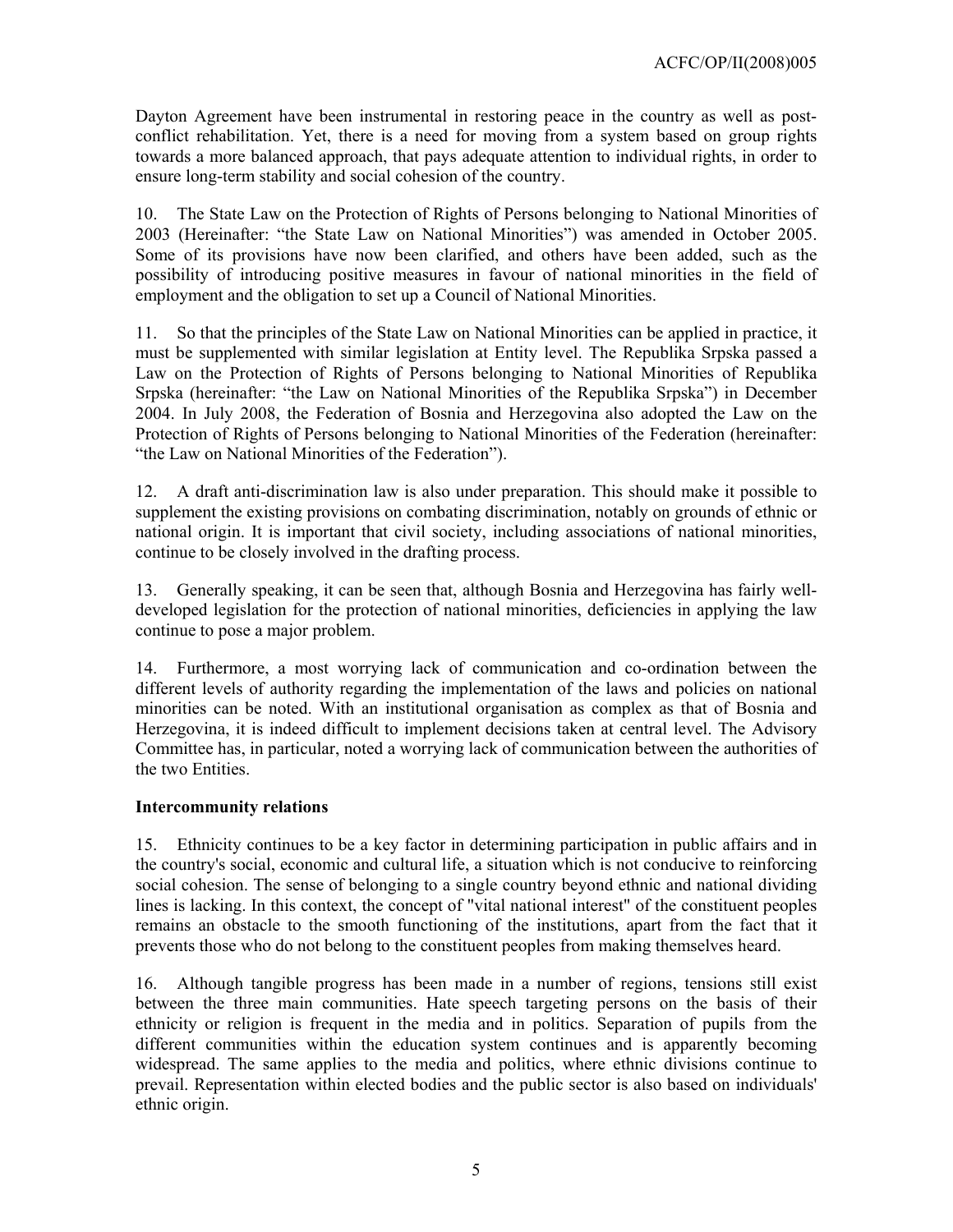## ACFC/OP/II(2008)005

17. The Roma are often the target of prejudice and racist rhetoric or even acts. Returnees also encounter various forms of hostility, especially where they do not belong to the local ethnic majority, although tensions have declined in a number of municipalities since 2004.

## **Equality and protection against discrimination**

18. Persons belonging to national minorities suffer discrimination, endorsed by law, regarding their participation in public affairs, since they are still ineligible for appointment to certain posts, notably high-level ones. This, together with the maintenance of the "Others" category in the Constitution, is the main cause of discontent for persons belonging to national minorities. They informed the Advisory Committee that they feel political decision-makers often regard them as "second class citizens".

19. Persons not belonging to the ethnic majority, including members of national minorities, are frequently faced with discrimination in various fields, such as access to housing and to jobs, particularly in the public sector, social protection and retirement benefits.

## **Information and data on persons belonging to national minorities**

20. The implementation of a number of legislative provisions concerning national minorities depends on minimum numerical thresholds, calculated according to the results of the 1991 census. However, the census figures no longer correspond to demographic realities in the country. It is accordingly difficult to apply the legislation in a manner that satisfies the current needs of persons belonging to national minorities. This makes it important that the authorities collect comprehensive reliable, up-to-date figures swiftly, while fully respecting international standards on the protection of personal data.

21. The authorities also do not have sufficient reliable, up-to-date data on the socioeconomic and educational situation of persons belonging to national minorities. Due to the lack of such data they have difficulties in devising, implementing and evaluating appropriate, effective policy measures in favour of national minorities.

22. Collection of data on the situation of Roma, provided for under the action plans for Roma in the employment, housing and health care sectors (see paragraph 24 below), should partially remedy the current dearth of information. It must be ensured that such data is collected in accordance with international standards regarding the protection of personal data.

## **The situation of the Roma**

23. A large proportion of the Roma population continues to encounter serious difficulties in various areas of daily life. Many of them still do not have identity documents, since they were not registered at birth, and therefore have no welfare or medical cover. Few of the informal Roma settlements have been legalised since 2004, and living conditions there are frequently unhealthy. Roma participation in socioeconomic life remains generally very limited. In the field of education, despite efforts made, many Roma children still do not attend school. The school dropout rate continues to be very high, and illiteracy is still a major problem within the Roma population.

24. In view of this situation, the authorities have continued to develop policies to address the problems confronting the Roma in a number of fields. A National Strategy for the Roma was devised in 2005, followed by sector-based action plans to improve the employment, housing and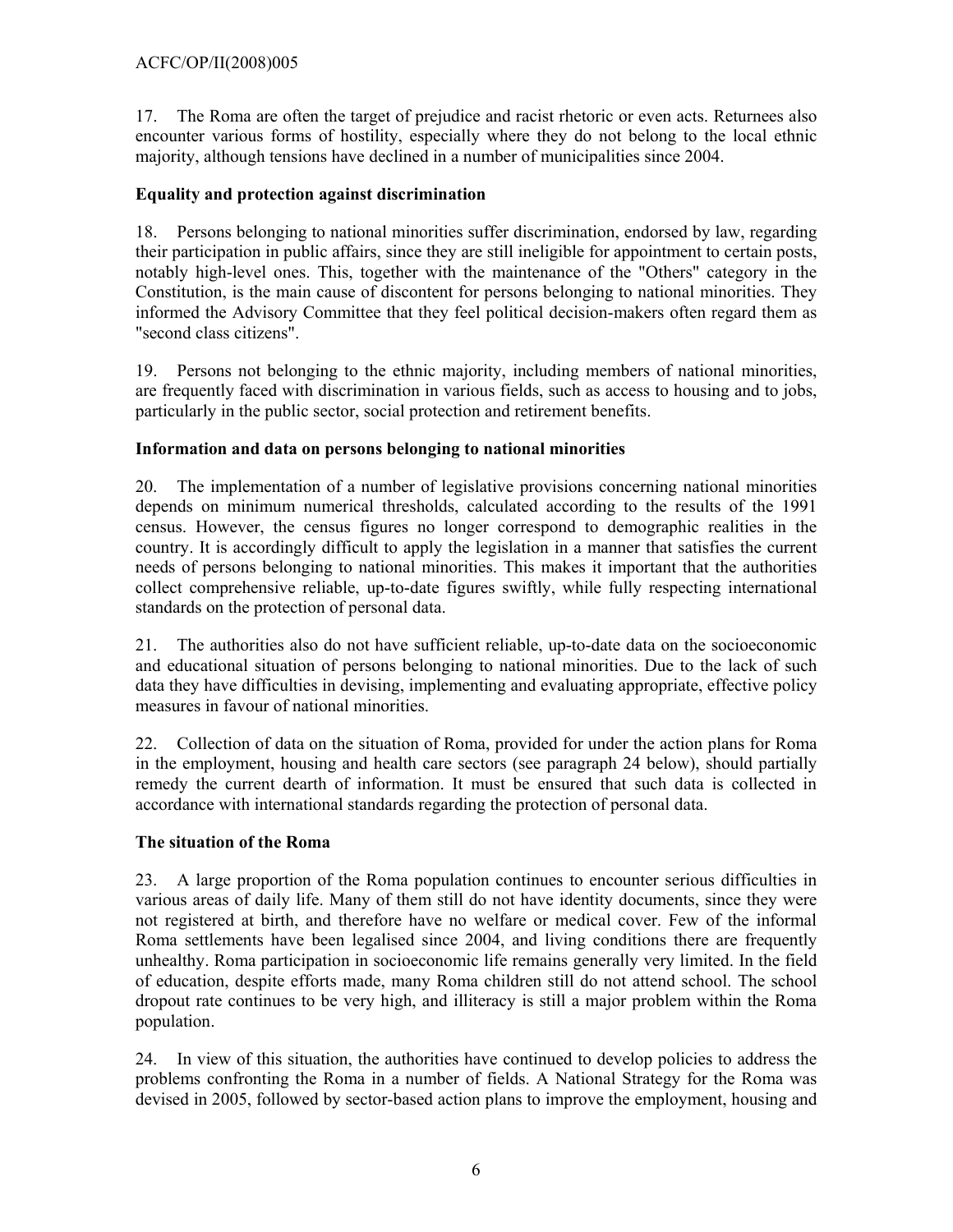health care situation of Roma, drawn up in close co-operation with the Advisory Committee for Roma. The authorities should now focus on the rapid, effective implementation of the abovementioned strategies in close contact with those concerned. They should thereafter also ensure that participative monitoring and evaluation of these Action Plans takes place.

25. Participation of the Roma at all levels of public affairs, as well as their representation in public service employment, remains extremely low. They are therefore an invisible part of society, even though they are facing challenges that should be high on the agenda of the authorities.

## **Visibility of national minorities' languages and cultures**

26. Persons belonging to national minorities, and their cultures and languages, have low visibility, be it in economic and social life, cultural matters or public affairs. Very few programmes are broadcast on subjects of relevance to national minorities or in their languages, despite the provisions of the State Law on National Minorities requiring that public service radio and television channels broadcast such programmes.

27. The cultural heritage, history and languages of the national minorities are virtually absent from school syllabuses and textbooks.

28. The law also provides that, under certain conditions, it shall be possible to make use of minority languages in relations with the administrative authorities and also on topographical and other information signs. These provisions have not been applied so far and the authorities have not assessed the needs of the persons belonging to national minorities for such facilities.

## **Teaching in/of minority languages**

29. There is currently no teaching in the national minorities' languages, although the State Law on National Minorities allows it under certain conditions. The possibilities for teaching of national minority languages within the school system are also limited at present. However, the demand for it exists among persons belonging to the national minorities, since language learning in school is important so as to safeguard the national minorities' languages and cultures.

30. It can also be seen that there is a shortage of appropriate educational material for teaching minority languages and of teachers trained in these languages. A substantial share of the educational opportunities on offer is attributable to the efforts of the associations of national minorities, who receive only limited, sporadic support from the authorities in this respect.

# **Participation**

31. A Council of National Minorities was set up in April 2008 at national level. It should allow persons belonging to the national minorities to play a greater part in policy-making, especially regarding matters of prime concern to them. A similar council was established in 2007 in the Republika Srpska, and it is important that such a council be established in the Federation as soon as possible. The authorities should now seek to ensure that these councils are fully able to participate in the formulation of laws and policies, particularly in matters affecting national minorities. The councils should also be involved in any future discussions on reform of the institutions and the Constitution.

32. In view of the municipal elections in Autumn 2008, amendments to the Election law were adopted in April 2008, that lower the threshold required for candidates from national minorities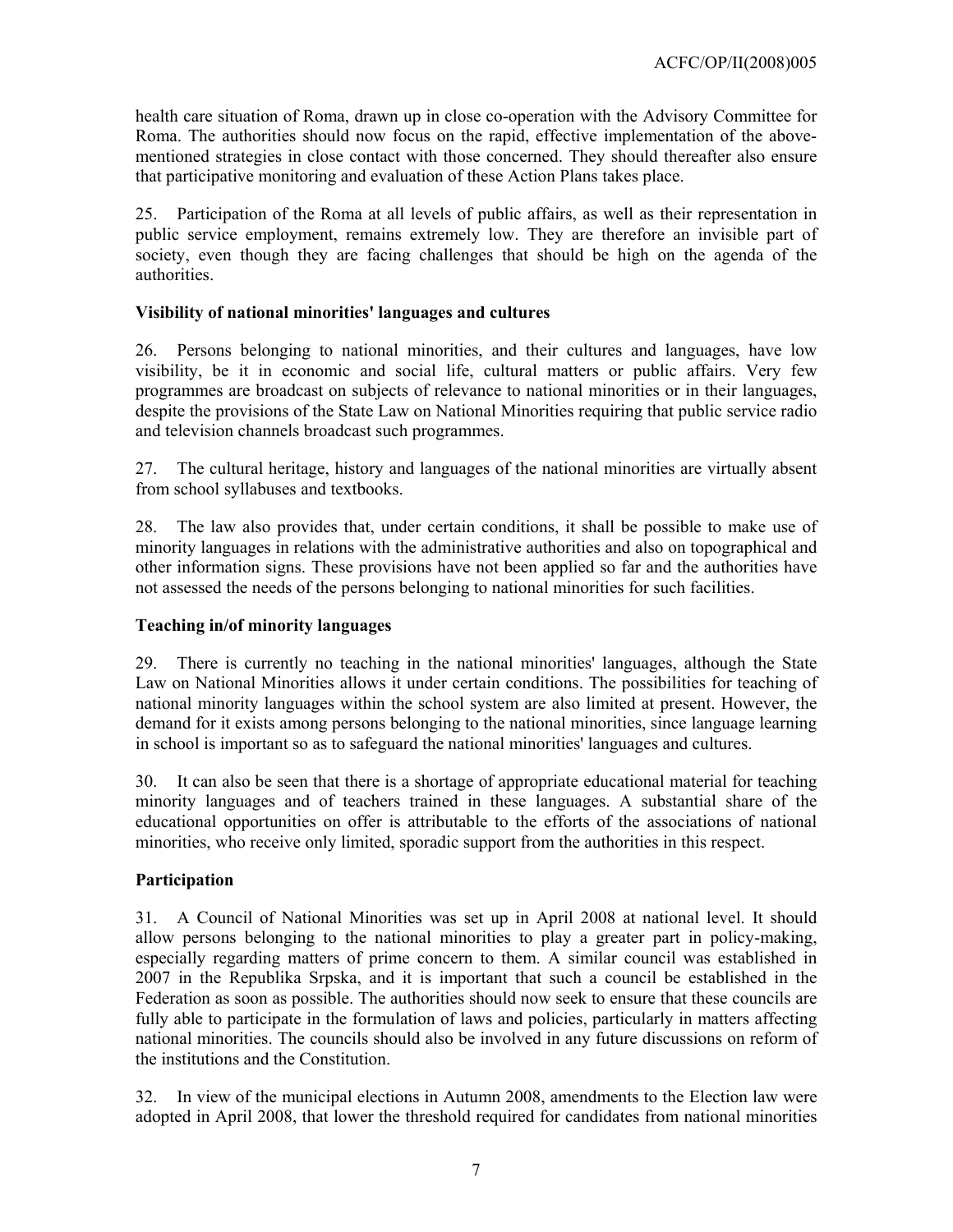### ACFC/OP/II(2008)005

to take part in elections. Nevertheless, they introduce a new requirement for persons belonging to national minorities to form at least 3% of the population of a given municipality (according to the 1991 census results) in order to benefit from a reserved seat in the local assembly of the municipality concerned. Very few municipalities, however, meet this requirement according to the 1991 census and the representation of persons belonging to national minorities in local assemblies is, therefore, likely to be even lower than it could have been according to the Election law, as amended in 2004.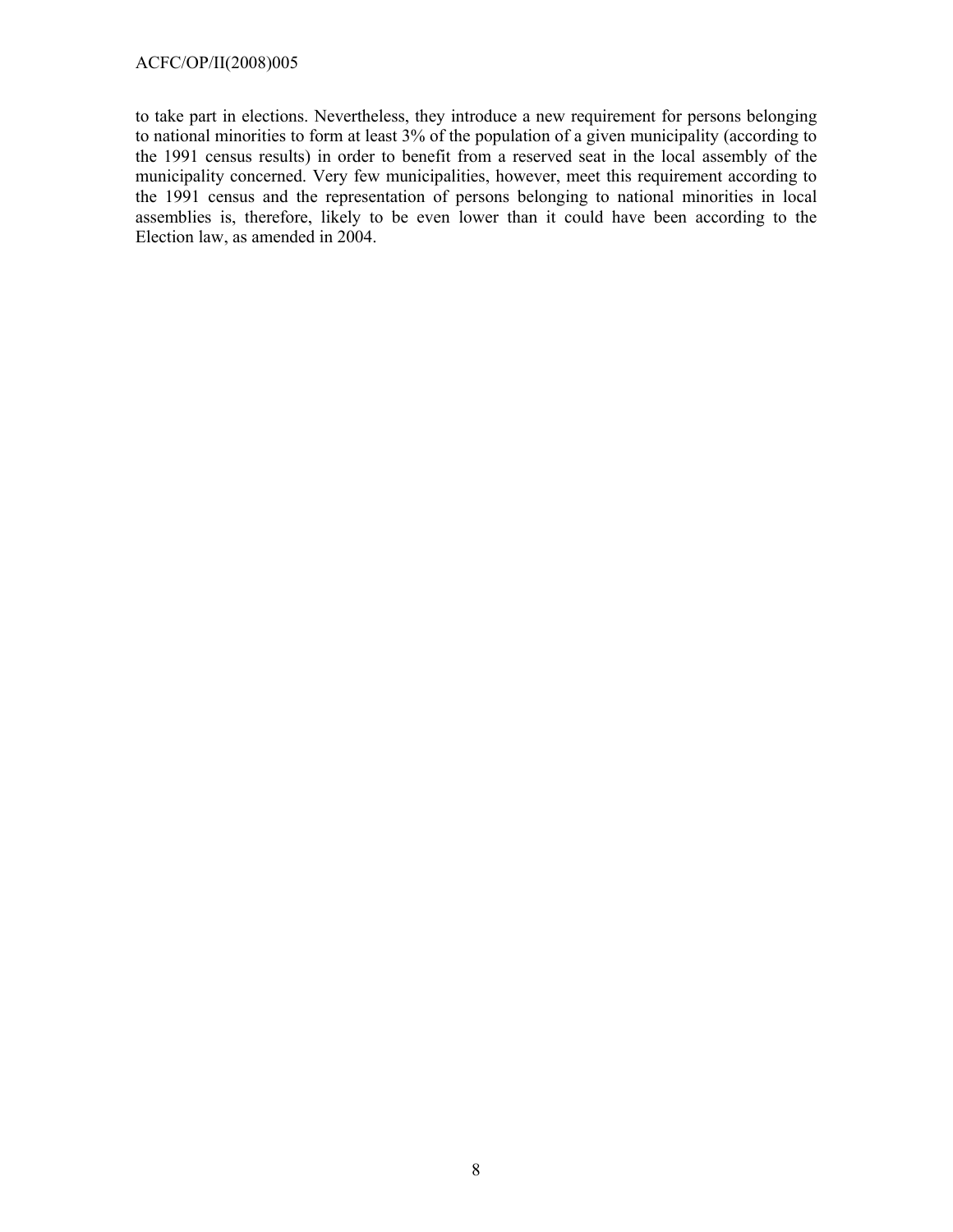# **II. ARTICLE-BY-ARTICLE FINDINGS**

### **Article 3 of the Framework Convention**

### **Scope of application**

### *Findings of the first cycle*

33. In its first Opinion, the Advisory Committee noted that the personal scope of application of the Framework Convention was limited to citizens only, according to the State Law on National Minorities and invited the authorities to consider the inclusion of persons belonging to other groups, including non-citizens, following consultation with those potentially concerned.

#### *Present situation*

Outstanding issues

34. The Advisory Committee notes that the scope of the term "national minorities" continues to apply only to citizens of Bosnia and Herzegovina. This position is reinforced by the inclusion of the same criterion in legislation on national minorities at the level of the Entities, i.e. the Law on National Minorities of the Republika Srpska of 2004 and the Law on National Minorities of the Federation, which was adopted in July 2008.

35. In the process of dialogue with the Advisory Committee, the authorities expressed no readiness with regard to an extension of the scope of application of the Framework Convention to non-citizens. The Advisory Committee would like to recall that State Parties should, as part of the implementation of the Framework Convention, promote mutual respect, understanding and co-operation among all persons living on their territory, including, where appropriate, noncitizens.

36. In addition, the Advisory Committee stresses the fact that citizenship requirements can have a negative impact on those persons whose legal status is still unclear as a result of the upheavals that have occurred in the region. This is particularly relevant in the case of the Roma, who often face difficulties in obtaining confirmation of their citizenship, notably because of a lack of personal documents (see also remarks in respect of Article 4 hereinafter). The Advisory Committee is of the opinion that the difficulties met by Roma without a clear legal status in such circumstances should be duly taken into account by the authorities when considering the scope of application of minority rights, including the provisions of the Framework Convention as well as domestic provisions.

#### *Recommendations*

l

37. The Advisory Committee invites the authorities to pursue a flexible approach with regard to the scope of application of the Framework Convention, in line with the report of the Venice Commission on Non-Citizens and Minority Rights, $^2$  and to consider, as appropriate, its application to groups other than those recognised in the State Law on National Minorities.<sup>3</sup>

 $2^2$  See Venice Commission Report on Non-Citizens and Minority Rights, adopted on 15-16 December 2006, (CDL-AD (2007)1).

<sup>&</sup>lt;sup>3</sup> See Article 3 of the Law on the Protection of Rights of Persons belonging to National Minorities of 2003: "Bosnia and Herzegovina shall protect the position and equality of persons belonging to national minorities: Albanians, Montenegrins, Czechs, Italians, Jews, Hungarians, Macedonians, Germans, Poles, Roma, Russians, Ruthenians, Slovaks, Slovenians, Turks, Ukrainians (…)".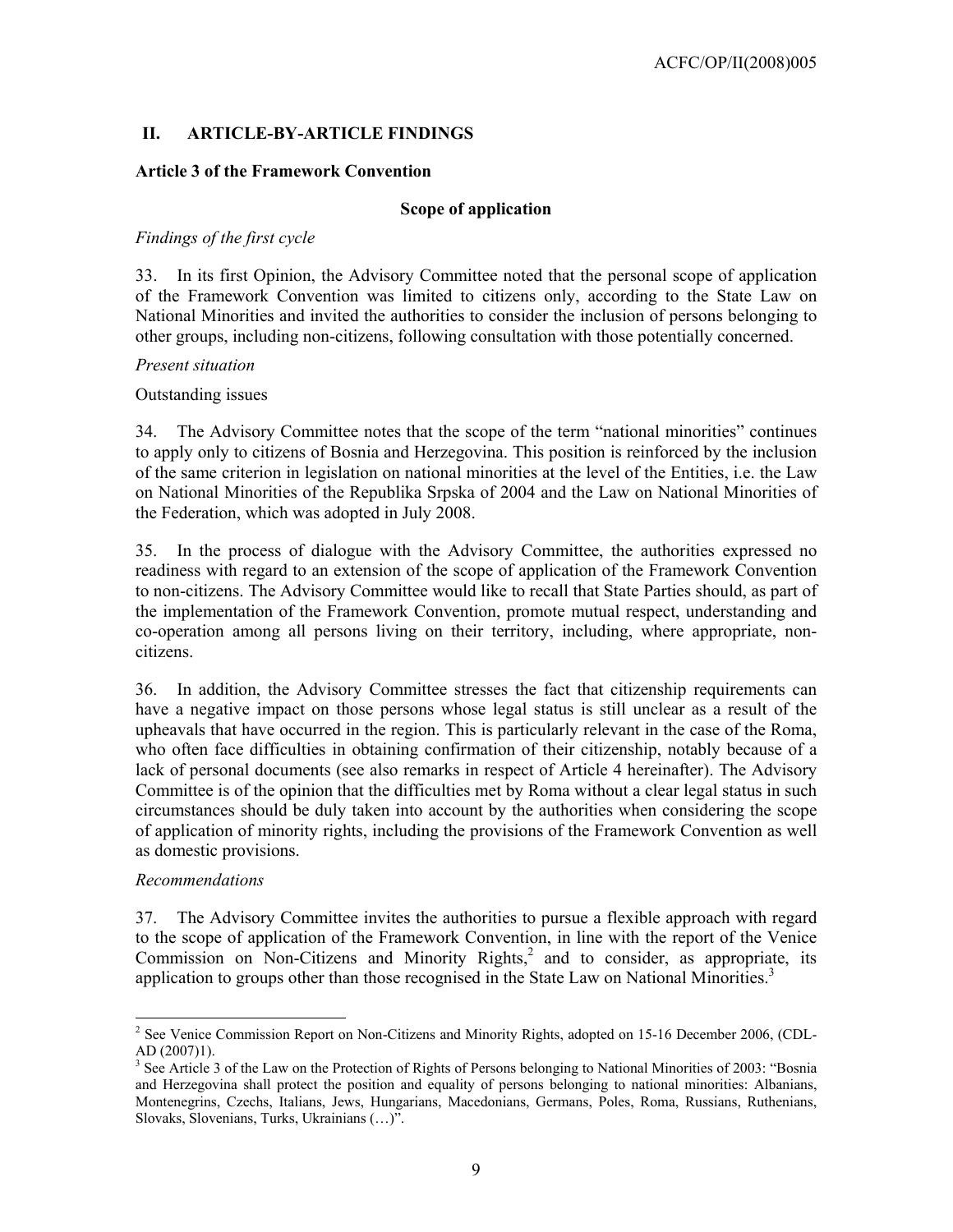## ACFC/OP/II(2008)005

38. The Advisory Committee calls on the authorities to address as a priority the problems faced by those Roma and other persons belonging to national minorities whose legal status remains uncertain.

### **Persons belonging to the constituent peoples in a minority situation**

### *Findings of the first cycle*

39. The Advisory Committee considered, in its first Opinion, that persons belonging to a constituent people who live in areas where they do not belong to the majority could be given the possibility to rely on the protection of the Framework Convention, as an additional tool to respond to some specific needs.

#### *Present situation*

40. The Advisory Committee welcomes the fact that extensive information on discrimination and related problems (such as higher unemployment rate, difficult access to pension rights, etc) experienced by persons belonging to constituent peoples in a minority situation was brought to its attention in the State Report and during the Advisory Committee's visit to Bosnia and Herzegovina. From discussions it had with some representatives of the constituent peoples, the Advisory Committee also understands that persons belonging to these groups would not object to being able to benefit from the protection of the Framework Convention, as an additional tool to address problems of discrimination they are facing, without this implying a weakening of their status as constituent peoples.

### *Recommendation*

41. The Advisory Committee invites Bosnia and Herzegovina to consider further applying the Framework Convention to persons belonging to constituent peoples in a minority situation, on a case-by-case basis and in close consultation with those concerned. Furthermore, it urges the authorities to ensure that the Partial Decision of the Constitutional Court of Bosnia and Herzegovina of 30 June and 1 July 2000 is fully implemented (see also remarks under Article 4 below).

#### **National minorities in the Constitution**

## *Findings of the first cycle*

42. In its first Opinion, the Advisory Committee highlighted the problems connected with the use of the term "Others" at the constitutional level to refer to national minorities and hoped that the terminology used in the State Law on National Minorities would be introduced at the constitutional level as well.

#### *Present situation*

a) Positive developments

43. The Advisory Committee welcomes the fact that both the Republika Srpska Law and the Federation law on minorities consistently use the term "national minorities" instead of "Others".

### b) Outstanding issues

44. At the constitutional level, no changes were introduced with regard to the use of the terms "Others". Representatives of the national minorities that the Advisory Committee met during its visit reiterated the view expressed in earlier stages of monitoring under the Framework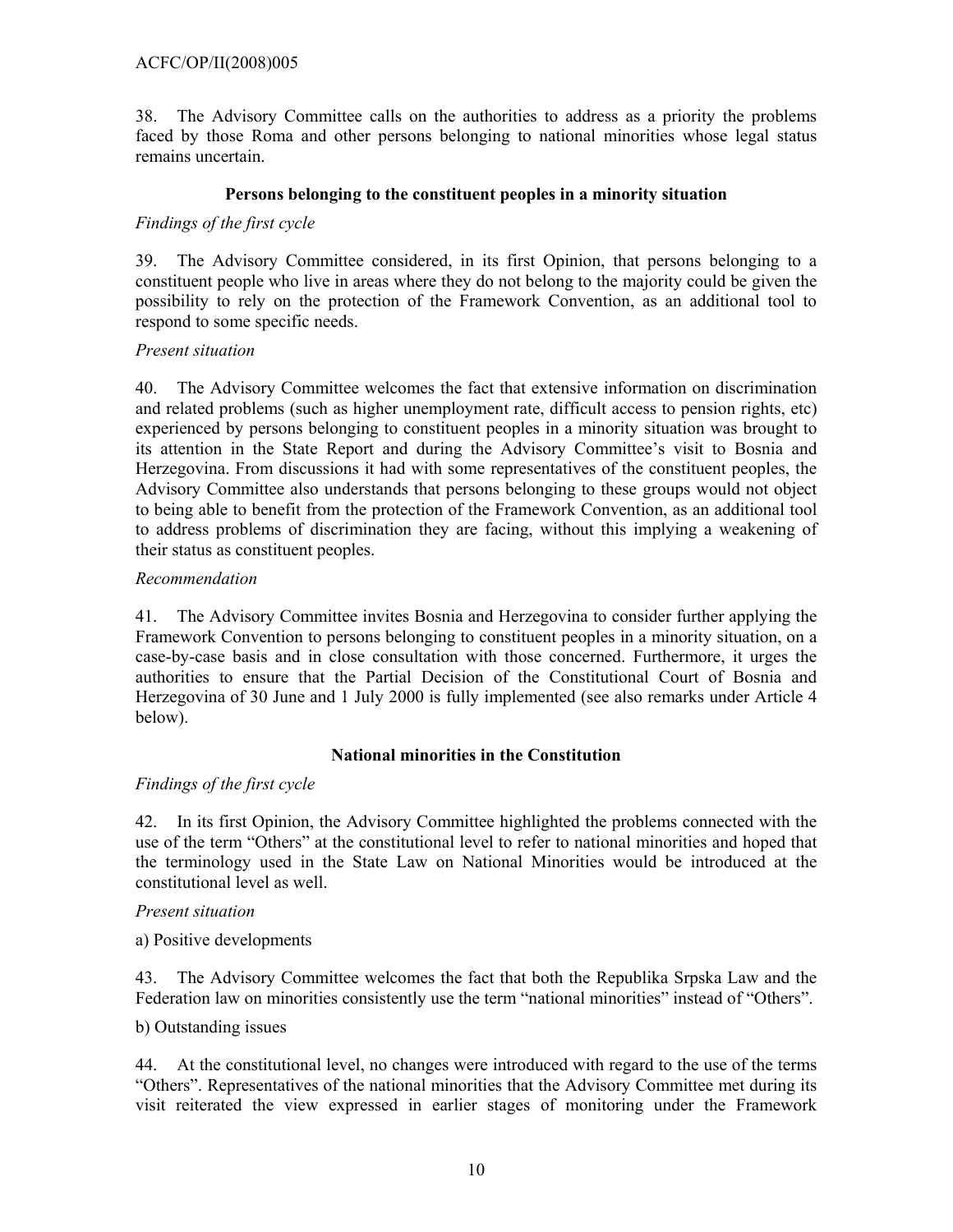Convention that this terminology is offensive. Furthermore, they consider that it entails their exclusion from public affairs and society as a whole. Moreover, there continue to be divergent interpretations of the scope of the term "Others", which can also be understood as covering all those not wishing to be associated with one of the constituent peoples, including persons who do not belong to national minorities (see also remarks in respect of Article 15 below).

#### *Recommendation*

45. The authorities should consider introducing, at the constitutional level, more adequate terminology to refer to national minorities, drawing on the terminology used in the State and Entities laws on national minorities, in order to put an end to their exclusion from public affairs.

### **Right to self-identification**

## *Findings of the first cycle*

46. In its first Opinion, the Advisory Committee was concerned that the ethnicity of individuals was very often openly referred to in daily life in Bosnia and Herzegovina, in particular in the context of access to political posts and public service jobs, without providing adequate safeguards of the right to be treated or not to be treated as a person belonging to a given ethnic group and without ensuring that no disadvantage will result from this choice.

47. Furthermore, the Advisory Committee stressed that a future general population census should make questions relating to ethnic or national affiliation optional and that possibilities offering neutral entries, such as "Bosnian" should be considered.

### *Present situation*

### Outstanding issues

48. While recognising the importance of the availability of data on ethnic origin (see comments in respect of Articles 4 and 15 below), the Advisory Committee recalls that the right to be treated or not to be treated as a person belonging to a given ethnic group, as contained in Article 3 of the Framework Convention, should be fully respected and that personal data should be protected, in line with relevant international standards. Against this background, it notes that mentioning the ethnicity of individuals continues to be very frequent in Bosnia and Herzegovina, notably to access political posts and public employment. The Election Law in particular still requires from candidates for certain posts that they declare their ethnic affiliation (see also remarks in the first Opinion of the Advisory Committee in this respect), which is problematic from the point of view of Article 3 of the Framework Convention. Even though the Advisory Committee understands that this largely results from the system established under the Dayton Agreement, which helped to end the armed conflict, it is deeply concerned by this situation.

49. Moreover, the provisions of the Election law adopted in 2008 allowing for the representation of national minorities in local councils and assemblies (see also remarks under Article 15 hereinafter) provide for special lists of candidates representing persons belonging to national minorities. The appointment of candidates can be made by national minority organisations or political parties, according to specific requirements contained in the Law. However, some interlocutors of the Advisory Committee fear that this provision may be abused by political parties representing the majority population, which might propose candidates for positions reserved for national minorities that are not recognised by persons belonging to minorities as such, as has happened in the past.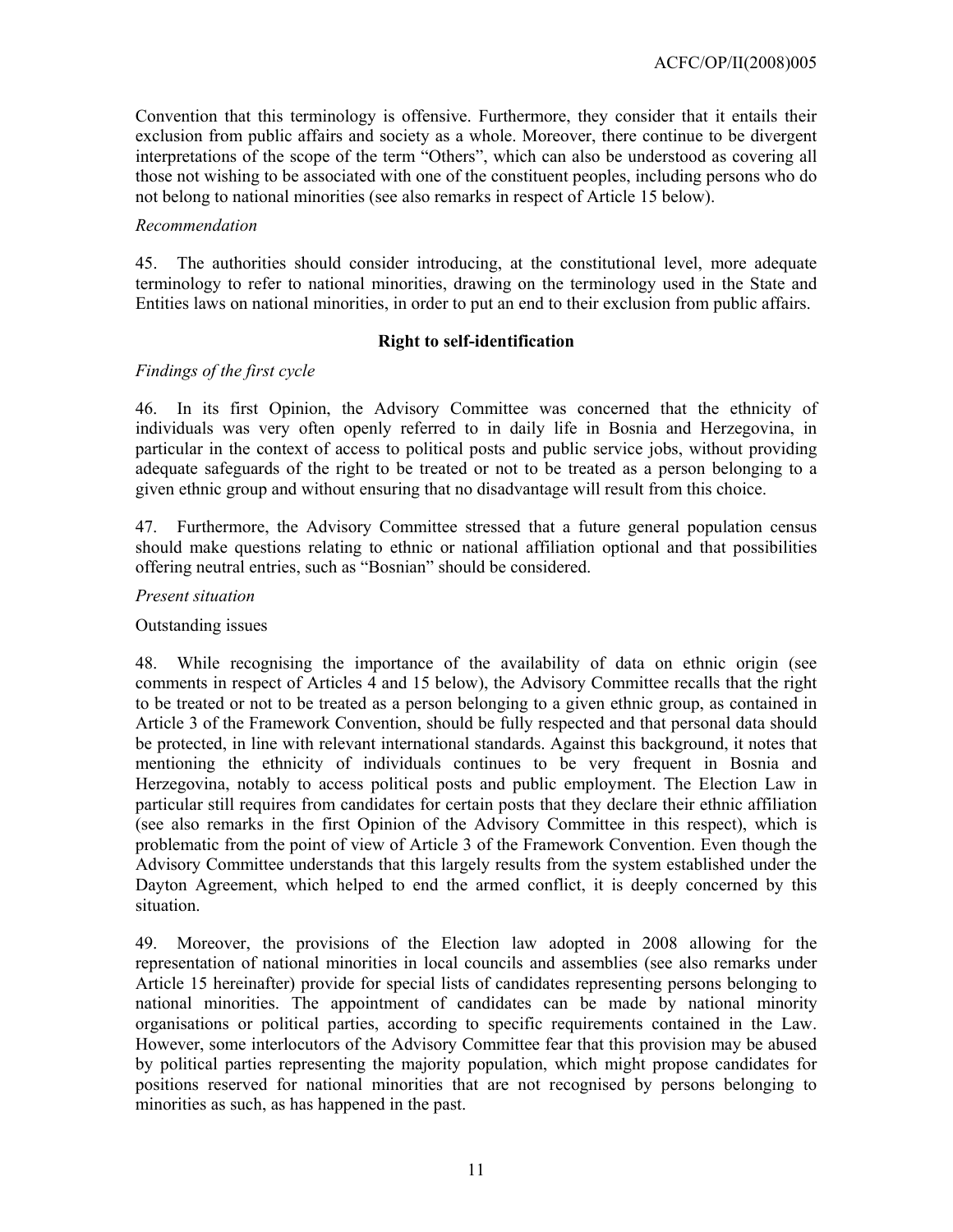50. The Advisory Committee regrets that the introduction of new, more neutral entries, such as "Bosnian", in future population census is considered by the authorities as counterproductive and impossible to implement. Yet, it is still of the opinion that adequate options should be offered to persons who do not wish to associate with one of the constituent peoples or a national minority. It is important that this issue be widely discussed in society. Furthermore, options for recording the ethnic identity of persons during the next census or any other data collection campaign should be considered in close co-operation with representatives of national minorities. Identification with one ethnic group must, in any case, be optional (see also comments in respect of Article 4 below).

### *Recommendations*

51. The Advisory Committee calls on the authorities to ensure that adequate guarantees for the protection of personal data be provided in the legislation and that the existing legislation be amended, as appropriate. The authorities should also take resolute measures to ensure that, in practice, the right to self-identification, as set out in Article 3 of the Framework Convention, be fully respected.

52. The authorities should consider ways and means to avoid limiting possibilities for selfidentification with affiliation with one of the constituent peoples or with a national minority. They should also encourage a debate in the society at large on this subject.

## **Article 4 of the Framework Convention**

### **Legislation to combat discrimination and existing remedies**

#### *Findings of the first cycle*

53. In its first Opinion, the Advisory Committee underlined the need for a comprehensive anti-discrimination legislation that protects individuals from discrimination by both public authorities and private entities.

54. The Advisory Committee called on the authorities to pay increased attention to the lack of implementation of decisions issued by human rights institutions, and notably the Ombudsman institutions.

*Present situation* 

a) Positive developments

55. The Advisory Committee welcomes the fact that a comprehensive anti-discrimination legislation is being prepared and should be submitted to the Parliamentary Assembly of Bosnia and Herzegovina before the end of 2008. Such a law should complement the existing antidiscrimination provisions and make remedies more accessible. It notes with particular interest that civil society organisations have been involved in the preparation of the first drafts of the law.

56. The Advisory Committee is pleased to note that the existing human rights Ombudsman institutions (the Federation and Republika Srpska Ombudsman Offices) have continued to play a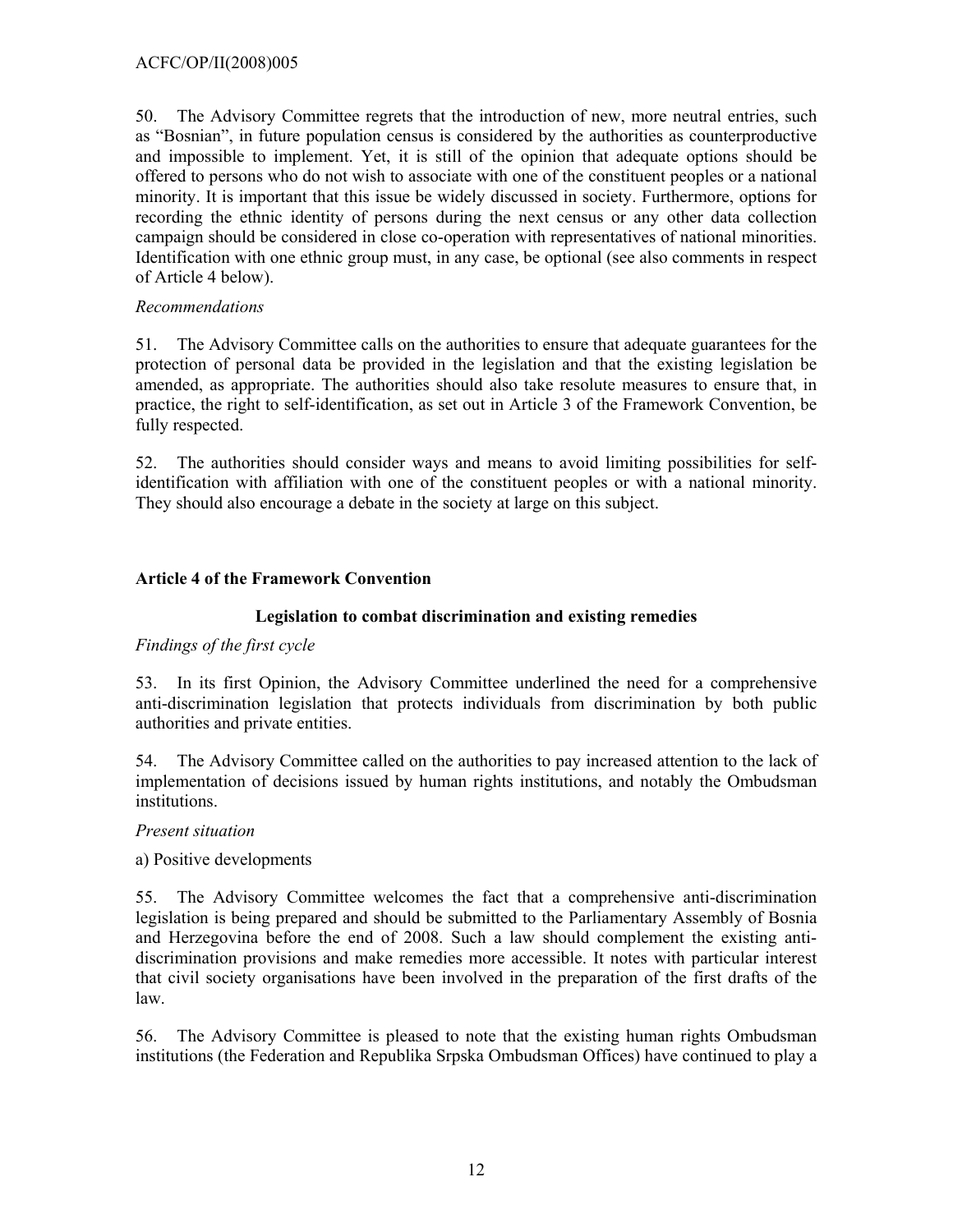very active role in protecting individuals against discrimination, even though they are currently undergoing a process of restructuring and centralisation.<sup>4</sup>

b) Outstanding issues

57. Representatives of civil society, including minority organisations, have expressed fears that their involvement in the preparation of the anti-discrimination law might be limited now that the Gender Equality Agency has been entrusted with preparing a final draft of the antidiscrimination law for submission to the parliamentary procedure, and that their previous contributions to the process of elaboration of the law might be overlooked.

58. The Advisory Committee notes with deep concern that many of the persons it met during its visit, including among the authorities, stressed that non-implementation of existing laws, including provisions prohibiting discrimination, was a major problem in the country.

59. While welcoming the very important role played by the existing Ombudsman institutions in protecting citizens against discrimination, notably persons belonging to the constituent peoples in a minority situation, the Advisory Committee deeply regrets the fact that their decisions and recommendations often continue not to be properly and swiftly implemented by the authorities. This lack of implementation is undermining the effectiveness of these institutions, which provide one of the main remedies for human rights violations in Bosnia and Herzegovina.

60. Furthermore, it appears that very few complaints have been brought to the attention of the Ombudsman, in the Federation and in Republika Srpska, by persons belonging to national minorities, the majority of the cases put forth being by persons belonging to constituent peoples in a minority situation. This situation might result from the fact that persons belonging to national minorities, and notably the Roma, lack awareness of their rights, of existing remedies and/or confidence in the judicial system as a whole.

61. In the process of reform of the Ombudsman institutions, it is important not to loose the expertise developed by the existing Ombudsman institutions and to ensure that the reformed structure will continue to benefit from the high degree of confidence achieved by the existing Ombudsman institutions in the population. The Advisory Committee believes that the fact that the Entities' Ombudsman institutions have managed so far to act as unified institutions, beyond ethnic divides, has greatly contributed to enhancing confidence of the population in them.

## *Recommendations*

 $\overline{a}$ 

62. The Advisory Committee encourages the authorities to complete without delay the process of adoption of a comprehensive anti-discrimination law, in close co-operation with representatives of civil society. The law to be enacted should foresee the setting up of a transparent and independent system of monitoring of discrimination and ensure that remedies to discrimination are available and accessible.

63. The Advisory Committee urges the authorities to find ways of ensuring that the decisions of the Ombudsman institutions be promptly and fully implemented. Furthermore, emphasis should be put on raising awareness on human rights and on existing legal remedies to

<sup>&</sup>lt;sup>4</sup> The existing Ombudsman institutions should have been unified in a single, State level institution, by 1 January 2007. However, at the time of the preparation of this Opinion, this process had not been completed.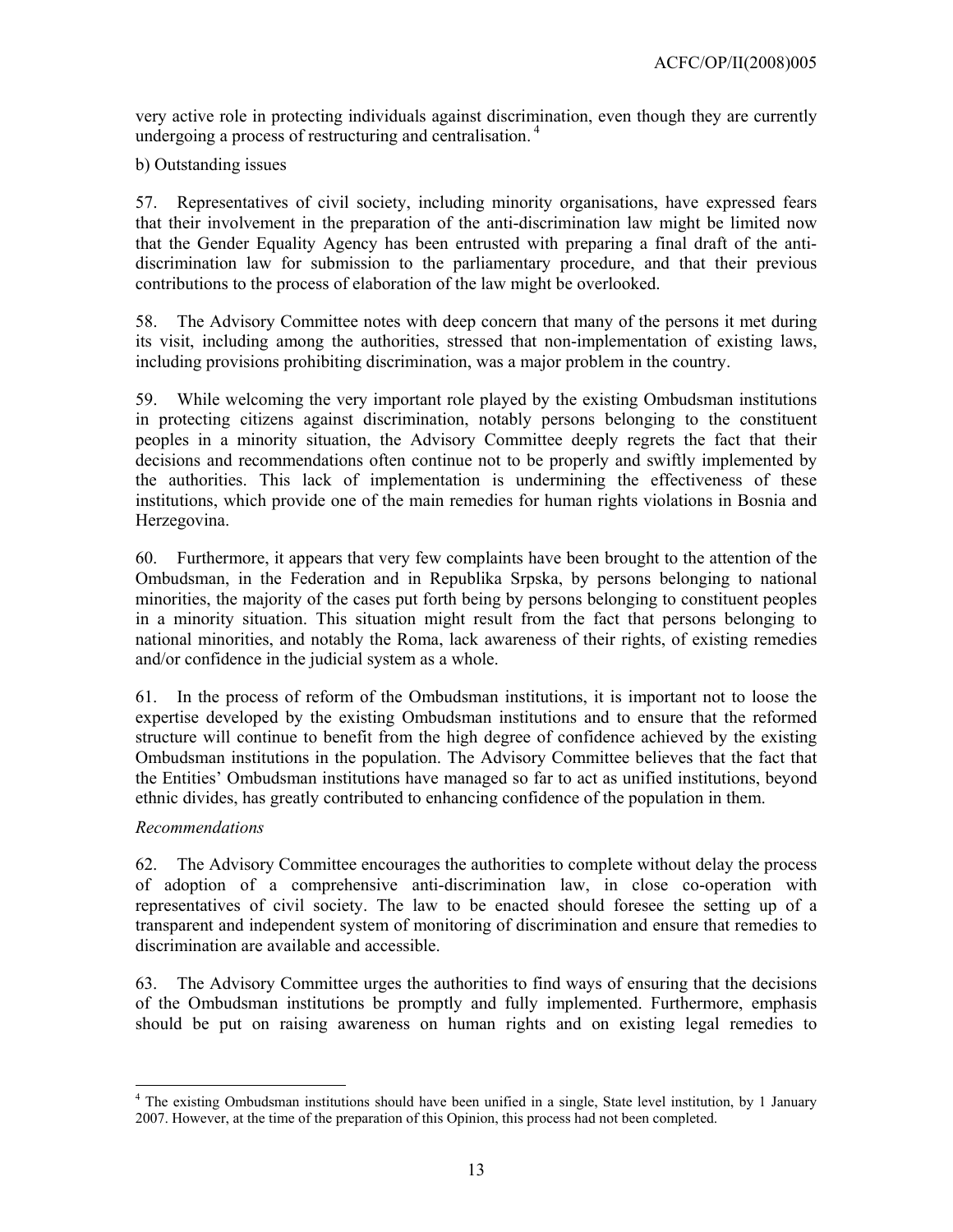discrimination instances, especially among the most disadvantaged groups of the population, including the Roma.

64. It is also important to ensure that the new State level Ombudsman institution will have the expertise, the institutional capacity and the resources to play its role effectively as an independent remedy for human rights abuses, accessible to all citizens irrespective of their ethnic origin.

### **Discrimination in access to political posts**

## *Findings of the first cycle*

65. In its first Opinion, the Advisory Committee noted with concern that existing rules governing the composition of some State and Entity level authorities were such as to legally exclude persons belonging to national minorities from accessing certain political posts. It called on the authorities to find ways and means of remedying the total exclusion from such posts of persons belonging to national minorities and, in some instances, persons belonging to the constituent peoples (e.g. Serbs living in the Federation and Croats or Muslims living in Republika Srpska). It invited the authorities to consider amending the Constitution of Bosnia and Herzegovina, as well as the Entities' Constitutions.

### *Present situation*

### a) Positive developments

66. The Advisory Committee notes with interest that negotiations were launched in 2005 among the main stakeholders and political parties on the reform of the Constitution. It hopes that they will be resumed soon and will result in better functioning institutions and in effective equality for persons belonging to national minorities.

#### b) Outstanding issues

67. The Advisory Committee is concerned about the fact that persons belonging to national minorities and often persons belonging to one of the constituent peoples living in the Entity of which they are not citizens, continue to be legally barred from accessing a number of political posts (including *inter alia* the tripartite Presidency of Bosnia and Herzegovina, the existing Ombudsman posts and positions in the unified Ombudsman institution to be set up)<sup>5</sup>. Neither are national minorities represented in the House of Peoples of the Parliament of Bosnia and Herzegovina, as a result of the existing rules which provide for equal representation of the constituent peoples but exclude persons belonging to national minorities (see also remarks in respect of Article 15).

68. These forms of discrimination against persons belonging to national minorities, which are set out in the legislation, raise issues of compatibility with the principles of Article 4 of the Framework Convention. The legitimate objective of ensuring fair and balanced representation of the constituent peoples should not result in excluding from political representation those who do not belong to the constituent peoples, and in particular, persons belonging to national minorities**,**  as spelled out by the Venice Commission in its Opinions of March 2005 on the constitutional

 $\overline{a}$  $<sup>5</sup>$  The Law of 2006 on the State Ombudsman Institution foresees that persons belonging to the category of "Others"</sup> can apply for the positions of State Ombudsman. However, the law also says that the institution is to be composed of three ombudsmen, to be selected from the three constituent peoples.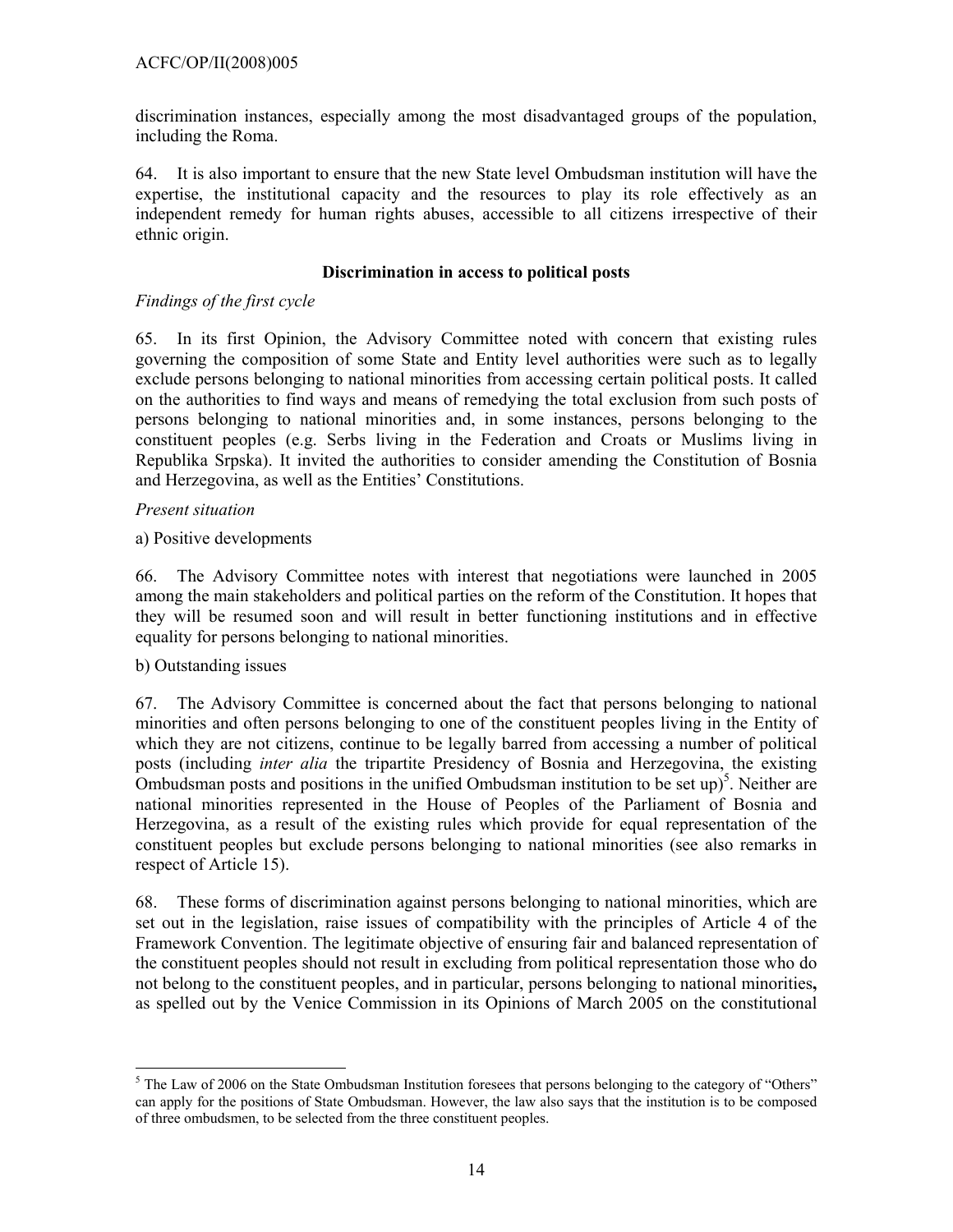situation in Bosnia and Herzegovina and the powers of the High Representative, and of April 2006 on the draft amendments to the Constitution of Bosnia and Herzegovina.<sup>6</sup>

## *Recommendation*

69. The Advisory Committee urges the authorities to pursue efforts to reform the Constitution, with a view to eliminating discrimination against persons who do not belong to the constituent peoples and to enabling them to participate effectively in public affairs (see also remarks in respect of Articles 3 and 15).

### **Civil registration, access to health care, social protection and employment**

## *Findings of the first cycle*

70. In its first Opinion, the Advisory Committee expressed deep concern at the numerous forms of discrimination against Roma, in areas such as access to health care, social protection, employment and housing. It highlighted, in particular, the fact that many Roma lacked personal identity documents, including birth certificates and documents attesting citizenship.

### *Present situation*

 $\overline{a}$ 

### a) Positive developments

71. The Advisory Committee notes with satisfaction that measures were taken between 2004 and 2006 to remedy the lack of civil registration for many Roma. These efforts resulted in improvements of the situation. The measures aimed, *inter alia*, at raising awareness of hospitals' administrations so that they systematically issue birth certificates to all new-born children, at encouraging local authorities to be more proactive in solving civil registration problems and at raising awareness of the Roma on the importance of being duly registered.

72. The Advisory Committee is informed that the Ministry of Health of the Federation is currently preparing a "health care and insurance package" aimed at extending health insurance coverage to those who "fall through the net", among which many Roma. Moreover, it welcomes the plans to lift, for those persons who move into a new municipality, the 30-day deadline for registering with the Employment Service, bearing in mind that registration with the Employment Service gives access to health insurance.

73. The Advisory Committee is pleased to note that in the Brčko District, adequate health and social protection is available.

74. The Advisory Committee welcomes the fact that specific Action Plans for improving Roma health and employment have been designed and should be approved soon by the Council of Ministers, according to information received by the Advisory Committee. These Action Plans on health and employment are part of a package of three sectoral strategies (in the fields of health, employment and housing, see also remarks below concerning housing), designed to translate the 2005 National Strategy for the Roma into concrete action. It is also a condition for Bosnia and Herzegovina to become a participating State of the Decade of Roma Inclusion.

75. The Advisory Committee notes with interest that the implementation of the Action Plans should start with the setting up of databases on the health and employment situation of the

<sup>&</sup>lt;sup>6</sup> See Venice Commission documents DL-AD (2005) 004 and CDL-AD (2006) 019.

See also the case Sejdić and Finci v. Bosnia and Herzegovina, pending before the European Court of Human Rights (app. Nos. 27996/06 and 34836/06).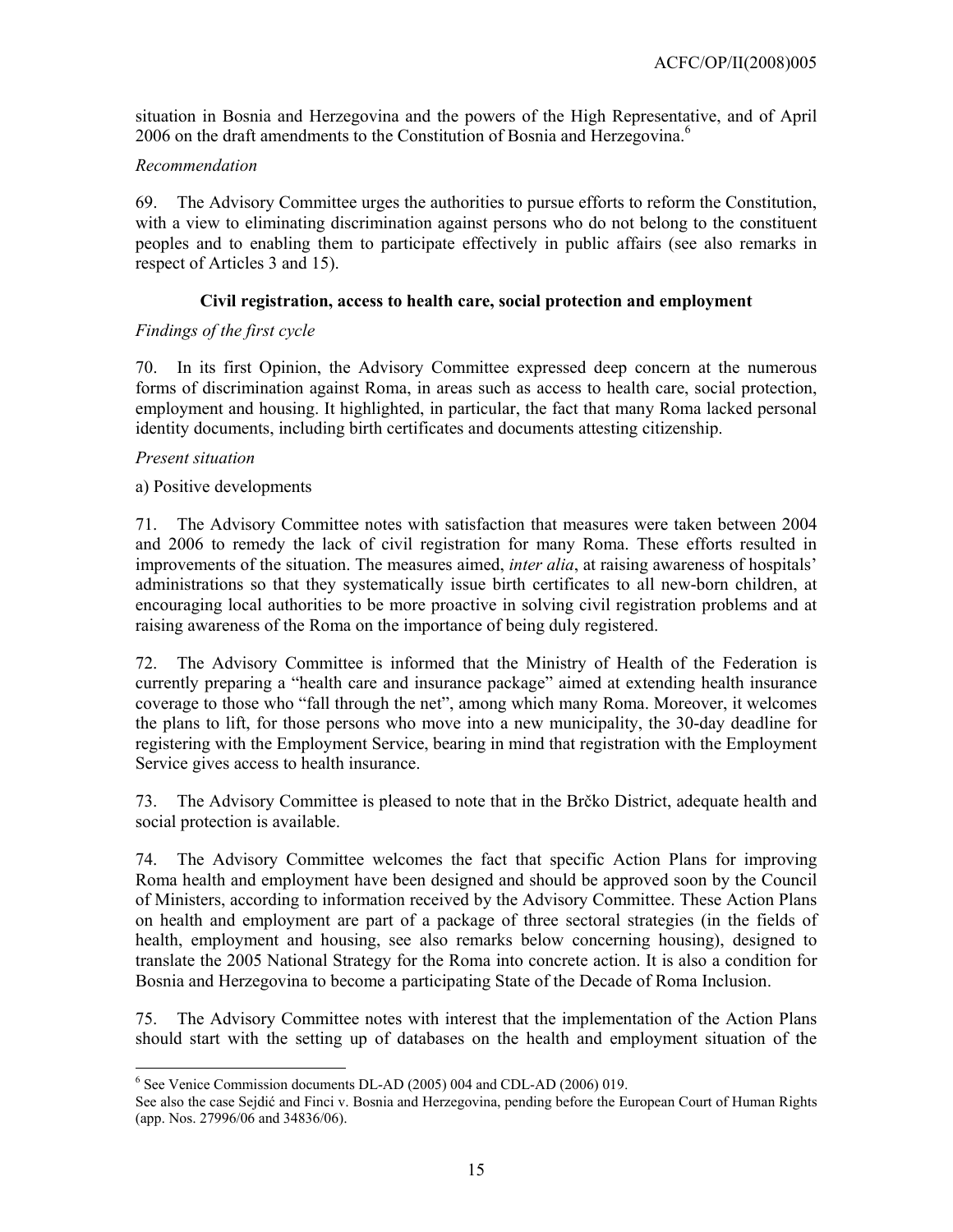Roma, as up-to-date and reliable information is currently lacking. In so doing, it expects that the collection, processing and storage of personal data will be in line with international standards in the field of personal data protection (see also remarks on data collection in paragraphs 95 to 100 below). The Advisory Committee also expects that sufficient resources (financial and human) will be allocated for these Action Plans to be implemented effectively.

76. The Advisory Committee welcomes the introduction, through the 2005 amendments to the State Law on National Minorities, of the possibility to implement positive action measures in favour of the employment of persons belonging to national minorities, in particular in the public service (see also remarks in respect of Article 15 below).

b) Outstanding issues

77. The Advisory Committee notes with deep concern that, despite some improvements (see paragraph 71 above), instances of non-registration of Roma at birth, including in hospitals, continue to be reported. Registration problems also persist for those children who were born at home as well as for those children whose parents lack identity documents (see also remarks in respect of Article 3 above). This often results from the fact that many Roma cannot afford to cover hospital fees and late registration of birth fees.

78. Moreover, the registration and acquisition of personal documents require the presentation of a birth certificate not older than 6 months, a condition difficult to meet for those who were born abroad (notably as a result of the war) or for asylum seekers from Kosovo (see also remarks in respect of Article 6 below). It was reported to the Advisory Committee that the local authorities are often too passive in solving problems connected with civil registration.

79. Registration with the Employment Services is, in Bosnia and Herzegovina, a condition for accessing health insurance for those who are not regularly employed. Roma being largely unemployed, they very much depend for accessing health insurance, and consequently health care, on registration with the Employment Agencies. The latter, in turn, require that the beneficiary has proper identity documents and residency registration. As mentioned above, a number of Roma do not have identity documents and/or sometimes lack residency registration because they live in informal settlements (see paragraphs 88 and 89 below). As a result, many of them are *de facto* excluded from health care and social welfare.<sup>7</sup> The Advisory Committee is deeply concerned by this situation.

80. The Advisory Committee notes with concern that, despite the current lack of statistical information disaggregated by ethnic or national affiliation (see also remarks in paragraphs 95 to 100 below), information available indicates that Roma continue to be largely excluded from the formal employment sector. This is due to a combination of lack of education and skills among Roma and prejudices by employers and the society at large. Furthermore, the Roma have often no access to the existing forms of public support to promote inclusion in the labour market because of social exclusion and lack of information.

81. According to information provided *inter alia* by the Ombudsman institutions, large numbers of returnees belonging to the constituent peoples who have taken residence in an area where they do not belong to the majority group also face discrimination in accessing health care, social protection and pension rights. This is largely due to the lack of harmonisation of social protection, health and pension schemes between the Entities and Cantons. Furthermore, these

 $\overline{a}$ <sup>7</sup> See also the United Nations Development Programme (UNDP) report: "At Risk: Roma and the Displaced in Southeast Europe", Bratislava, 2006.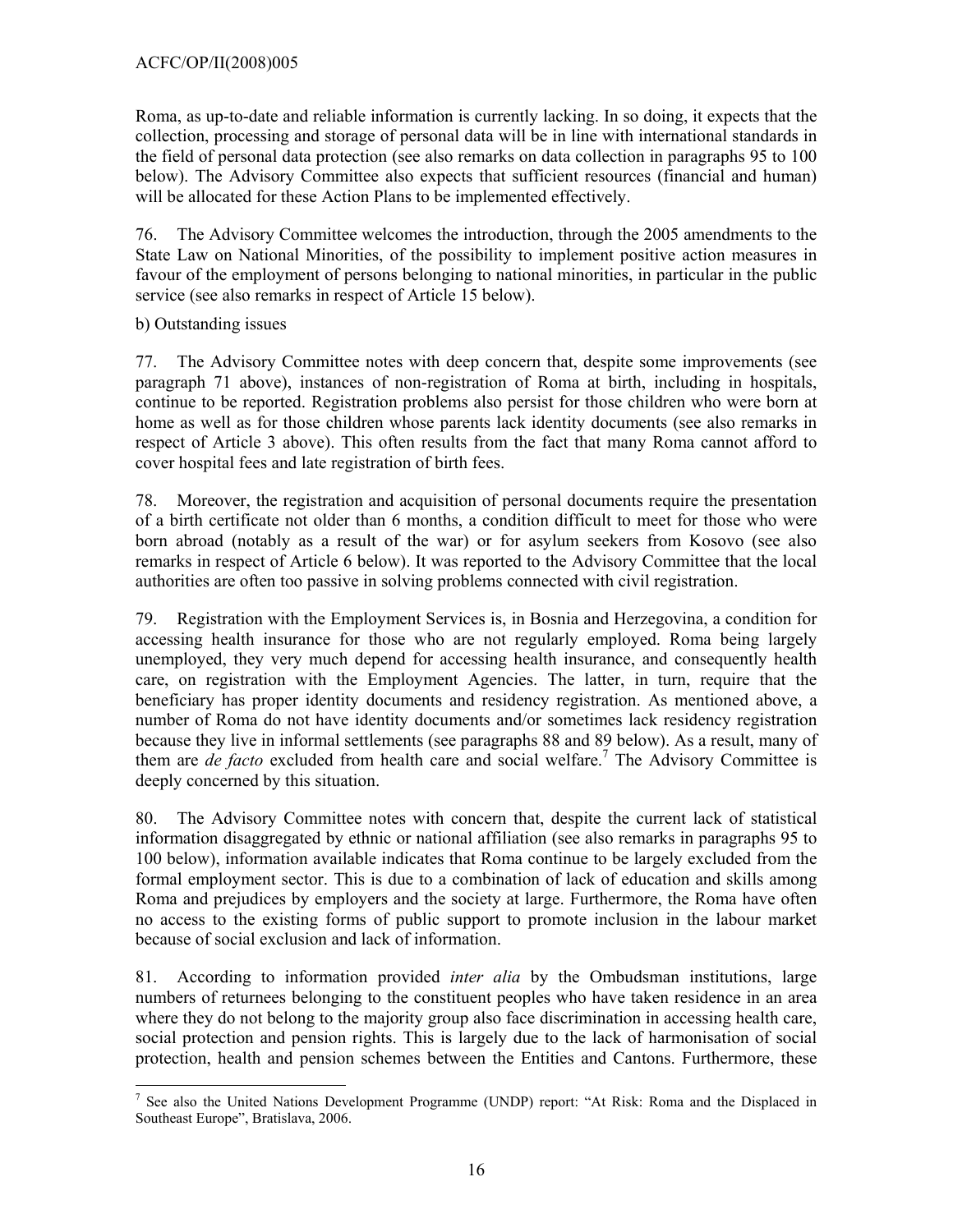persons often face barriers in accessing employment as, in Bosnia and Herzegovina, employment is reportedly often conditioned by ethnic or political affiliation. The Advisory Committee is deeply concerned by the situation.

### *Recommendations*

82. The authorities should take more resolute measures to solve the remaining cases of nonregistration of births and of lack of personal identity documents among the Roma population. Adequate monitoring of the situation in this field should be carried out and the local authorities should be made more aware of the need to address these problems as a matter of urgency.

83. The Advisory Committee invites the authorities to pursue efforts aimed at ensuring universal and non-discriminatory access to social insurance. Particular attention should be paid to ensuring that persons belonging to disadvantaged groups, among which many Roma, have effective access to health care and social welfare. Resolute measures should also be taken to promote recruitment to the labour market on a non-discriminatory basis, irrespective of the ethnic origin of the applicants (see also remarks in respect of Article 15 hereinafter).

84. It is crucial to ensure that the implementation of the Action Plans for Roma Health and Employment (and Housing, see remarks below) start as soon as possible, that sufficient human and financial resources be allocated to it, that implementation be effectively coordinated among the various levels of authorities involved and adequately monitored and evaluated.

## **Access to adequate housing and property restitution**

### *Findings of the first cycle*

85. In its first Opinion, the Advisory Committee expressed concern about the housing situation of Roma, especially those residing in settlements that have not been legalised and are, therefore, vulnerable to forced evictions.

#### *Present situation*

a) Positive developments

86. The Advisory Committee understands that projects have been implemented in some Roma settlements to address the legal status and, in some cases, to improve the housing conditions and access to public utilities. It was also pleased to learn, during its visit, that the Brčko District authorities have satisfactorily solved the problems connected with the legal status of one settlement<sup>8</sup> and have granted the Roma inhabitants with legal occupancy rights.

87. The Advisory Committee welcomes the elaboration of a Roma Housing Action Plan, in addition to the above-mentioned Health and Employment Action Plans. It expects that the implementation of this Action Plan will compensate for the current lack of systematic policy to improve the housing situation of the Roma.

### b) Outstanding issues

 $\overline{a}$ 

88. The Advisory Committee understands that restitution of properties, as part of the return process, has been a long and complex course, which is now almost complete. Yet, the Advisory Committee notes that Roma returnees have reportedly experienced more difficulties than other

<sup>&</sup>lt;sup>8</sup> Reference is made to the Prutače settlement, in which Roma have been residing without legal entitlement since 2001, see also the Advisory Committee First Opinion on Bosnia and Herzegovina.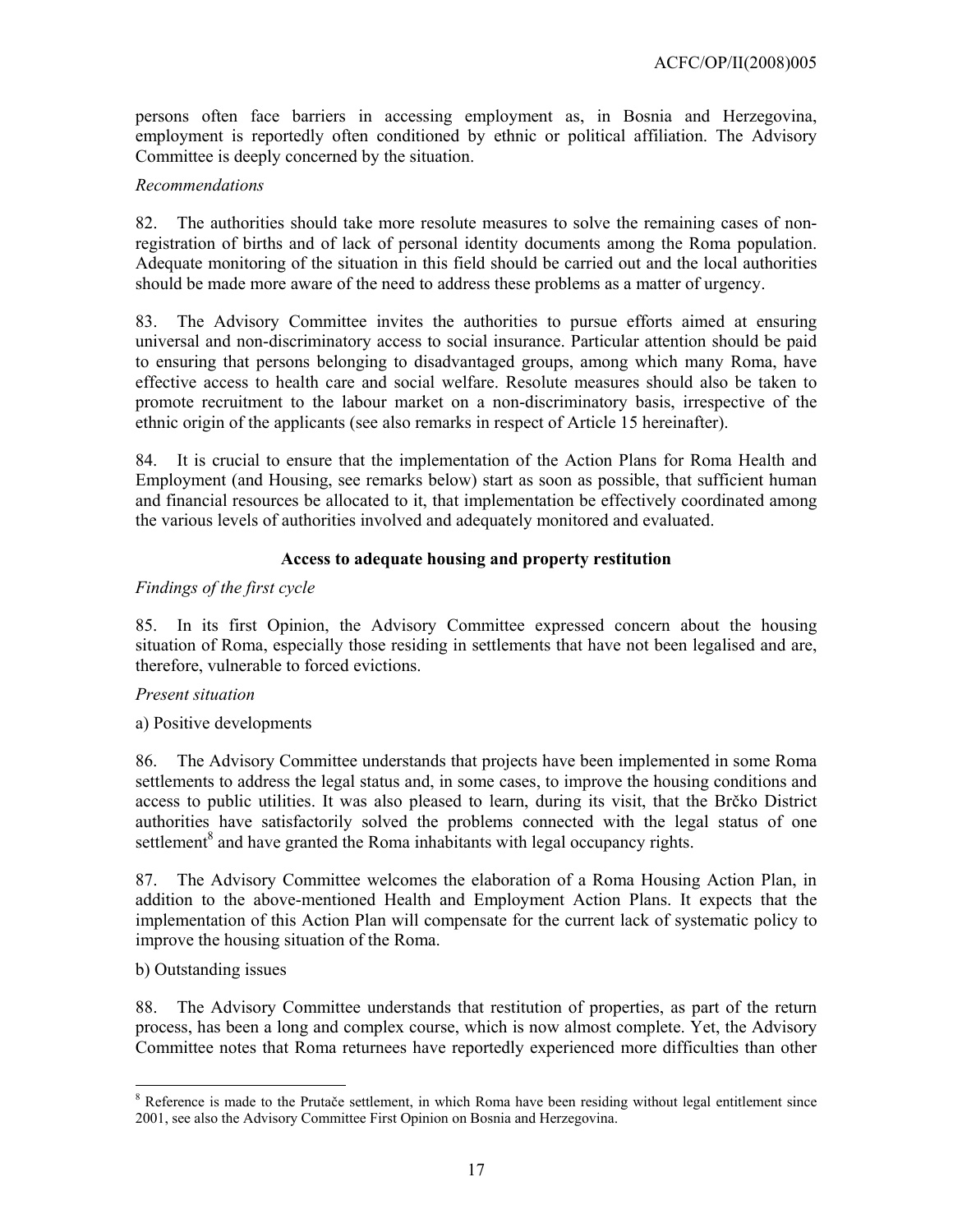returnees in claiming pre-war possessions, although the situation seems to vary according to the municipalities. This is especially true for those who cannot provide legal entitlements for their pre-war accommodation because they lived in informal settlements or in social housing that was destroyed. Moreover, reconstruction of destroyed Roma properties has allegedly been slower than for other groups of the population and the authorities have sometimes not been very responsive to Roma requests for return of possessions or rehabilitation of damaged housing.

89. As a result, the housing situation of many Roma remains, on the whole, very difficult and is a matter of deep concern. Despite efforts made by some local authorities, often with the support of international organisations and NGOs, a large number of informal settlements remain, whose inhabitants are extremely vulnerable to forced evictions and are usually not provided with adequate alternative accommodation plans. Additionally, many of these settlements lack basic infrastructures (sewage system, water and electricity, paved roads, etc) and the living conditions are often substandard.

90. The lack of legal entitlements, sometimes coupled with the lack of personal documents, as well as the overall absence of data on the housing situation of Roma, results in many Roma being "invisible" in the eyes of the authorities. There are no coordinated public policies to improve their housing conditions. Furthermore, the Advisory Committee finds that the lack of clear allocation of responsibilities to solve Roma housing problems between the various layers of administration is particularly disconcerting.

## *Recommendations*

91. The Advisory Committee urges the authorities to start implementing the Roma Housing Action Plan swiftly in order to compensate for the current lack of a concerted and systematic policy in this field. Adequate financial resources should be made available for the implementation of this Action Plan by the local authorities. In this context, particular attention should also be paid to finding adequate ways of legalising existing informal settlements.

92. In particular, the authorities should take steps to allow Roma to regain the possessions they held before the armed conflict and guarantee security of tenure to inhabitants of Roma settlements.

93. Resolute measures should be taken without further delay to improve the living conditions in the Roma settlements, notably by ensuring that basic utilities are available, and to ensure that they their housing needs are, in general, considered by the authorities on an equal footing with those of the majority population.

94. Forced evictions without an offer of adequate alternative accommodation should be immediately discontinued.

## **Data collection and population census**

# *Findings of the first cycle*

95. In its first Opinion, the Advisory Committee regretted the lack of up-to-date official information on the numbers of persons belonging to national minorities, in particular as far as Roma are concerned, as this lack of information was an obstacle to the design, implementation and monitoring of policies to promote their full and effective equality.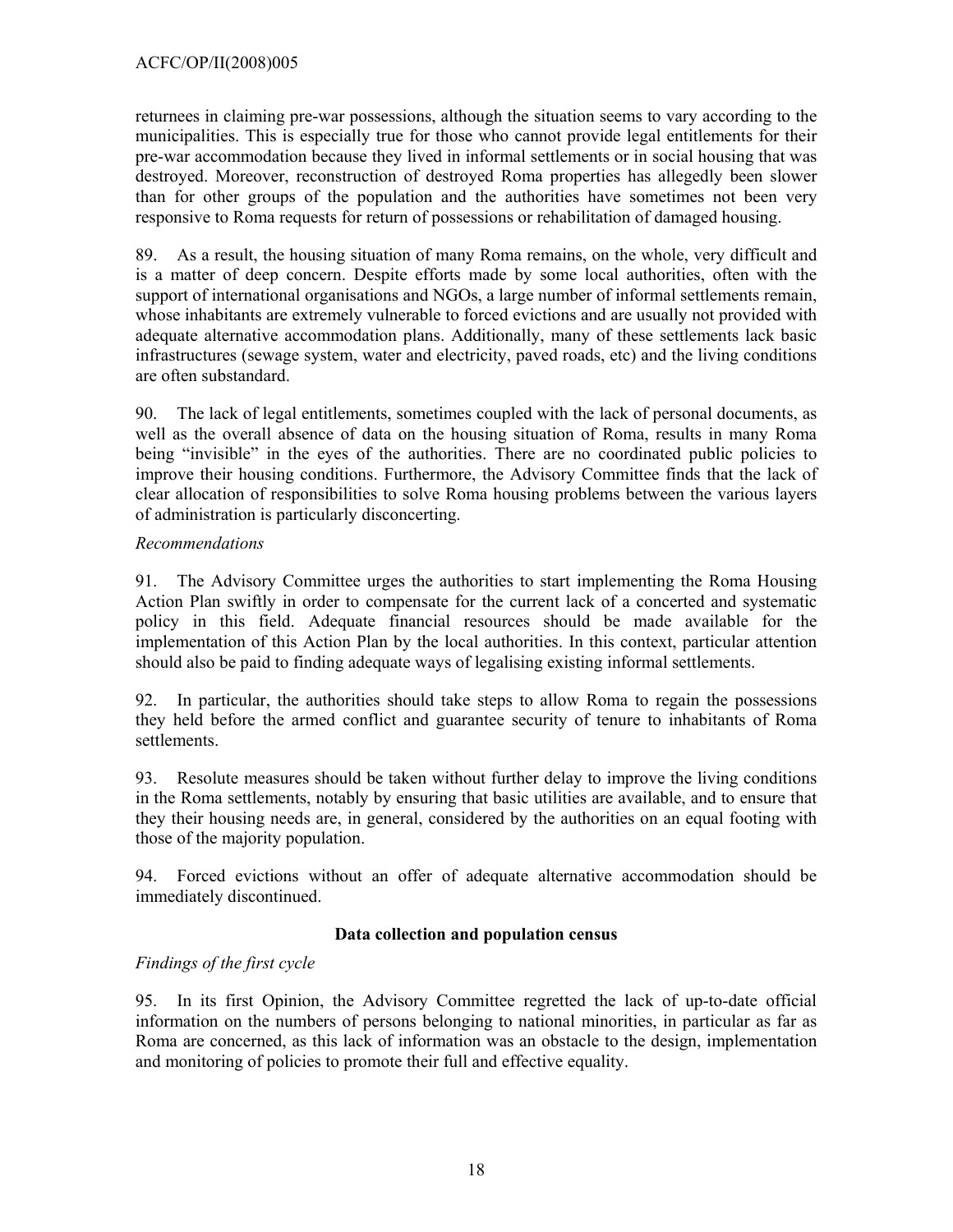## *Present situation*

## a) Positive developments

96. The Advisory Committee welcomes the efforts made by the authorities to collect up-todate information on the situation of the Roma, as part of the implementation of the Action plans on employment, health and housing (see remarks above).

### b) Outstanding issues

97. The Advisory Committee observes that the implementation of many of the legislative provisions concerning national minorities depends on thresholds to be established according to the figures of the 1991 population census (see also remarks in respect of Articles 3, 10,11, 14 and 15). However, this data no longer corresponds to the demographic reality of the country, including regarding the numbers of persons belonging to national minorities. This is especially true for the Roma, as a large proportion of them was internally displaced or took refuge abroad during the conflict. A number of provisions in favour of national minorities are, therefore, difficult to implement.

98. Furthermore, the lack of accurate figures on the size of national minorities hampers the design of targeted policies and measures for persons belonging to national minorities (see also remarks in respect of Article 4 above concerning the situation of the Roma).

99. The Advisory Committee understands that the organisation of a new population census had to be postponed until further progress was made in the process of return of refugees and displaced persons. Yet it is of the opinion that there is an acute need for new, up-to-date data, especially on national minorities. This could be obtained by different means, including a future population census (see also remarks in respect of Article 3 above).

## *Recommendation*

100. The authorities should pursue their efforts to collect comprehensive additional up-to-date and reliable data, especially on persons belonging to national minorities, while ensuring full respect for personal data protection.<sup>9</sup>

#### **Article 5 of the Framework Convention**

## **Legislation on national minorities**

*Findings of the first cycle* 

 $\overline{a}$ 

101. In its first Opinion, the Advisory Committee expressed deep concern about the lack of implementation of the State Law on National Minorities, notably the lack of adoption of legislation at Entities' level and the lack of financial appropriations for translating the Law into practice.

<sup>&</sup>lt;sup>9</sup> See for instance the Convention for the Protection of Individuals with regard to Automatic Processing of Personal Data (ETS 108) and the Committee of Ministers Recommendation (97) 18 on the protection of personal data collected and processed for statistical purposes.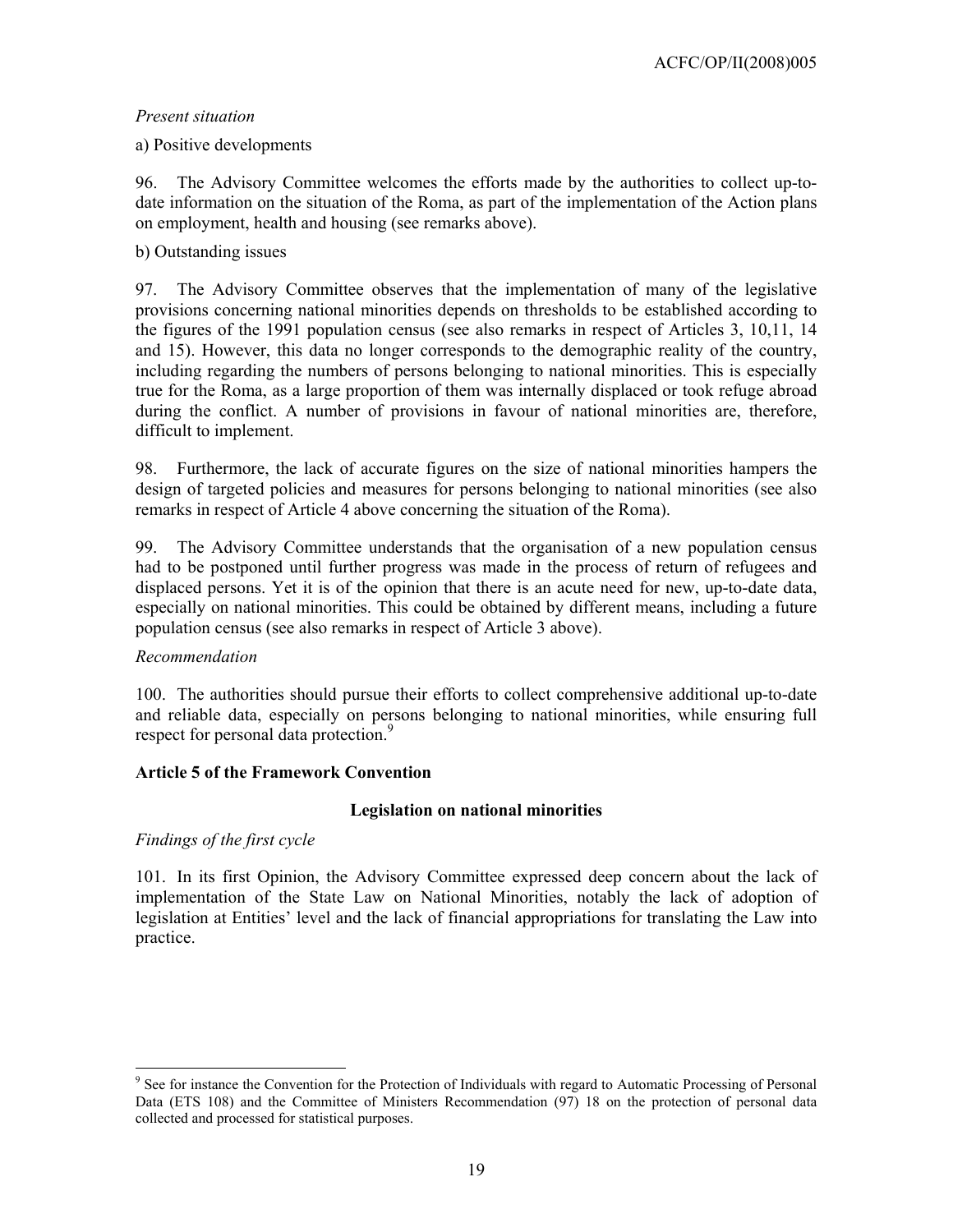## ACFC/OP/II(2008)005

### *Present situation*

a) Positive developments

102. The Advisory Committee welcomes the adoption of the Law on Minorities of Republika Srpska in December 2004, whose aim is to transpose the State Law on National Minorities at the level of Republika Srpska. Similarly, it is pleased to note the adoption, in July 2008, of the Federation Law on Minorities.

### b) Outstanding issues

103. All representatives of national minorities that the Advisory Committee met during its visit underlined the lack of political will on the side of the authorities to implement the existing legislation on national minorities (see also remarks under Article 15). They highlighted the lack of resources allocated for this purpose, most of the available resources being allocated to meet the needs of the constituent peoples. They also regretted the absence of clear distribution of responsibilities between the various levels of government, of a coordinated approach between the State, the Entities and local authorities and, eventually, of strategies to support national minorities at the local level. The Advisory Committee is deeply concerned by this situation.

104. Additionally, the Advisory Committee is of the opinion that there is a need for further weight to be given to the State level authorities in minority policy-making. The Ministry for Human Rights and Refugees acts as a coordinating body but lacks a mandate and resources to ensure that the existing legislation is effectively implemented.

### *Recommendation*

105. More resolute and practical measures are needed to advance the application of the State and Entities' legislations on national minorities. Moreover, there is an acute need for coordination between the various levels of authorities to ensure a consistent implementation of the law. Regular monitoring of the implementation of the law should be carried out.

## **Support for national minority cultures**

## *Findings of the first cycle*

106. In its first Opinion, the Advisory Committee noted the general lack of positive action and support for activities aimed at preserving and promoting the culture of national minorities, as well as the difficulties facing national minority associations in coordinating their activities in the context of the complex institutional structure of the country.

#### *Present situation*

## a) Positive developments

107. The Advisory Committee notes with satisfaction that the 2004 Law on National Minorities of Republika Srpska stipulates that the Council of National Minorities should be involved in decision-making on allocation of funds for national minorities' associations.

108. The Advisory Committee notes with interest that the Government of Brčko has reportedly earmarked funds for the implementation of the National Strategy for the Roma in the main relevant sectors of the Government action. It has also provided funding and premises for the setting up of a Roma community centre which, according to the information received, is not yet operational.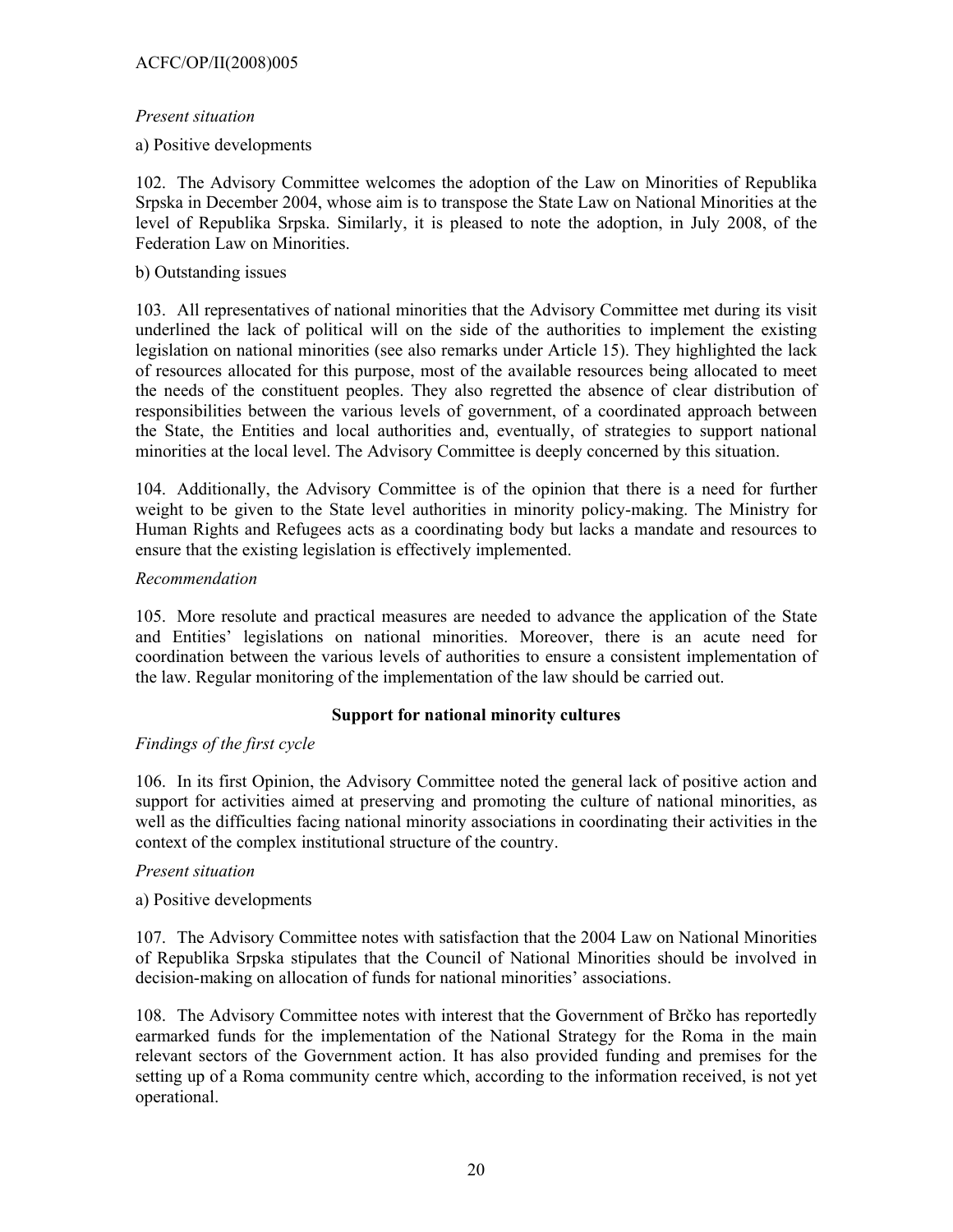109. The Government of Republika Srpska has increased its support for national minorities from 50 000 KM to 100 000 KM in 2008, which is a welcome development in view, notably, of the needs of the sizeable Roma community. The municipality of Banja Luka has continued to support national minority associations. The Advisory Committee also notes that this city provided national minority organisations with premises and that it hosts a yearly cultural event gathering all national minorities.

110. The Advisory Committee was also informed during its visit that some support for Roma organisations' activities continues to be allocated in parts of the Federation, such as the Zenica-Doboj Canton and Mostar.

#### b) Outstanding issues

111. Despite measures taken by some municipalities and cantons to support national minorities and their organisations, the support provided for national minorities in order to preserve and develop their culture remains on the whole very limited. Moreover, it is in most cases allocated on an *ad hoc* basis, despite the legal obligation for the State, the Entities, Cantons and municipalities to earmark funds in their respective budgets to support the activities of minority associations.10 Funding for activities carried out by Roma organisations appears to be particularly insufficient. Minority representatives that the Advisory Committee met claimed that the current lack of support for their activities reflects the limited commitment of decisionmakers towards the preservation of minority cultures and languages and the fact that most resources are allocated to meet the needs and interests of the constituent peoples.

112. Additionally, the Advisory Committee was informed that, although funds for projects are usually allocated by means of public tenders and calls for projects, information on access to funds is lacking among minority communities. This lack of information and awareness of existing support possibilities has a particularly negative impact on Roma communities, which often lack means and capacities to access information. Moreover, consultation with national minority representatives when allocating support appears to be often missing.

#### *Recommendations*

 $\overline{a}$ 

113. More substantial support should be allocated, on a regular basis, by the various levels of authority for the national minorities in order to enable them to maintain and develop their cultural heritage and language.

114. The Advisory Committee calls on the authorities to ensure that persons belonging to national minorities are adequately informed of existing opportunities to receive support. National minority representatives should be more consistently involved in decision-making concerning the allocation of support.

<sup>&</sup>lt;sup>10</sup> The State Law on National Minorities, as amended in 2005, the laws on National Minorities of Republika Srpska and of the Federation, entail an obligation to earmark specific funds in the budgets of the State, Entities, Cantons, towns and municipalities for national minorities' associations.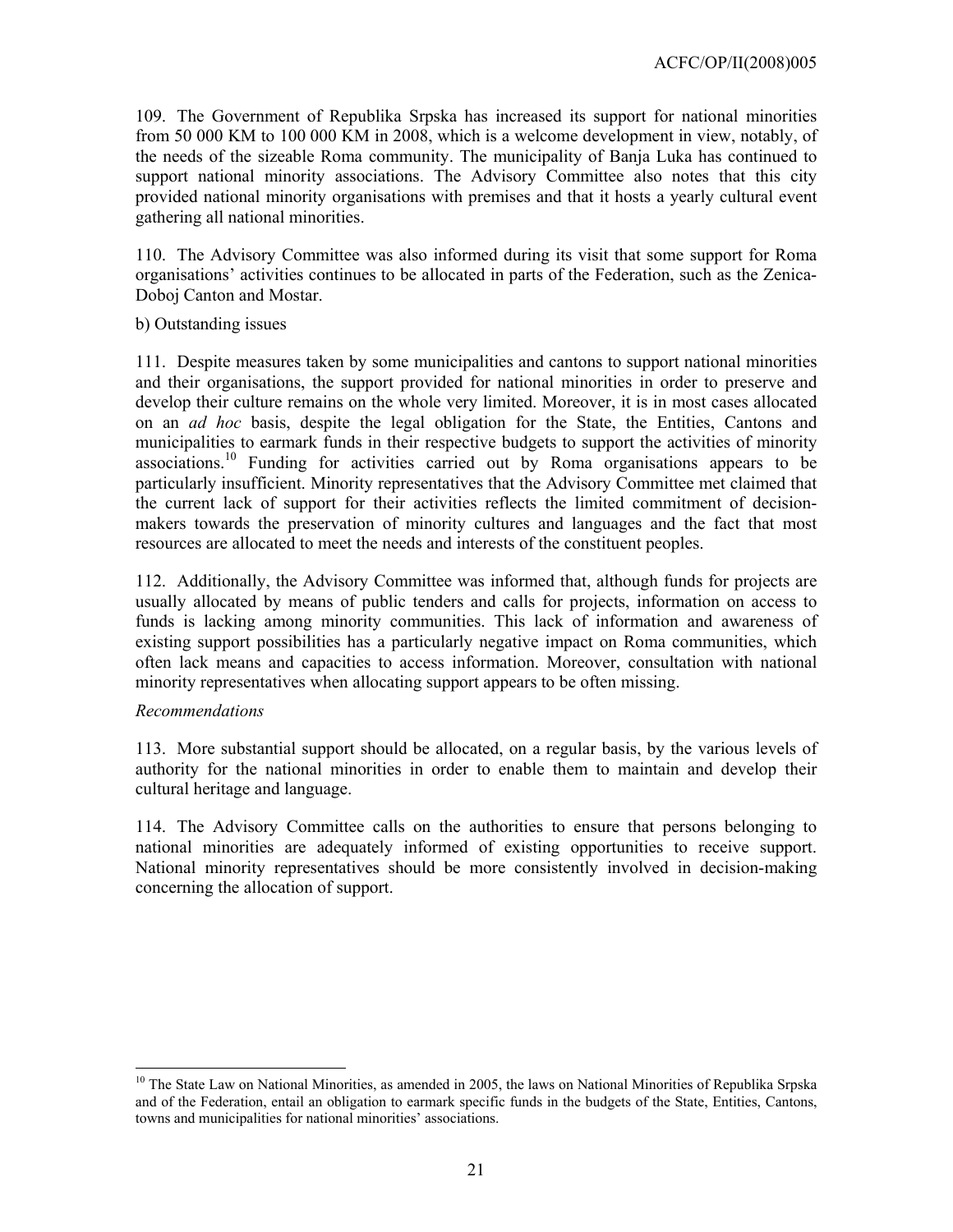## **Article 6 of the Framework Convention**

#### **Tolerance and community relations**

#### *Findings of the first cycle*

115. In its first Opinion, the Advisory Committee noted that the country remained largely characterised by the existence of three ethnically-based political orders leaving little space for those who cannot or do not want to be associated with one of the constituent peoples. It also observed that the acceptance of "Others" was not sufficiently developed in the society of Bosnia and Herzegovina. It called on the authorities to make further efforts to develop intercultural dialogue, mutual understanding and co-operation among all persons living in the country, irrespective of their ethnic origin.

116. The Advisory Committee also emphasised the need for increased efforts to address war crimes and to investigate the fate of missing persons in order to eliminate the lack of trust between communities.

#### *Present situation*

a) Positive developments

117. The Advisory Committee was pleased to learn during its visit in the Brčko District that the area, which concentrated a high level of tensions after the war, is now characterised by a good level of integration and peaceful community relations. Pupils go to integrated schools, where they receive *inter alia* human rights education, as part of a Council of Europe project.

118. The Advisory Committee appreciates the fact that the War Crimes Chamber, established in 2005, has substantially contributed to handling domestic war crime cases. Further progress has, in general, been achieved in this respect, although local courts are facing a heavy backlog of cases and lack resources to deal with war crime cases.11 Progress in this field is a crucial element in the process of reconciliation in Bosnia and Herzegovina.

119. The Advisory Committee welcomes the authorities' decision not to expel asylum-seekers from Kosovo, the majority of whom are Roma, following the expiry, in September 2007, of the temporary admission scheme.

b) Outstanding issues

 $\overline{a}$ 

120. The Advisory Committee deeply regrets the fact that the country continues to be divided along ethnic lines and that the sense of being a citizen of Bosnia and Herzegovina, rather than belonging to one of the constituent peoples, does not seem to have developed since 2004. On the contrary, nationalistic rhetoric seems to have dominated the 2006 electoral campaign and to be, in general, a dominant feature in the political discourse. This is not conducive to building peaceful relations and a climate of mutual understanding between various groups.

121. Furthermore, it is worrying that the so-called "two schools under one roof" continue to exist in the Federation (see also remarks in respect of Article 12 below). It seems to indicate that segregation of individuals according to their ethnicity in many areas of life is a persisting trend. The Advisory Committee was not informed of any measures launched by the authorities to

<sup>&</sup>lt;sup>11</sup> The War Crimes Chamber can select the cases it wants to prosecute (the ones that it considers as "highly sensitive"), the other cases being handled by the cantonal and district courts.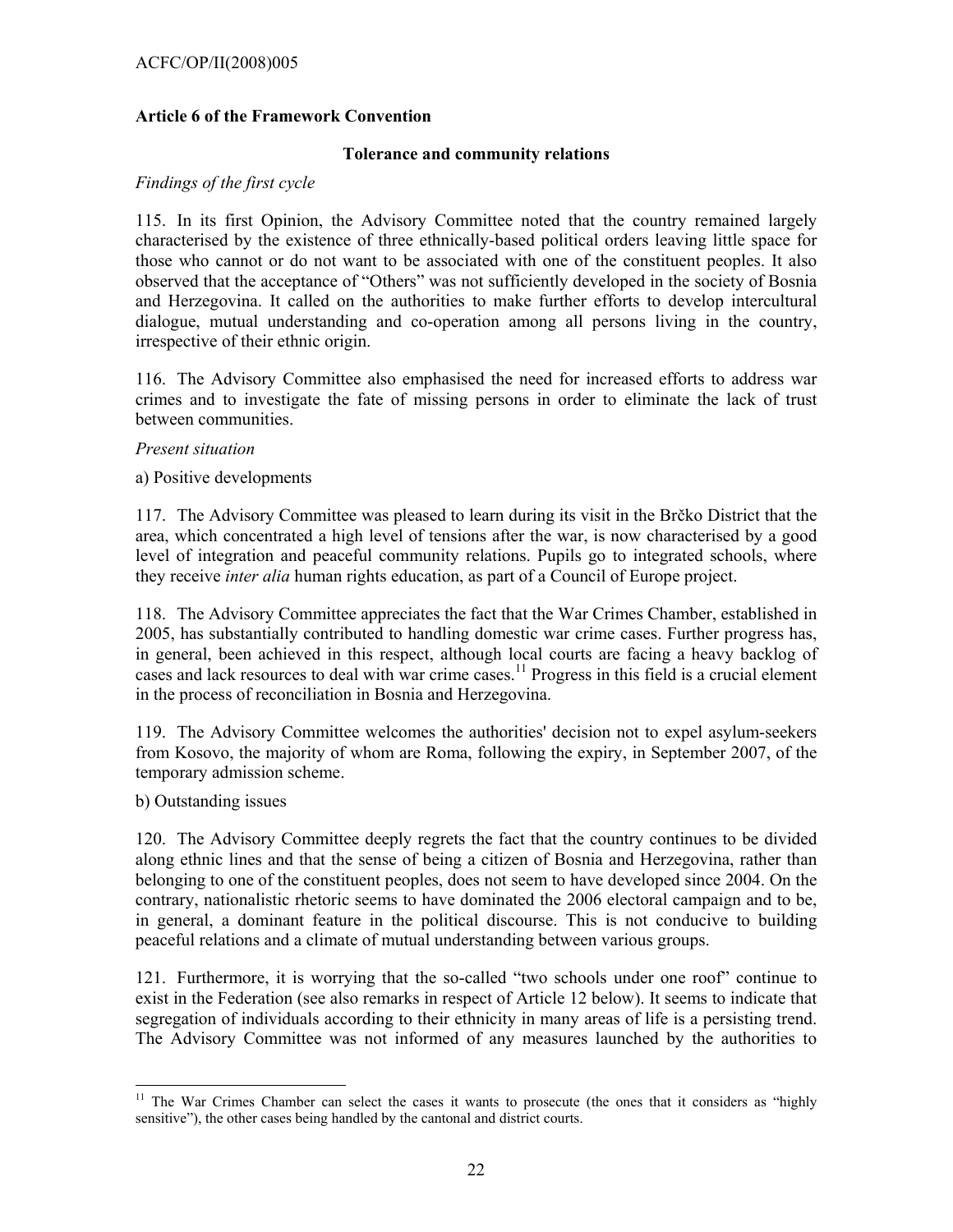overcome segregation and to promote better understanding between different ethnic and religious groups in general.

122. The so-called "Others", and notably persons belonging to national minorities, continue to report that they feel ignored, excluded and that there is no space for them to participate in public affairs and in social, economic and cultural life. This "invisibility" is reflected *inter alia* in the quasi-absence of references to the history, cultural heritage and languages of national minorities in textbooks and other teaching material, as well as in their scarce presence in the media.

123. Against this background, the Advisory Committee hopes that attempts to reform the Constitution will yield results in the not too distant future, which will lead to the elimination of discrimination against persons who do not belong to the constituent peoples. More generally, there is a need to move from a system based on identification with dominant groups and group rights to a more balanced approach, in which individual human rights and citizens' rights prevail.

124. The Advisory Committee regrets that religious instruction does not seem to involve teaching of the history and culture of religions, which would contribute to a better understanding and tolerance between the various communities from an early age. Moreover, the Advisory Committee was informed that the manner in which religious instruction is organised can lead to further schooling segregation of pupils of different religious background.<sup>12</sup> It notes for instance that having classes of religious instruction in the middle of the school day is a problem for pupils whose religion is not taught or pupils who have no religious affiliation. In such a context, the Advisory Committee finds it disconcerting that religious instruction was introduced at the level of preschool education. In general, it is concerned by the reported growing tendency, in public discourse, to associate ethnicity and religious affiliation, which can lead to religious intolerance and increased tensions in society.

125. The Advisory Committee notes with concern that persons having obtained refugee status in Bosnia and Herzegovina, mostly Roma from Kosovo, are faced with many difficulties in obtaining access to adequate housing and to employment. In addition, the Advisory Committee was informed that for many refugees who have purchased property, it remains difficult to have their ownership legally registered. Additionally, the Advisory Committee notes that many Roma from Kosovo have failed in their attempts to obtain refugee status and continue to live in Bosnia and Herzegovina under a temporary admission scheme, in precarious conditions. A satisfactory response to the refugees' needs in terms of access to rights, as well as to the asylum seekers with respect to their legal status, is still lacking. This can result in a worsening socio-economic situation for these persons, their further marginalisation, as well as increased intolerance of society against them.

## *Recommendations*

 $\overline{a}$ 

126. The Advisory Committee urges the authorities at all levels to take more resolute measures to promote intercultural dialogue and mutual understanding between the different ethnic groups and to foster a sense of being citizens of a common country. The authorities should also take resolute measure to combat religious intolerance. It recalls that such measures are indispensable to restore trust and further advance reconciliation in the country.

<sup>&</sup>lt;sup>12</sup> See also on this issue the Supervisory Order "Protecting Freedom of Religion with respect to the Conduct of Religious Education and the Employment Status of Teachers of Religion in Brčko District Public Schools", passed on 13 August 2008 by the Brčko District Supervisor.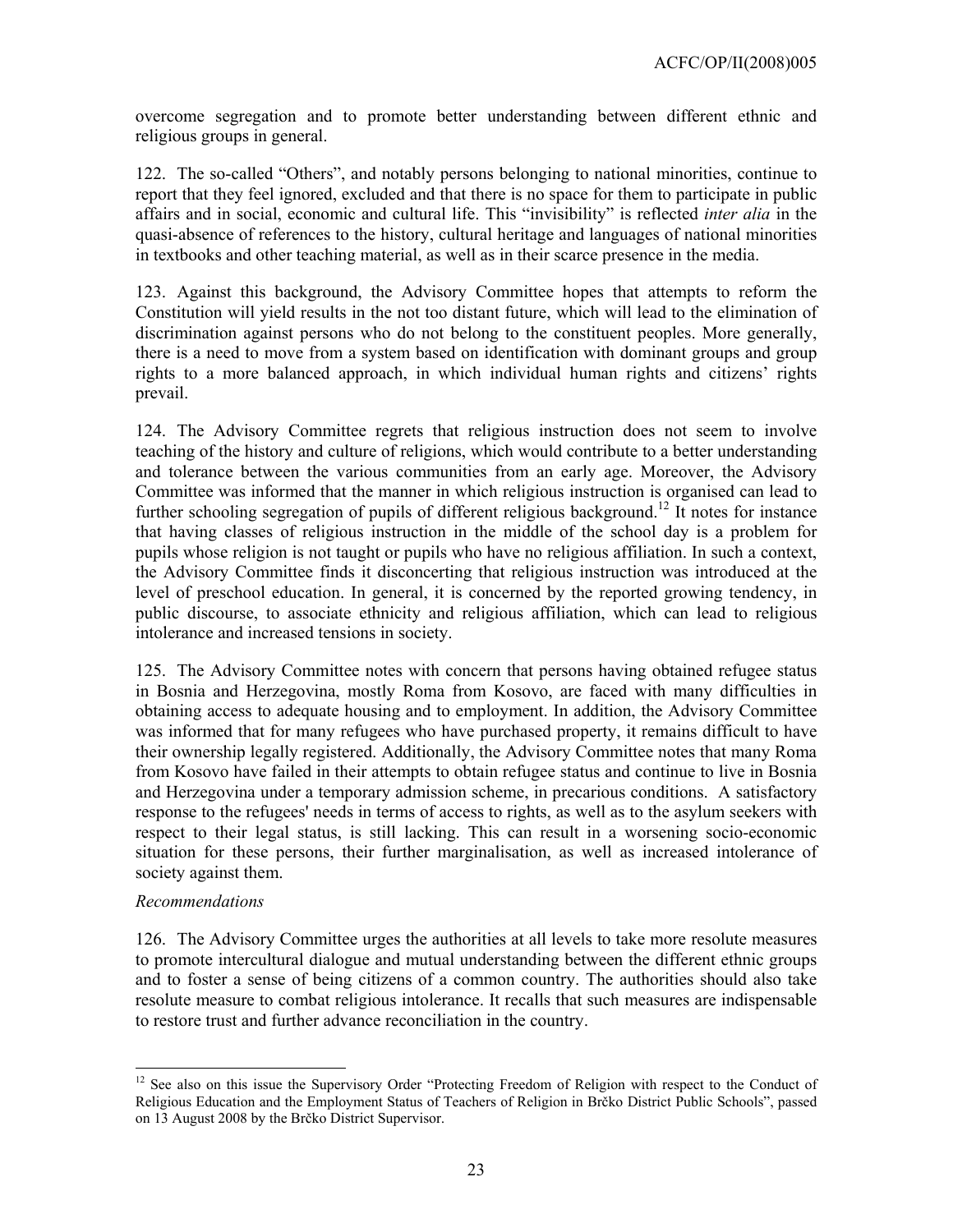127. The authorities should urgently consider ways and means to foster wider acceptance of national minorities in society, notably by eliminating all forms of legal and institutionalised discrimination against persons considered as "Others" and by enabling national minorities to be more visible, in particular in the media, and in school textbooks.

128. The Advisory Committee calls on the authorities of Bosnia and Herzegovina to take effective measures so as to guarantee improved access to fundamental rights for refugees and to continue seeking means of granting asylum-seekers, in particular Roma from Kosovo, a clear legal status.

### **Return process**

## *Findings of the first cycle*

129. In its first Opinion, the Advisory Committee was concerned by the fact that hundreds of thousands of persons had not returned to their pre-war residence, despite achievements in this field. Among obstacles to returns, it highlighted discriminations facing minority returnees in the field of employment, access to social rights and education, as well as sometimes an atmosphere of hostility triggered by local politicians.

130. The Advisory Committee expressed deep concern at demonstrations of hostility and sometimes violence against Roma returnees and at the frequent instances of looting of Roma properties, which discouraged many of them to exercise their right to return.

## *Present situation*

## a) Positive developments

131. The Advisory Committee welcomes the significant efforts and achievements made in recent years to implement and accelerate the process of returns. According to the State Report, 1 014 340 persons had returned at the date of issuing the State Report (July 2007), 45% of which are so-called "minority returns". The process of restitution of properties was almost entirely completed by 2006.

132. The Advisory Committee welcomes the fact that acts of violence against minority returnees have, reportedly, been on the decrease and it was pleased to learn about successful reintegration experiences in some municipalities, such as Doboj or Brčko.

## b) Outstanding issues

133. Despite the significant progress mentioned above, the Advisory Committee deplores the fact that many returns appear not to be sustainable and in fact, consisted mainly in repossession of properties, not followed by lasting resettlement of the returnees. Moreover, it notes with concern that relations between minority returnees and the majority communities continue to be difficult in some areas and that politicians keep on using nationalistic rhetoric, often directed against minority returnees. Minority returnees are also facing multiple and widespread forms of discrimination, which are an obstacle to the development of lasting harmonious interethnic relations (see also remarks in respect of Article 4 above).

134. The Advisory Committee was informed, *inter alia* by the Ombudsman institutions, that, although acts of mass hostility or direct ethnically-motivated violence have decreased, instances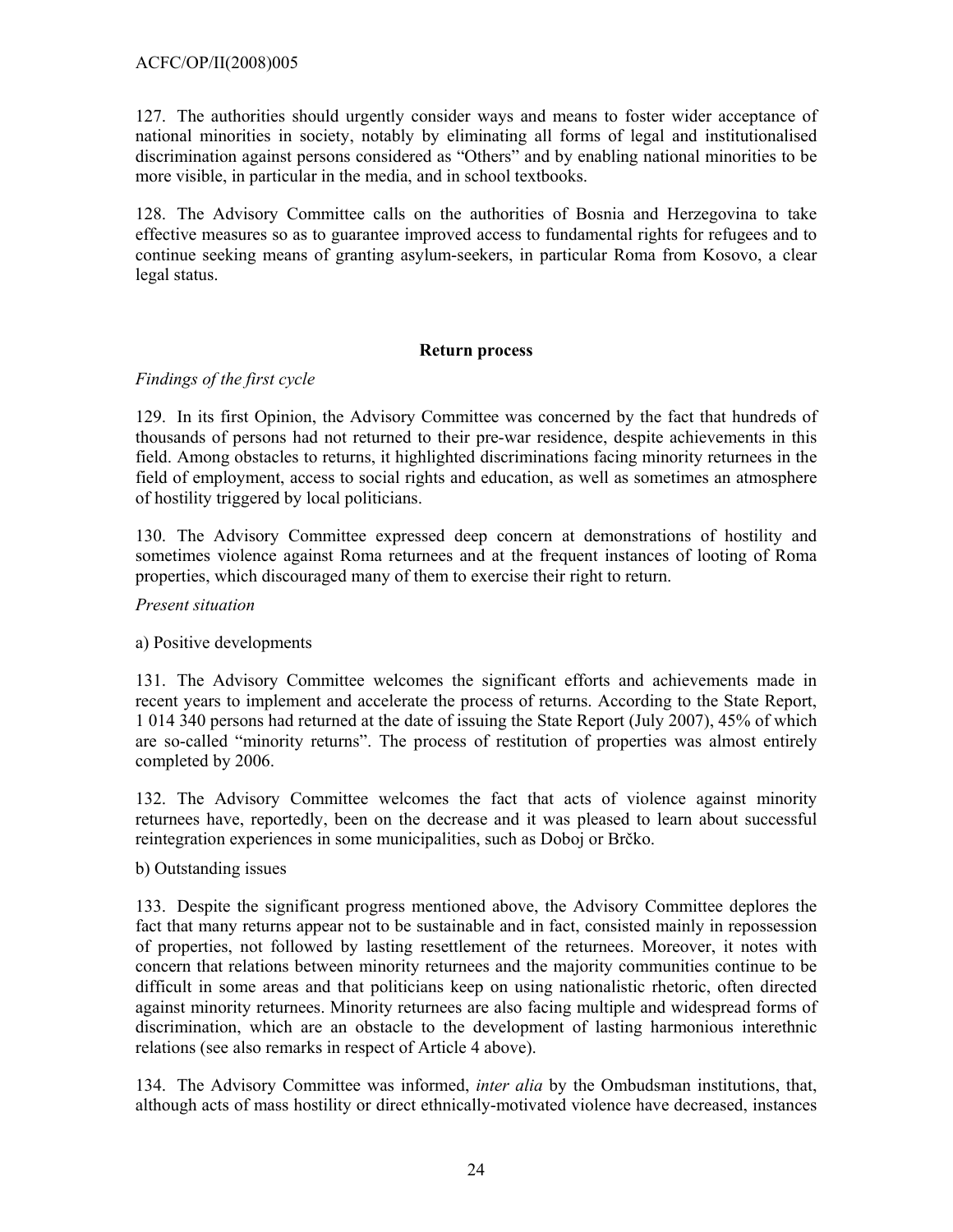of peer violence have been reported at school among pupils with different ethnic backgrounds. Moreover, hate crime seems to often take the form of attacks on persons because of their religious belief. The police do not classify ethnically-motivated crimes as such and systematic monitoring of the situation in this field is lacking.

### *Recommendations*

135. The Advisory Committee urges the authorities to redouble efforts to combat all forms of hostility directed at "minority returnees", whether they belong to one of the constituent peoples or to national minorities, in particular Roma (see also recommendations under Article 4 above). It invites the authorities to condemn firmly all manifestations of intolerance and ethnicallymotivated hostility in the political sphere.

136. Systematic monitoring of hate crime should be undertaken and the police should be trained to detect and classify adequately ethnically-motivated violence and hate crime.

## **Representation of national minorities in the media**

### *Findings of the first cycle*

137. In its first Opinion the Advisory Committee regretted the general tendency of the media to neglect issues affecting national minorities and to focus on matters of interest to the constituent peoples.

138. It also noted that some media spread prejudice against the Roma, Albanians or persons who, while belonging to one of the constituent peoples, are in a minority situation. Lastly, it expressed satisfaction at the creation of the Press Council with responsibility for monitoring the print media.

#### *Present situation*

#### a) Positive developments

139. The Advisory Committee welcomes the adoption by the Communications Regulatory Agency (CRA), in 2008, of a Code of Good Practice for Television Broadcasters. It also takes note of the work of the CRA in monitoring racist or biased reporting in the electronic media. The Agency has reprimanded certain media outlets for spreading prejudice concerning a community or for having unduly disclosed that persons in the news were of foreign nationality.

140. The Advisory Committee welcomes the decision taken by the Press Council on 11 June 2008 recommending *inter alia* that journalists refrain from disclosing the ethnic origin of offenders or persons suspected of having committed an offence, especially where they are under age. This recommendation was issued in response to a complaint lodged with the Press Council by the Roma Council about the fact that certain newspapers had disclosed juvenile delinquents' Roma origins.

141. The Advisory Committee also welcomes the work done by certain NGOs to improve the image of Roma in the media and to facilitate access to the media professions for persons originating from this community

#### b) Outstanding issues

142. The Advisory Committee was informed that some media outlets frequently disclose the ethnic identities of suspects or presumed offenders, in particular where they are of Roma origin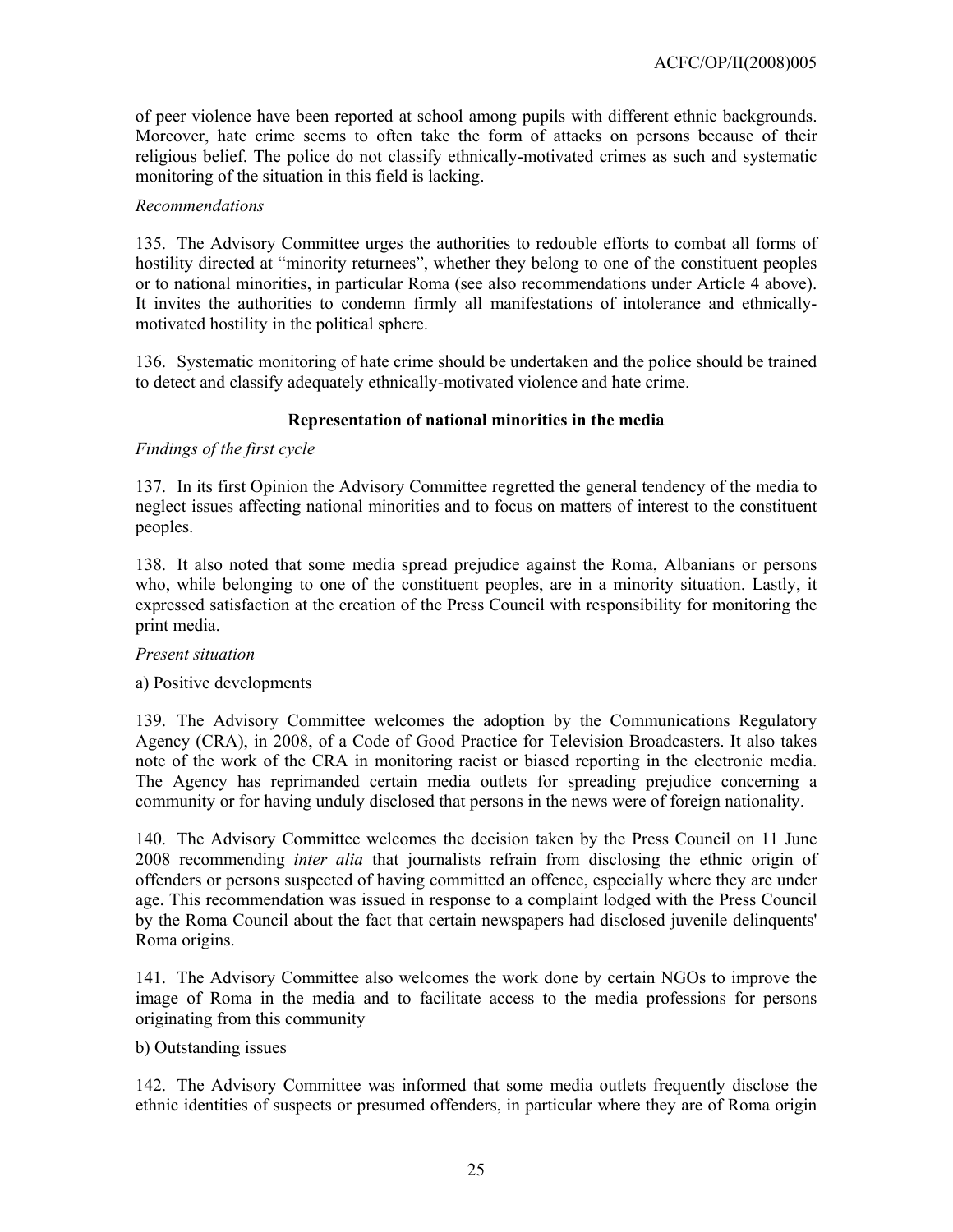(see paragraph 139 above). In addition, prejudices and stereotypes concerning this community continue to be propagated in the media. The Advisory Committee regards this as a matter of concern.

143. The Advisory Committee also notes that the principal media continue to be divided along ethnic lines. In addition, it seems that some politicians use the media to spread hard-line nationalist ideas and rhetoric, which is not conducive to the emergence of a climate of tolerance. The Advisory Committee notes with concern that there is a tendency for some political figures' attempts to stir up hostility between communities to take the form of attacks on persons on account of their religious affiliation.

144. Lastly, it can be seen that the principal media continue to provide only minimum coverage of issues of relevance to the national minorities. In addition, the Communications Regulatory Agency has so far received no complaints from persons belonging to national minorities (virtually all the complaints of inciting hatred or of proffering insults have originated from members of the constituent peoples), which may mean that such persons are unaware of the existing supervisory mechanisms or do not utilise them. It was only very recently that the Press Council first had to deal with ethnicity-related issues following the referral of the case mentioned in paragraph 140.

### *Recommendations*

145. It is important to ensure that the media supervisory bodies and the complaints systems concerning potential cases of racism or of inciting hatred are known to the public and easily accessible. In particular, the Advisory Committee invites the authorities to take the necessary steps so that the Communications Regulatory Agency is in a position to continue its regular, effective, independent monitoring of the activities of the media.

146. Cases of dissemination of stereotypical ideas and hate speech should give rise to appropriate measures and incitement to ethnic or religious hatred should be prosecuted, so as to prevent such breaches in the future. Due attention should be paid to the existing codes of ethics of media and journalists.

## **Article 9 of the Framework Convention**

## **Application of the State Law on National Minorities in the field of the media**

#### *Findings of the first cycle*

147. In its first Opinion the Advisory Committee regretted that the new possibilities afforded by the State Law on National Minorities had in practice had little effect on the participation and representation of national minorities in the media. It encouraged the Communications Regulatory Agency to pay more attention to implementation of Article 16 of this law, requiring public radio and television stations to broadcast weekly programmes in minority languages.

#### *Present situation*

#### a) Positive developments

148. The Advisory Committee notes with satisfaction that the public television channel of Republika Srpska continues to broadcast a one-hour programme on national minorities every week. It also notes that a number of radio programmes in the Roma language exist at local level (for example in Tuzla or Kakanj).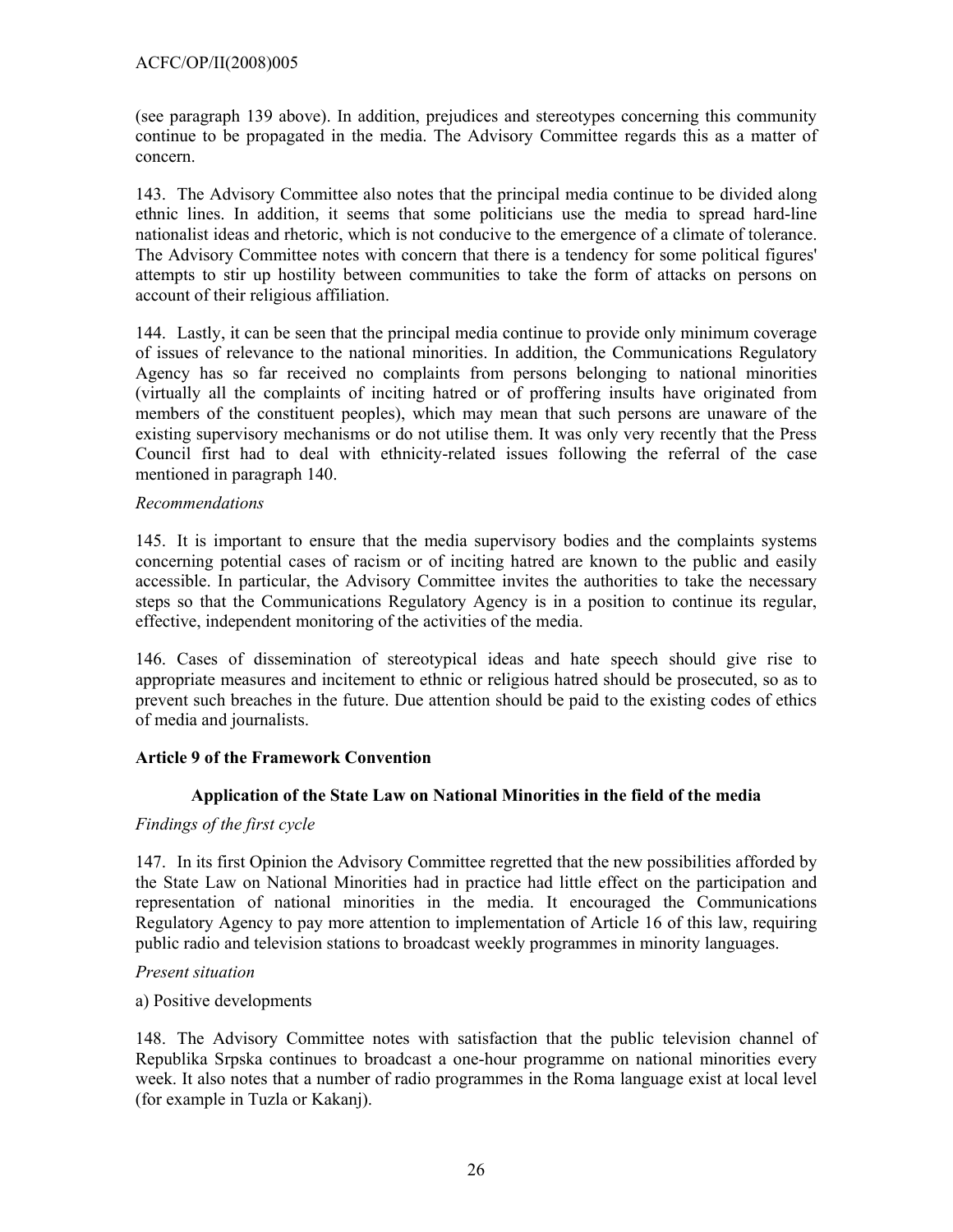149. The Advisory Committee welcomes the Communications Regulatory Agency's initiative of setting aside, for a five-year period and free of charge, a radio frequency for programmes concerning national minorities or in minority languages.

150. The Advisory Committee takes note of the efforts made by NGOs to provide journalism training for members of the Roma minority, with the authorities' backing.

b) Outstanding issues

151. The Advisory Committee notes that the public-service media are generally still failing to fulfil their obligations under the State Law on National Minorities, as amended in 2005. In particular, it is to be regretted that the Federation's public television station does not regularly broadcast programmes concerning national minorities and has stopped retransmitting the programme shown on the Republika Srpska's public television channel on national minorities (see paragraph 148 above). The Advisory Committee also notes that no minority-language programmes exist on public television channels.

152. A number of the persons with whom the Advisory Committee held discussions during its visit pointed out that it is difficult for persons belonging to national minorities to seize the few opportunities they are offered for broadcasting programmes in minority languages or about national minorities because of a lack of resources and of trained media professionals within their communities and, in general, of scant interest and support on the part of the media. In particular, no use has reportedly yet been made of the frequency made available to national minorities free of charge by the Communications Regulatory Agency. In addition, the Advisory Committee is concerned to note that the 2005 Law on the Public Broadcasting Service does not reiterate the provisions of the State Law on National Minorities. In addition, the broadcasting law merely mentions the need for adequate representation of the "Others" category with no form of reference to the needs of persons belonging to national minorities.

#### *Recommendations*

153. The Advisory Committee urges the authorities to take determined measures to ensure that the public radio and television stations fulfil their obligations regarding the broadcasting of programmes intended for persons belonging to national minorities and in minority languages. It is important that the Communications Regulatory Agency pay increased attention to application of the legislation in this sphere.

154. The Advisory Committee invites the authorities to seek means of enabling effective access to the media for persons belonging to national minorities, *inter alia* through vocational training.

## **Article 10 of the Framework Convention**

## **Use of minority languages**

## *Findings of the first cycle*

155. In its first Opinion the Advisory Committee criticised the numerical threshold to be met before minority languages can be used in relations with the administrative authorities, as laid down by the State Law on National Minorities. It deemed that this threshold was too high to allow a response to the potential needs of persons belonging to national minorities in this area and hoped that the authorities would reconsider it.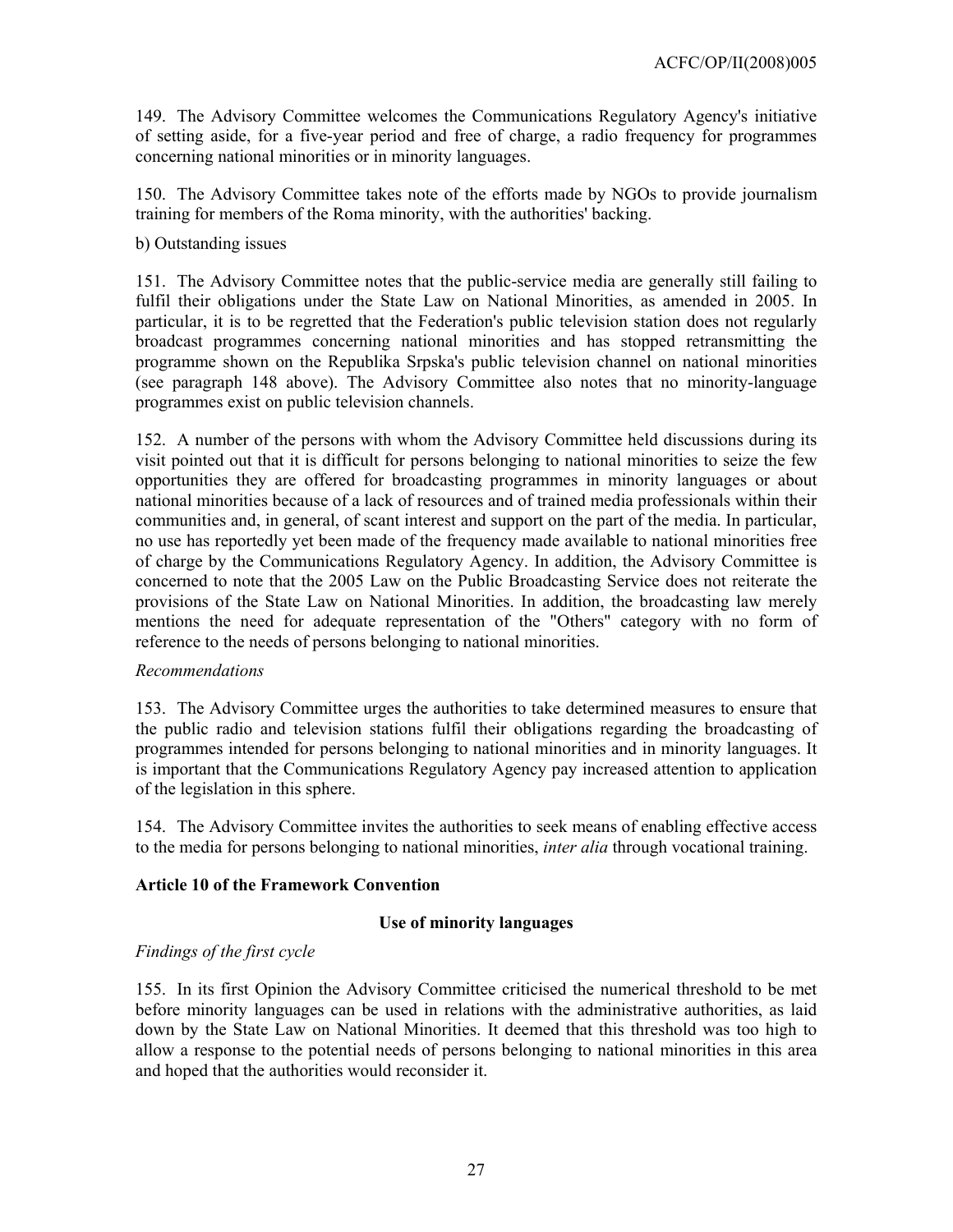### *Present situation*

### a) Positive developments

156. The Advisory Committee welcomes the fact that the Law on National Minorities of the Republika Srpska allows municipalities where persons belonging to national minorities are traditionally resident but do not constitute an absolute or relative majority of the population the possibility of taking steps to permit the use of minority languages in relations with the authorities, without applying a minimum threshold.

157. The Advisory Committee also notes with interest that the Federation's Law on National Minorities includes a similar provision, stipulating that municipalities where persons belonging to national minorities do not constitute the majority of the population may take measures to permit the use of minority languages in relations with the authorities. The Advisory Committee hopes that municipalities traditionally inhabited by persons belonging to national minorities will make use of this provision so as to permit the use of these languages, where a demand exists. Use of minority languages in relations with the administrative authorities is indeed an important means of enhancing the visibility of persons belonging to national minorities and, into the bargain, contributes to the preservation of these languages.

### b) Outstanding issues

158. The Advisory Committee takes note of the amendment made in 2005 to Article 12 of the State Law on National Minorities, eliminating the need for a national minority to constitute an "absolute or relative" majority of the population in order to have the possibility of using its language in relations with the administrative authorities. The law now states only that it is necessary for persons belonging to national minorities to form a "majority" of the population to be able to use their language. However, for municipalities that decide, in accordance with Article 12 of the Law on National Minorities, to permit use of minority languages in relations with the administrative authorities, even where persons belonging to these minorities do not constitute a majority of the population, a minimum threshold of one-third of the local population is still required. The Advisory Committee considers that this requirement in practice impedes the use of minority languages, including in areas traditionally inhabited by persons belonging to national minorities. It also underlines the requirement that the legislation in force be applied solely on the basis of the results of the 1991 census makes its implementation very haphazard on account of the considerable changes that have taken place since 1991 (also see the comments in respect of Article 4 above).

159. During its visit the Advisory Committee was informed that, in practice, minority languages are not used in relations with the administrative authorities. It would nonetheless be important for the authorities to assess the needs and demand for this facility in areas traditionally inhabited by national minorities. Where applicable, the Advisory Committee expects that the local authorities concerned will avail themselves of the provisions of the laws on National Minorities of the Republika Srpska and of the Federation allowing the introduction of use of minority languages in areas traditionally inhabited by national minorities, irrespective of the percentage of the population they represent.

## *Recommendation*

160. The Advisory Committee invites the authorities to consult representatives of national minorities in the areas where they are traditionally settled so as to evaluate the needs and demand regarding use of minority languages in relations with the administrative authorities.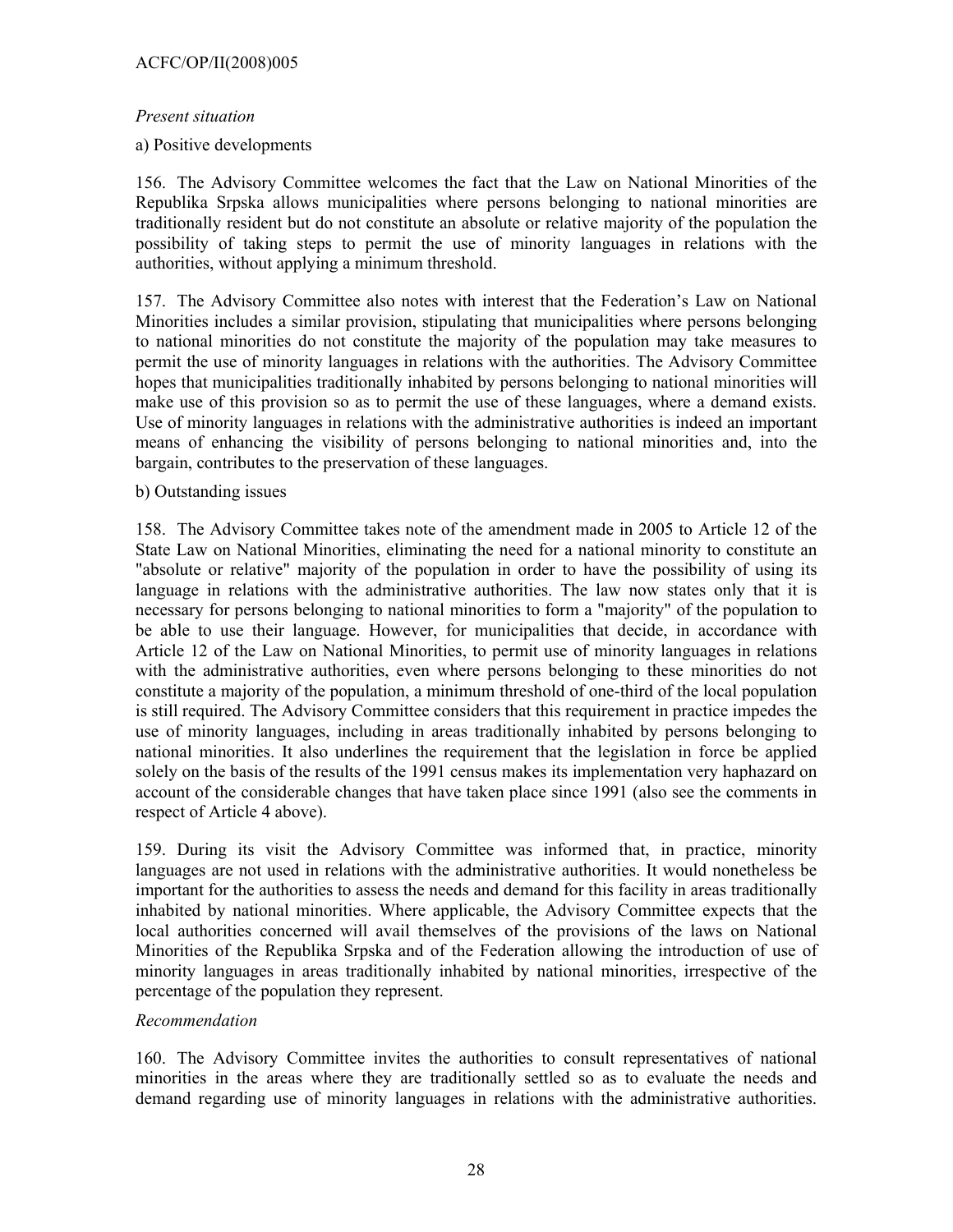Where applicable, it strongly encourages them to utilise the legislation**s** of the Republika Srpska and of the Federation making it possible to disregard the threshold required under the State Law on National Minorities, as amended in 2005.

### **Article 11 of the Framework Convention**

### **Topographical information in minority languages**

### *Findings of the first cycle*

161. In its first Opinion the Advisory Committee regretted that the numerical threshold stipulated by law for the possibility of displaying street names and other topographical indications in minority languages in areas traditionally inhabited by national minorities was too high.

#### *Present situation*

### a) Positive developments

162. The Advisory Committee welcomes the fact that the Law on National Minorities of the Republika Srpska permits municipalities traditionally inhabited by persons belonging to national minorities to disregard the threshold of one-third of the population for the display of street names and other topographical indications in minority languages. It also notes that the Federation's legislation on national minorities includes a similar provision.

#### b) Outstanding issues

163. The Advisory Committee takes note of the amendment made in 2005 to Article 12 of the State Law on National Minorities, eliminating the need for a national minority to constitute an "absolute or relative" majority of the population in order for it to be permissible to display the names of streets, institutions or other topographical signs in minority languages. As mentioned in paragraph 158 with regard to use of minority languages, the law now only requires that persons belonging to national minorities should constitute a "majority" of the population, for the display of topographical information in minority languages to be possible. However, for municipalities that decide, in accordance with Article 12 of the Law on National Minorities, to permit the display of topographical and other indications in minority languages even where persons belonging to these minorities do not constitute a majority of the population, a minimum threshold of one-third of the population is still required. The Advisory Committee continues to regard this threshold as too high, in the light of Article 11 of the Framework Convention. It also underlines that requiring that the legislation in force be applied solely on the basis of the results of the 1991 census makes its implementation very haphazard on account of the considerable changes that have taken place since 1991 (also see the comments in respect of Article 4 above). According to the information in the Advisory Committee's possession, none of the country's municipalities has so far displayed topographical indications in the national minorities' languages.

164. The Advisory Committee considers that the authorities should assess the needs and demand for such information among persons belonging to national minorities, so that the legislative provisions referred to in paragraph 163 above can be implemented by local authorities. It wishes to point out that displaying topographical indications in minority languages, in addition to the official language, in regions traditionally inhabited by national minorities, helps to enhance these persons' visibility, which, in the context of Bosnia and Herzegovina, can be seen to be particularly necessary.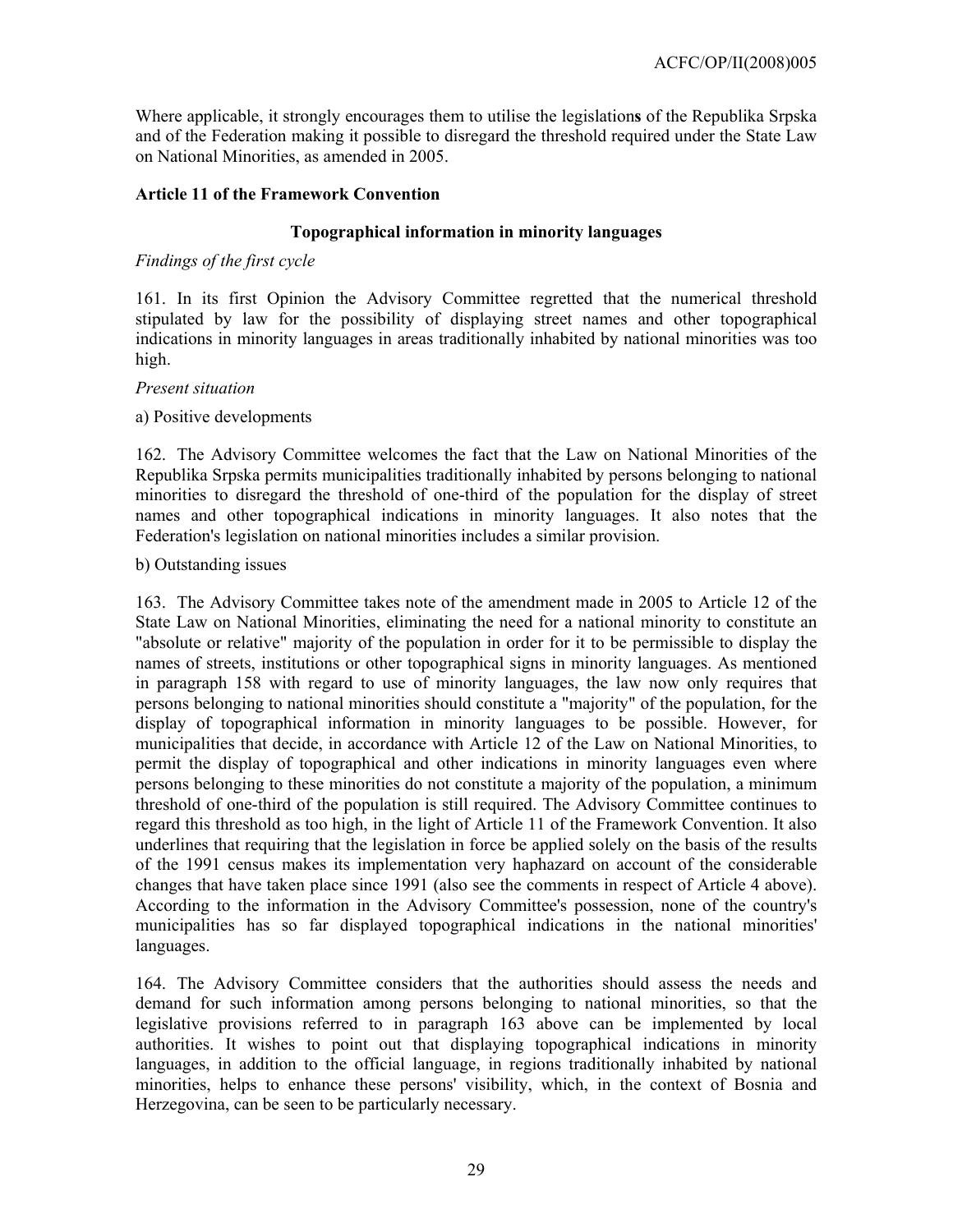### ACFC/OP/II(2008)005

### *Recommendation*

165. The Advisory Committee invites the authorities to consult persons belonging to national minorities so as to assess the needs and demand regarding the display of topographical indications and other signs in minority languages. Where applicable, it strongly encourages them to use the legislation of the Republika Srpska and of the Federation making it possible to disregard the threshold required under the State Law on National Minorities, as amended in 2005.

### **Article 12 of the Framework Convention**

### **Segregation in the school system**

## *Findings of the first cycle*

166. In its first Opinion the Advisory Committee called on the authorities to eliminate segregation of pupils by ethnic origin within the school system and, in particular, the so-called "two schools under one roof", with a view to promoting national reconciliation and social cohesion at all levels. It also deemed that it was crucial to speed up the efforts to implement a common core curriculum, notably to facilitate the integration of returnees' children.

167. The Advisory Committee also drew attention to the inadequacy of the measures to foster knowledge of the culture and history of national minorities.

### *Present situation*

## a) Positive developments

168. During its visit to Brčko the Advisory Committee was pleased to note that schools were more "integrated" in this district and that pupils from the different communities attended the same classes. It also notes with interest that application of the common core curriculum is betterdeveloped in Brčko than elsewhere in Bosnia and Herzegovina.

169. The Advisory Committee notes that the work to remove offensive content from school textbooks has progressed, although it is not complete, and that some schools are making headway with teaching multiple views of recent history.

#### b) Outstanding issues

170. The Advisory Committee is deeply concerned about the continued existence of the socalled "two schools under one roof" in the Federation and the development of mono-ethnic schools in both Entities, which institutes *de facto* segregation of pupils by ethnic origin from the very beginning of their schooling. It is particularly disconcerted by the fact that neighbouring countries of Bosnia and Herzegovina are encouraging and supporting the setting up of monoethnic schools in certain areas where persons belonging to the same ethnic groups live (see also remarks under Article 17 below). The Advisory Committee also notes that the common core curriculum is not systematically implemented and that the political will to move towards an integrated education system is largely lacking. It can also be seen that the possibilities of participating in extra-curricular or leisure activities with children from other communities are **limited** 

171. In addition, the state-level education authorities do not have the means to enforce and monitor implementation of the legislation in this field, since the Entities and the Cantons have retained extensive powers in these matters. The outcome is a lack of co-ordination and oversight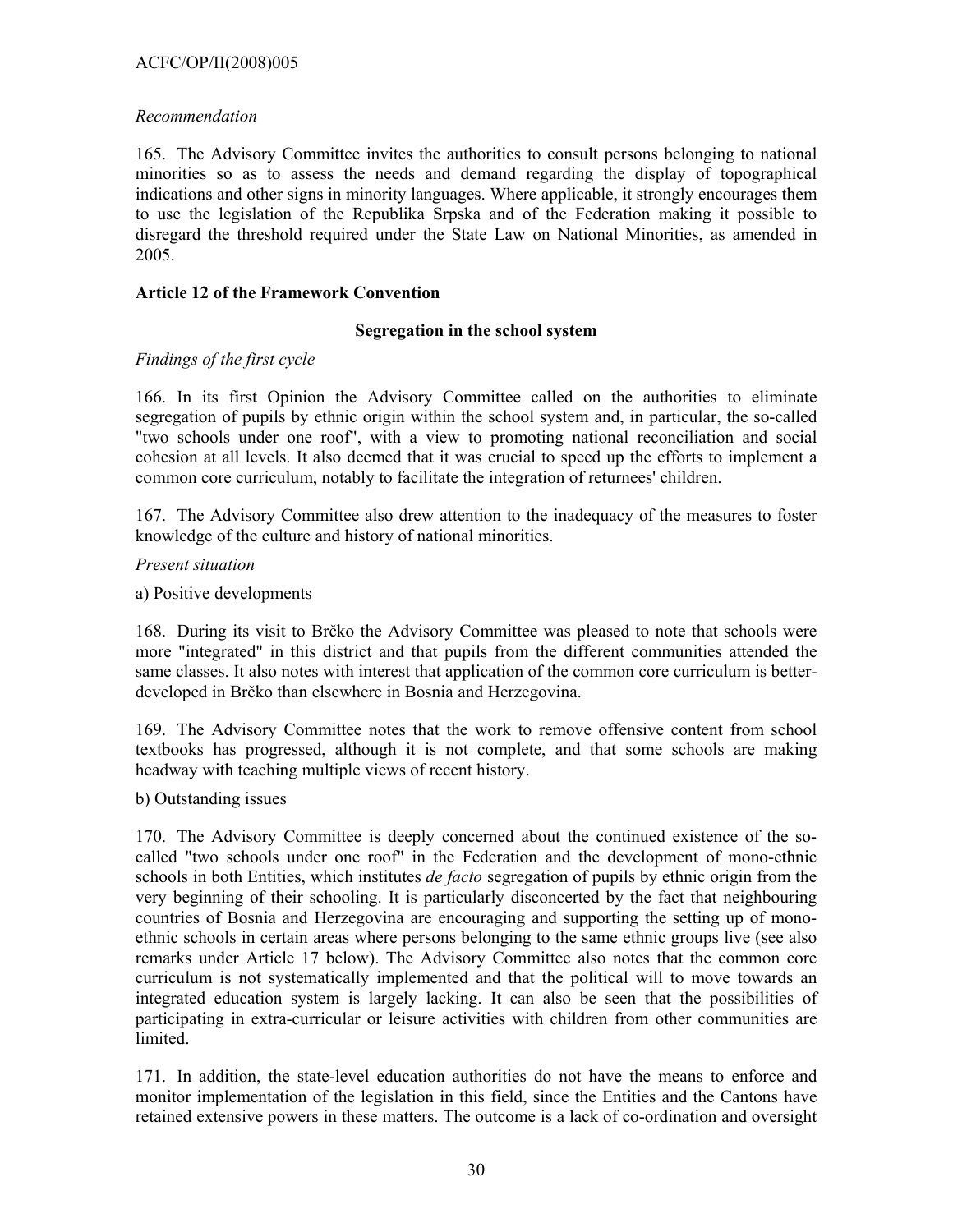of the measures taken by the different levels of authority. The Advisory Committee regards these developments as a matter of deep concern since they undermine the efforts to foster national reconciliation and could, in the long run, constitute a threat to social cohesion.

172. The Advisory Committee notes that the inclusion of elements of the history and culture of national minorities in the curricula, provided for by the State Law on National Minorities, as amended in 2005, has not progressed since its first Opinion, a fact deplored by the representatives of national minorities with whom the Advisory Committee had meetings. It notes that the only development in these matters is the preparation by the OSCE of a school textbook on national minorities. It hopes that the authorities will take resolute steps to distribute this textbook as widely as possible. In addition, the information obtained shows that there are still no possibilities of training teachers to teach the national minorities' languages and cultures. The national minorities accordingly continue to be "invisible" within the education system.

## *Recommendations*

173. The Advisory Committee urges the authorities of the Entities and the Cantons to take far more determined measures to end segregation of pupils according to their national or ethnic origin, to promote multi-ethnic education and to impose more widespread application of the common core curricula.

174. The Advisory Committee calls on the authorities rapidly to make the history, culture and languages of the national minorities a component part of school syllabuses and to train teachers to inculcate knowledge of these subjects.

### **Roma in the education system**

## *Findings of the first cycle*

175. In its first Opinion the Advisory Committee expressed its satisfaction at the adoption of the Action Plan on the Educational Needs of Roma and Members of other National Minorities in Bosnia and Herzegovina (hereafter the Action Plan for the Education of Roma). It hoped that the plan's implementation would make it possible to overcome the many problems facing Roma with regard to access to education, notably poverty, the lack of identity documents, discrimination and verbal harassment, which *inter alia* resulted in low attendance and high dropout rates.

#### *Present situation*

## a) Positive developments

176. The Advisory Committee welcomes the adoption, in October 2007, of a Law on Pre-School Education, which introduces pre-school education for all children and should therefore facilitate Roma children's integration into primary school.

177. It also notes that a number of municipalities have continued to take positive initiatives in connection with the implementation of the Action Plan for the Education of Roma. For example, the authorities of Brčko have earmarked a specific budget for the Action Plan's implementation and have created a post of Roma educational mediator. In 2005 the Canton of Tuzla adopted a series of practical measures to implement the Action Plan for the Education of Roma. Other municipalities have set up posts of Roma mediators in schools and have allocated a number of study grants to Roma students having reached the level of secondary or higher education. Lastly,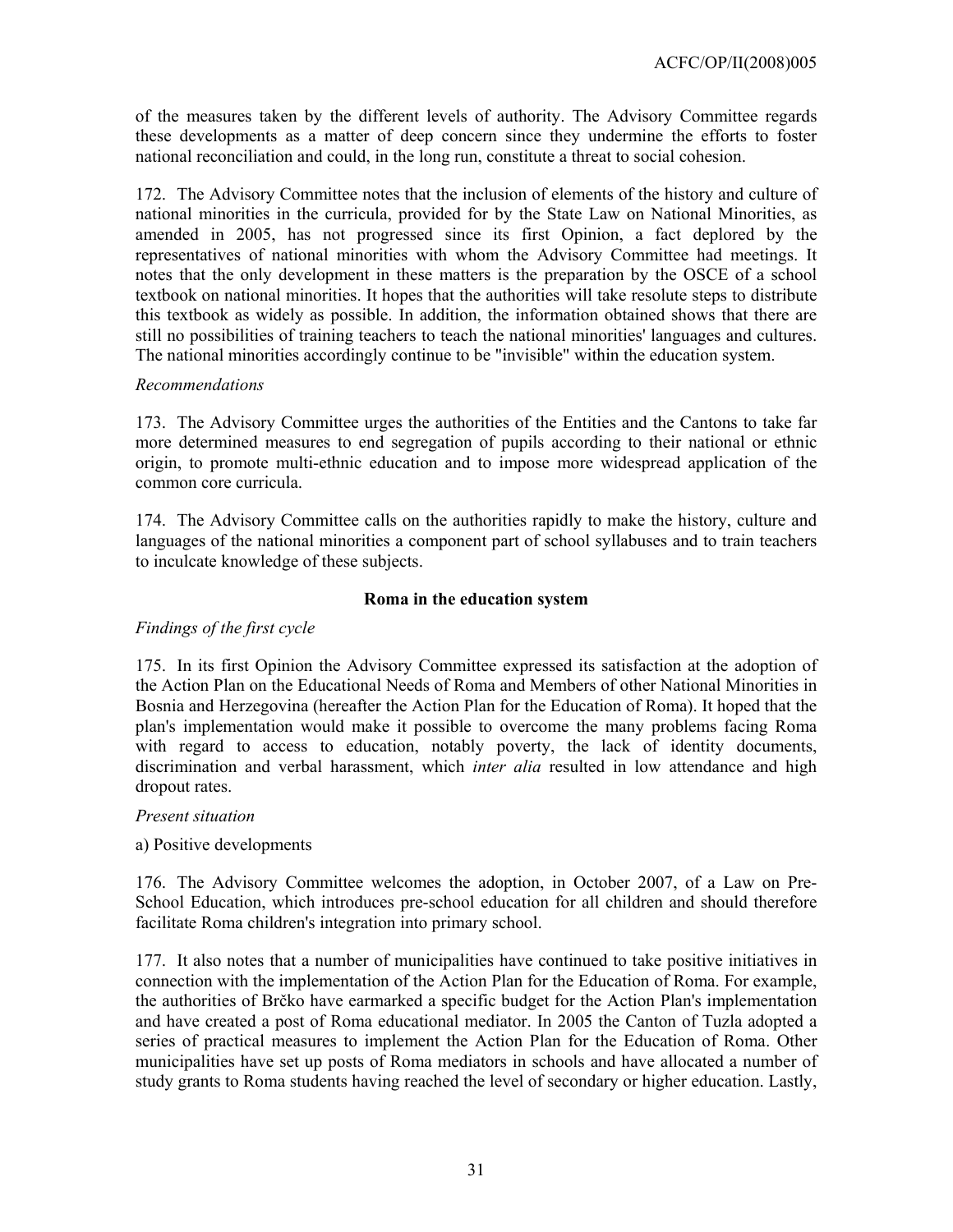the committee notes that school textbooks are distributed free of charge to all pupils and that some municipalities provide meals for the children of families without resources.

### b) Outstanding issues

178. Despite the progress made in implementing the Action Plan for the Education of Roma, the Advisory Committee notes with concern that inequalities in Roma access to education remain, as a result of which the school attendance figures continues to be low, dropout rates are high, particularly among adolescent girls, the Roma are very under-represented in secondary and higher education and, lastly, Roma illiteracy remains extremely high, particularly among elderly women.<sup>13</sup> These problems are linked to poverty, geographical and social isolation, the lack of identity documents, discrimination and prejudice and hostile reactions within the school system itself. The Advisory Committee was also told that Roma parents sometimes enrol their children in schools catering for children with mental impairments because other Roma children already attend these establishments.

179. The Advisory Committee notes a general shortage of financial and human resources for the implementation of the Action Plan. In addition, there is a lack of co-ordination between the activities of the education and the social welfare sectors, resulting in inefficiencies in the implementation of programmes for the Roma. What is more, a number of the Advisory Committee's contacts drew attention to deficiencies in the monitoring and evaluation of the Action Plan's results. In particular, the Advisory Committee was alerted to the fact that good practices developed in certain municipalities, often by NGOs, are not disseminated elsewhere by the state authorities, which could assume the role of co-ordinator and information-provider in these matters. Some municipalities with Roma inhabitants had reportedly not even been informed of the Action Plan's existence.

## *Recommendations*

180. The Advisory Committee invites the authorities resolutely to pursue their efforts to ensure the systematic implementation of the measures set out in the Action Plan for the Education of Roma, notably through the allocation of adequate funding. It is likewise essential to carry out regular monitoring of the Action Plan's application and an evaluation of the measures already taken.

181. It is important that the state authorities should assume in full their role of co-ordinator for the implementation of the Action Plan for the Education of Roma and verify that the various tiers of government are fully informed of their obligations in this field and that any positive projects and good practices are analysed with a view to being reproduced all over the country.

## **Article 14 of the Framework Convention**

## **Teaching in/of minority languages**

## *Findings of the first cycle*

 $\overline{a}$ 

182. In its first Opinion, the Advisory Committee regretted that the provision of the State Law on National Minorities requiring that persons belonging to national minorities should constitute an absolute or relative majority in the municipality concerned might restrict the possibility of

<sup>&</sup>lt;sup>13</sup> Only 63% of Roma women in Bosnia and Herzegovina are literate while 82% of Roma men are literate, see "Vulnerable Groups in Central and South Eastern Europe", UNDP, Profile Bosnia and Herzegovina.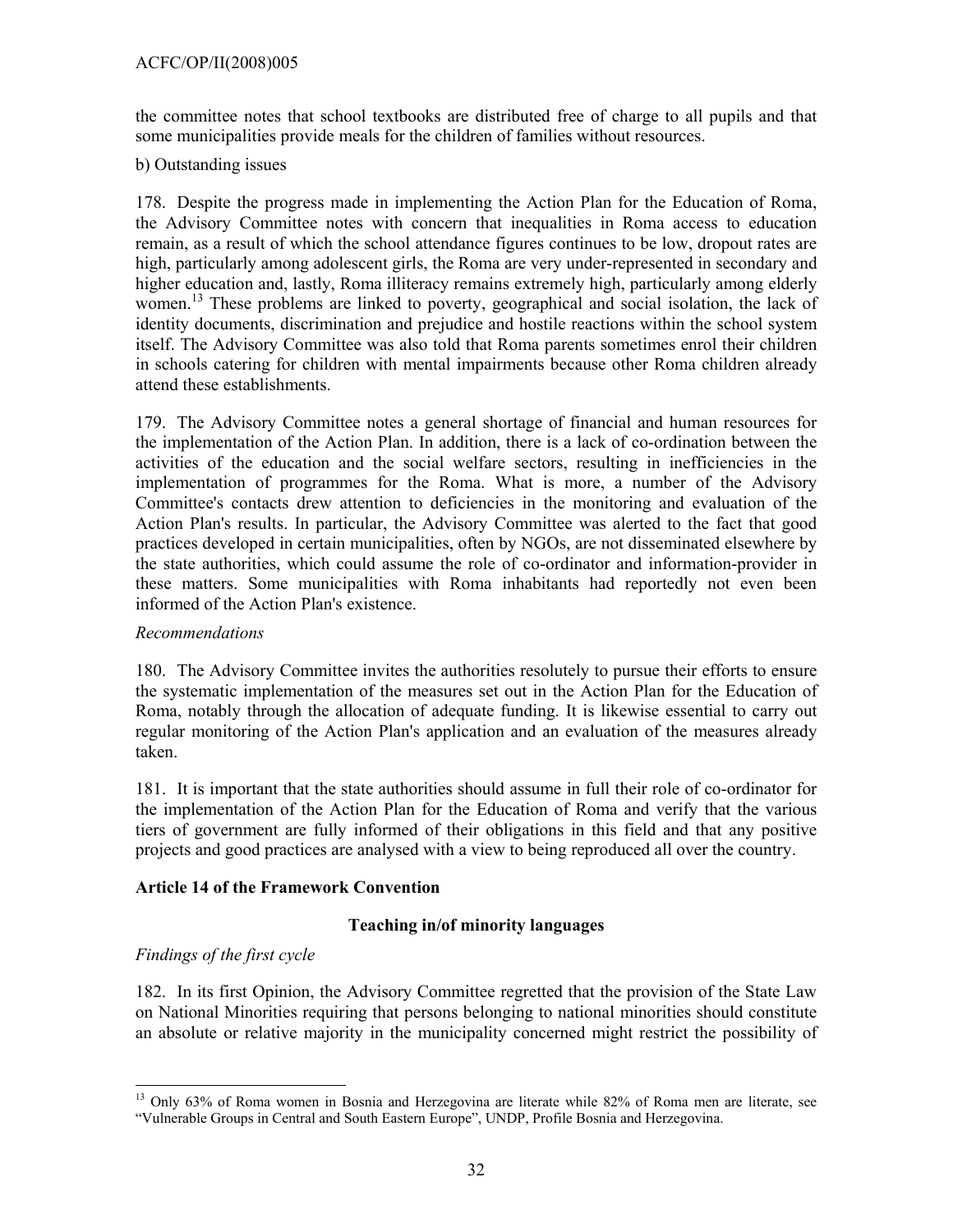setting up classes receiving instruction in minority languages in areas traditionally inhabited by national minorities.

183. The Advisory Committee underlined the need to increase state support for the teaching of minority languages, in particular regarding the training and recruitment of teachers and the supply of school textbooks. It also encouraged the authorities to make more systematic provision for teaching of the Roma language in schools attended by Roma pupils and to develop programmes and train teachers with this aim in mind.

### *Present situation*

a) Positive developments

184. The Advisory Committee notes the low threshold (of five pupils) set to open a class with teaching of a minority language (see also remarks in paragraph 185 below).

a) Outstanding issues

185. The Advisory Committee notes that the amendments made to the State Law on National Minorities in 2005 have not really relaxed the conditions to be met for teaching to be dispensed in minority languages. This is because the requirement that the minority should constitute an absolute or relative majority of the population of the municipality concerned has been replaced by the criterion that, to be able to ask to be taught in their language, pupils belonging to a national minority must form one-third or one-fifth (in the case of optional lessons) of the population of the school concerned.

186. The Advisory Committee notes that the Law on National Minorities of the Republika Srpska also contains an obligation to constitute an absolute or relative majority of the population of the municipality concerned, whereas the Federation's legislation on national minorities introduces the thresholds of one-third or one-fifth (for optional lessons). During its visit the Advisory Committee had occasion to note that there is currently no school in which instruction is dispensed in one of the national minorities' languages. Furthermore, there are no teaching materials for this purpose. It can therefore be seen that no use has been made of the flexibility introduced under Article 8 of the 2003 Law on Primary and Secondary Education, which prescribes that the languages and cultures of the national minorities shall be respected and accommodated within the school system to the greatest extent possible.

187. The Advisory Committee wishes to point out that, when evaluating whether there is sufficient demand for teaching in minority languages in accordance with Article 14.2 of the Framework Convention, the authorities should carefully consider the needs expressed by the national minorities. Moreover, they should have in mind the importance that teaching in minority languages can have, in areas traditionally inhabited by national minorities, for the preservation not only of these languages but also of the national minorities' cultural heritages.

188. Teaching of minority languages at schools is very rare. Opportunities for learning the minority languages through additional classes continue to exist in a number of municipalities (Prnjavor or Banja Luka, for example), but their further development and continued existence are jeopardised by a lack of financial resources and of teaching materials, since national minority organisations are often behind these initiatives, sometimes with the assistance of parent states. Nonetheless, the State Law on National Minorities, as amended in 2005, the law of the Republika Srpska and of the Federation and the Action Plan for the Education of Roma all require the authorities to make financial and human resources available to permit the teaching of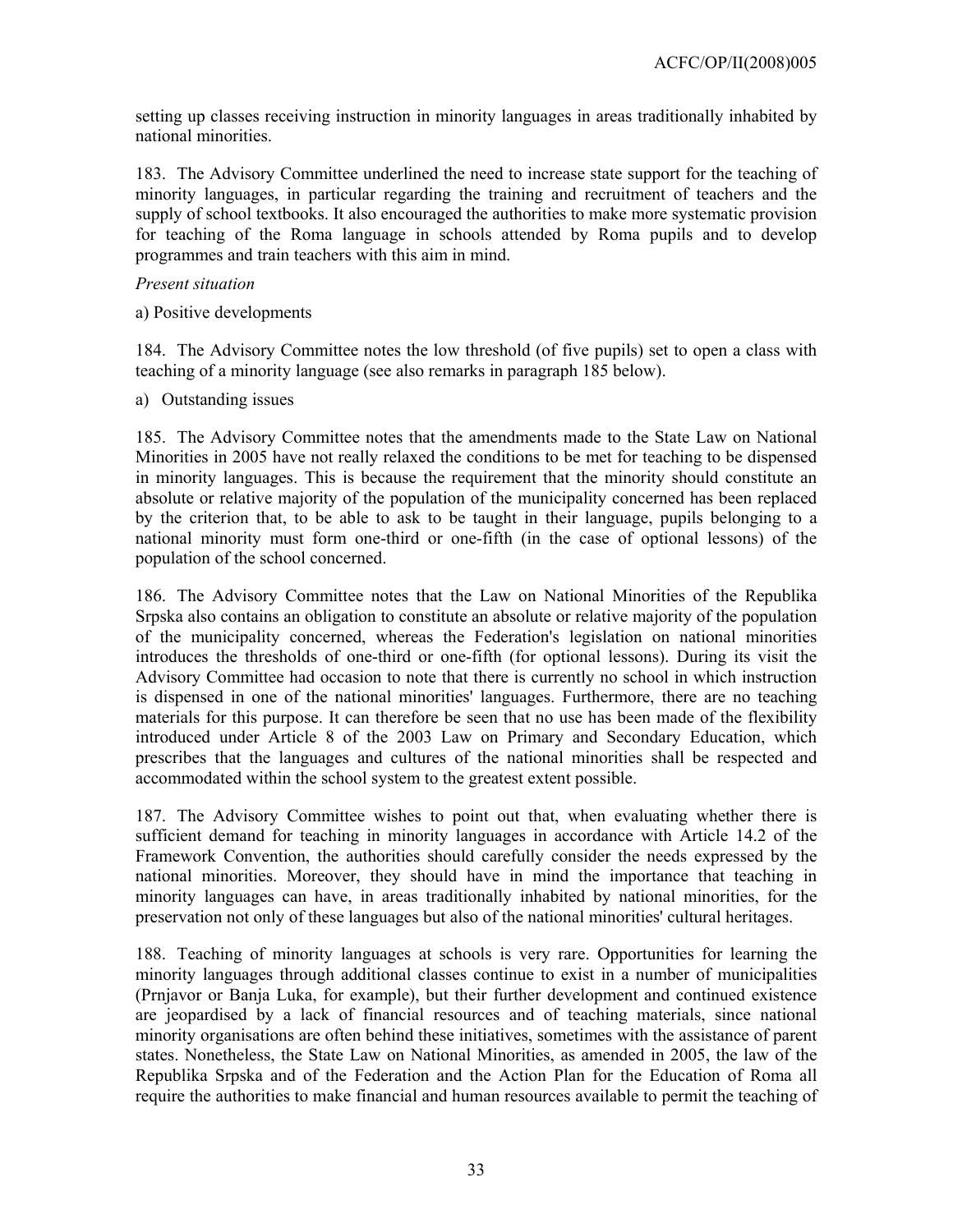minority languages and impose an obligation on them to develop appropriate textbooks and provide teacher training.

189. The Advisory Committee was informed that, in the Republika Srpska, the associations of national minorities had taken stock of the classes in which the minimum threshold of five pupils, required to benefit from teaching of minority languages, was satisfied; however, their initiative had met with no response from the authorities. At the same time, there were very few possibilities of studying the Roma language in school, although a textbook existed for teaching of the language in the fourth year of primary school.

190. The representatives of national minorities with whom the Advisory Committee had discussions all voiced a desire for an extension of the possibilities of learning their minority language within school and their disappointment with the continuing lack of political will and support in this area. The Advisory Committee regrets the fact that the national minorities' languages are consequently virtually absent from the Bosnian education system, not least in regions traditionally inhabited by national minorities, despite the provisions contained in the Action Plan for the Education of Roma. This absence of the national minorities' languages, and their culture and history, from the school curriculum constitutes a threat to the preservation of these languages and further increases the "invisibility" of persons belonging to national minorities in Bosnia and Herzegovina (also see the comments in paragraph 187 above).

## *Recommendations*

191. The Advisory Committee invites the authorities to take more resolute steps to develop teaching in and of minority languages in areas where persons belonging to national minorities are settled traditionally or in substantial numbers. It is important that a proper assessment be made of the needs and demand of persons belonging to national minorities in these matters.

192. The authorities should also give greater support to the efforts of persons belonging to national minorities to preserve their languages and cultures, in particular through school textbooks and other specific teaching materials.

# **Article 15 of the Framework Convention**

# **Participation in public affairs**

# *Findings of the first cycle*

193. In its first Opinion the Advisory Committee welcomed the amendments to the Election Law introduced in 2004 so as to guarantee the national minorities reserved seats in municipal councils and assemblies and regretted the fact that these changes had been published in the Official Gazette too late for their entry into force in time for the elections of October 2006. It also regretted the abuses noted in the rare cases where persons belonging to national minorities had the possibility of being represented in elected bodies as members of the category "Others".

194. The Advisory Committee deplored the frequent impediments to the smooth functioning of institutions resulting from the constituent peoples' recourse to the concept of their "vital national interest", whereas persons belonging to national minorities were unable to invoke their own vital interests regarding the conduct of public affairs.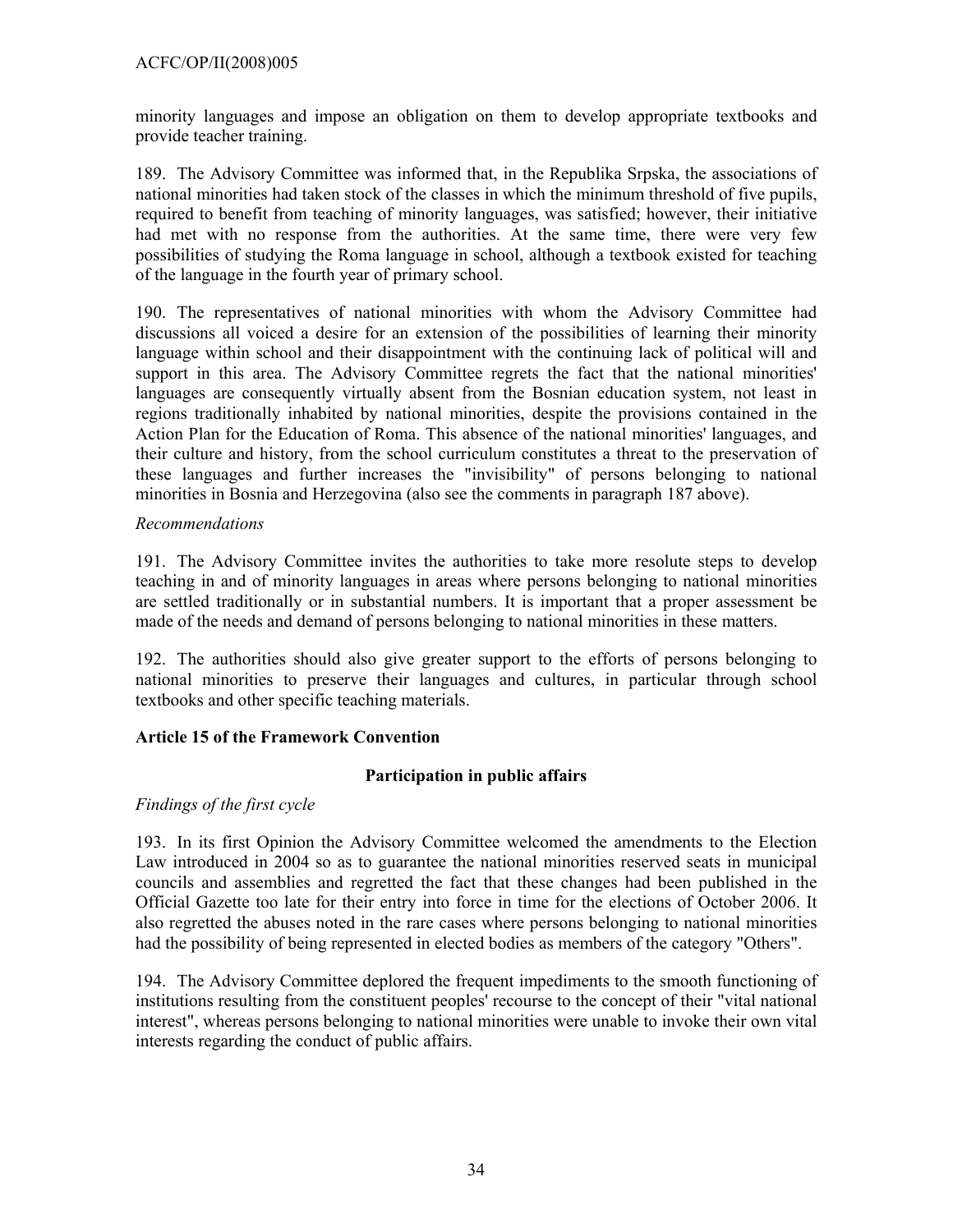ACFC/OP/II(2008)005

#### *Present situation*

#### a) Positive developments

195. The Advisory Committee welcomes the creation of two reserved seats for representatives of national minorities within the Assembly of the Brčko District. This measure constitutes an undoubted progress in the representation of national minorities within this region.

196. The Advisory Committee notes with interest that the Election Law, as amended in 2004,  $14$ was further modified in April 2008 so as to introduce positive measures to promote the representation of national minorities in the elected municipal assemblies. Although it has reservations about some of the amendments introduced (see paragraph 197 below), the Advisory Committee welcomes the reduction in the threshold required for national minority candidates to be able to stand for election. It also notes with satisfaction that the Central Electoral Commission recently instructed the municipalities to amend their statutes so as to ensure their timely harmonisation with the Election Law, as amended in 2008, to allow the registration of national minority candidates and to establish reserved seats for national minorities where applicable.

#### b) Outstanding issues

l

197. Although it welcomes the willingness shown by the authorities to introduce a form of representation of national minorities, the Advisory Committee regrets the terms of the Election Law as amended in 2008, which are far more restrictive than the amendments to the same law adopted in 2004.<sup>15</sup> Persons belonging to national minorities must now constitute more than 3% of the population of the municipality in question (according to the last census) to benefit from a reserved seat in the local assembly. Very few municipalities satisfy this criterion in the light of the results of the 1991 census, even if the persons belonging to the different national minorities are counted together. National minorities' representation within local assemblies will therefore be less widespread than would have been possible under the terms of the Election Law as amended in 2004. Furthermore, the Advisory Committee wishes to underline that the sole reliance on the results of the 1991 census to determine the proportion of persons belonging to national minorities cannot lead to fair representation of the latter in view of the considerable demographic changes that have taken place since 1991 (also see the observations in respect of Article 4 above).

198. The Advisory Committee also expects that the majority parties will not abuse the possibility of putting forward national minority candidates, as occurred in other circumstances.16

199. As already mentioned in respect of Article 4, the Advisory Committee deplores the continuing exclusion of persons belonging to national minorities from many political posts and

<sup>&</sup>lt;sup>14</sup> The amendments to the Election Law adopted in 2004 introduced the right for persons belonging to national minorities to elect their representatives in municipal councils and assemblies and for associations of national minorities to designate their candidates. At least one seat was reserved for national minorities in municipalities where they constituted less than 3% of the population based on the 1991 census and one or two seats where they constituted more than 3%. These amendments could never be applied in practice as this provision was inserted in the Election Law just a few hours before the deadline for submitting candidatures for the oncoming 2004 local elections expired.

<sup>&</sup>lt;sup>15</sup> Also see the Joint Opinion of the Venice Commission and the OSCE/ODIHR on the amendments to Bosnia and Herzegovina's electoral law, (CDL-AD (2008) 012), Opinion No. 460/2007.

<sup>&</sup>lt;sup>16</sup> During past elections some majority parties exploited the imprecise nature of the "Others" category so as to put forward candidates who did not represent national minorities and thus took advantage of the seats that were in principle reserved for the representation of persons belonging to national minorities.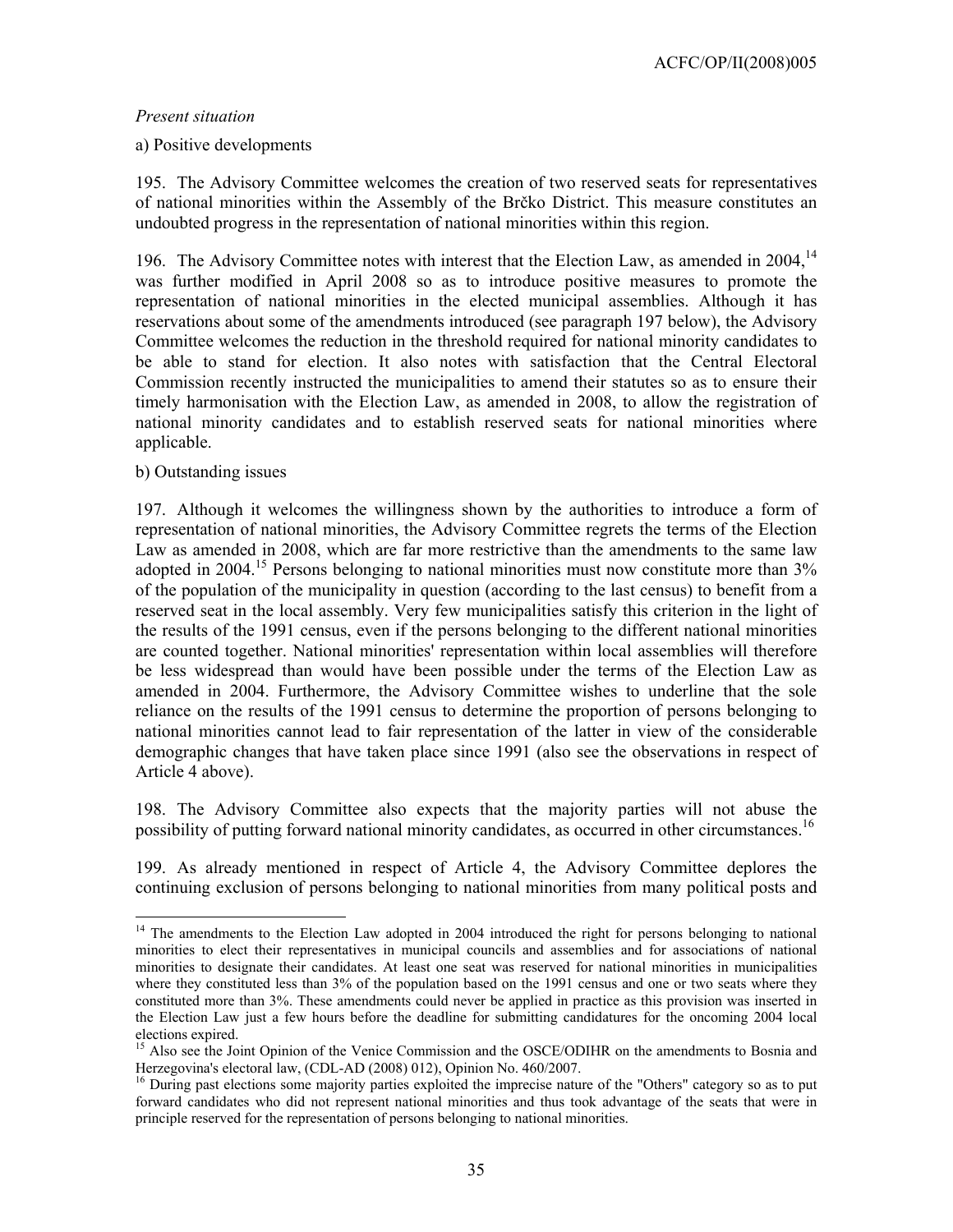from elected assemblies, which raises problems of compliance with the principles of the Framework Convention, in particular those enshrined in Article  $15<sup>17</sup>$  In addition, for lack of a revision of the Constitution, the impediments to the smooth functioning of institutions linked to the constituent peoples' use of the concept of their "vital national interest" subsist, as does the impossibility for persons belonging to national minorities to invoke, or even simply bring to the fore, their own interests *vis-à-vis* those of the constituent peoples. In this connection, the Advisory Committee greatly regrets the fact that minority representatives have so far not been involved in the discussions on reform of the Constitution initiated in 2005-2006.

200. The Advisory Committee notes with concern that, although the Roma are by far the largest national minority group and the group facing the most serious difficulties, their numerical importance compared to other national minorities is not taken into due account in terms of representation in public affairs. This lack of adequate representation, coupled with social exclusion, results in very limited opportunities for them to participate effectively in public life.

### *Recommendations*

201. The Advisory Committee urges the authorities to take all the necessary measures**,**  including legislative ones, to provide persons belonging to national minorities with real, effective possibilities of representation in municipal councils and assemblies. In particular, it invites them to ensure that the positive measures in favour of national minorities are not exploited by persons or groups who do not represent persons belonging to national minorities.

202. It is essential that national minority representatives should in the future be fully involved in any discussion on matters of public interest, notably in the context of the reform of the Constitution and the functioning of the country's institutions.

203. Particular attention should be paid to improving participation of the Roma in public affairs.

## **The Councils of National Minorities**

## *Findings of the first cycle*

204. In its first Opinion the Advisory Committee deplored the fact that the Council of National Minorities, which should have been established at state level as an advisory body of the national minorities, had not been set up, as required by the State Law on National Minorities. It also regretted the lack of similar councils at Entity level.

#### *Present situation*

 $\overline{a}$ 

## a) Positive developments

205. The Advisory Committee welcomes the setting up, in 2007, by the Assembly of the Republika Srpska, of a Council of National Minorities in accordance with the Republika Srpska's Law on National Minorities. It notes that this Council has already submitted a number of proposals to the authorities and to the Assembly of the Republika Srpska, which have resulted in an increase in the budget earmarked for national minority activities in 2008.

<sup>&</sup>lt;sup>17</sup> Again see the Joint Opinion of the Venice Commission and the OSCE/ODIHR on the amendments to Bosnia and Herzegovina's electoral law, (CDL-AD (2008) 012), Opinion No. 460/2007.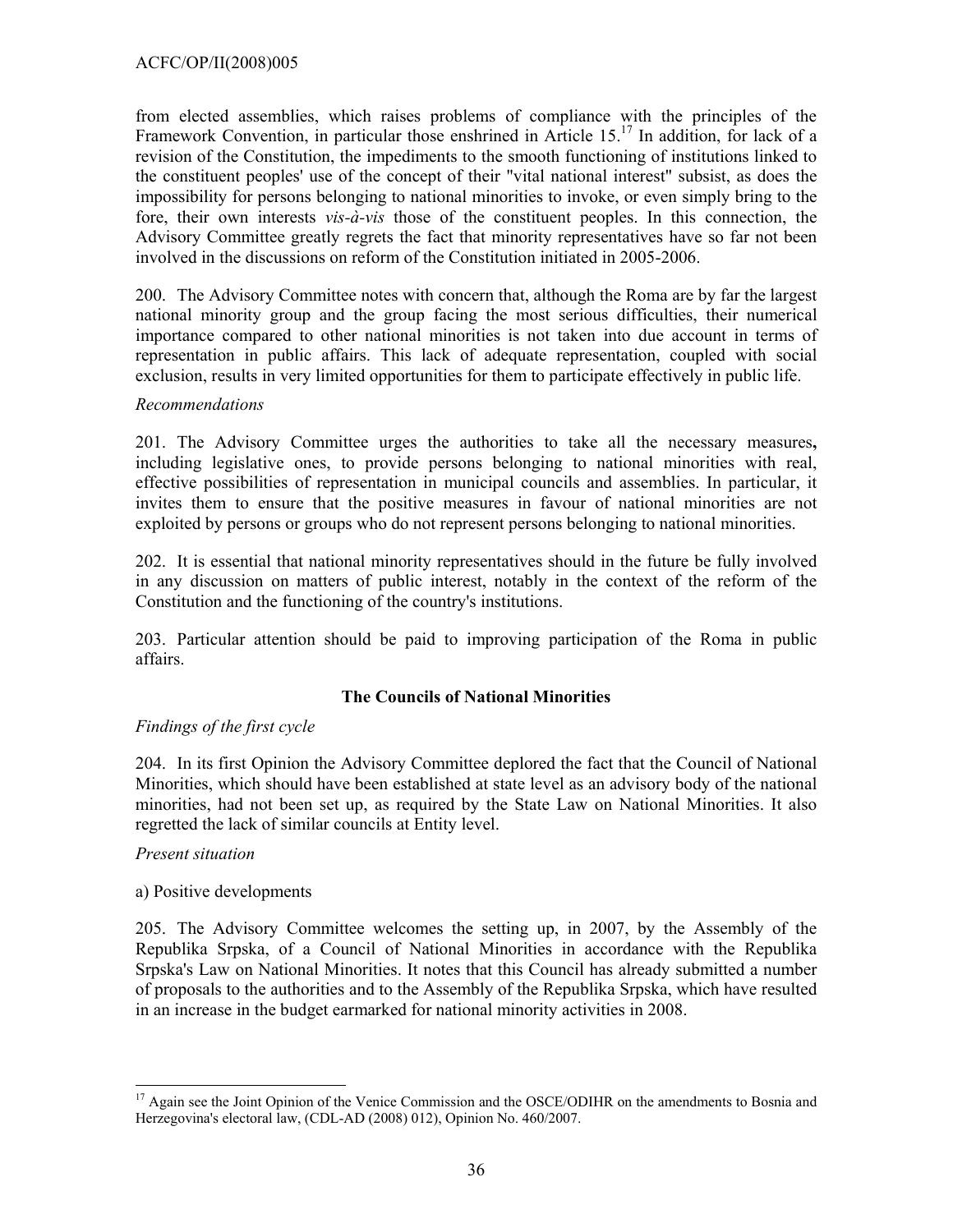206. The Advisory Committee also welcomes the fact that the municipality of Tuzla has set up a Council of National Minorities although the Federation has still not established such a council at Entity level. It also notes that the municipal council of the city of Banja Luka includes a national minority representative.

207. The Advisory Committee expresses its satisfaction with the creation, in April 2008, of the Council of National Minorities at the Parliamentary Assembly of Bosnia and Herzegovina. The establishment of this advisory body had been pending since the adoption of the State Law on National Minorities. It notes with interest that the Council may participate in the work of the parliamentary committees on human rights and on the Constitution. It expects that this new body will have the financial and human resources it needs to function effectively and to have a real influence on public affairs.

208. Lastly, the Advisory Committee notes that the Advisory Committee for Roma, a joint body comprising representatives of the Roma and of the relevant ministries, established in 2003, has continued its work and, in particular, made a significant contribution to the preparation of the Action Plans for Roma in the areas of housing, health care and employment (also see the comments in respect of Article 4).

### b) Outstanding issues

209. According to information received by the Advisory Committee during its visit, problems have arisen with the process of appointing national minority representatives to the state-level Council of National Minorities. The authorities reportedly chose to appoint certain representatives among the names put forward by the associations of national minorities without taking into consideration the predominant viewpoints within the minorities concerned. Moreover, only ten out of the 17 recognised national minorities have been able to appoint their representatives in the Council. The Advisory Committee reiterates that transparency in the process of establishing advisory bodies of national minorities is essential to inspire trust and guarantee the effective functioning of these bodies.<sup>18</sup> It hopes that the Council will rapidly be in a position to adopt precise rules of procedure and a work schedule, and thus be able to play to the full its role of giving advice to the central authorities and providing the impetus for policies and activities as regards lower-level authorities.

210. While appreciating the fact that the Advisory Committee for Roma continues to function as a joint advisory body, with the support of the Ministry for Human Rights and Refugees, the Advisory Committee notes that the financial and human resources allocated to it are not sufficient for it to fulfil, in particular, its task of instigating, co-ordinating, monitoring and evaluating the implementation of the various action plans to improve the situation of Roma. Cooperation with other levels of authority, especially the Cantons, appears to be sporadic and this committee's influence on the activities of local authorities is fairly limited in practice.

## *Recommendations*

211. The Advisory Committee urges the authorities to take all the necessary measures, including the allocation of financial and human resources, so that the newly elected state-level Council of National Minorities is able fully and effectively to play its role. The composition of the Council should also be completed without further delay.

 $\overline{a}$ <sup>18</sup> See also the Advisory Committee's thematic commentary on the effective participation of persons belonging to national minorities in cultural, social and economic life and in public affairs, adopted on 28 February 2008, doc ACFC/31DOC(2008)001.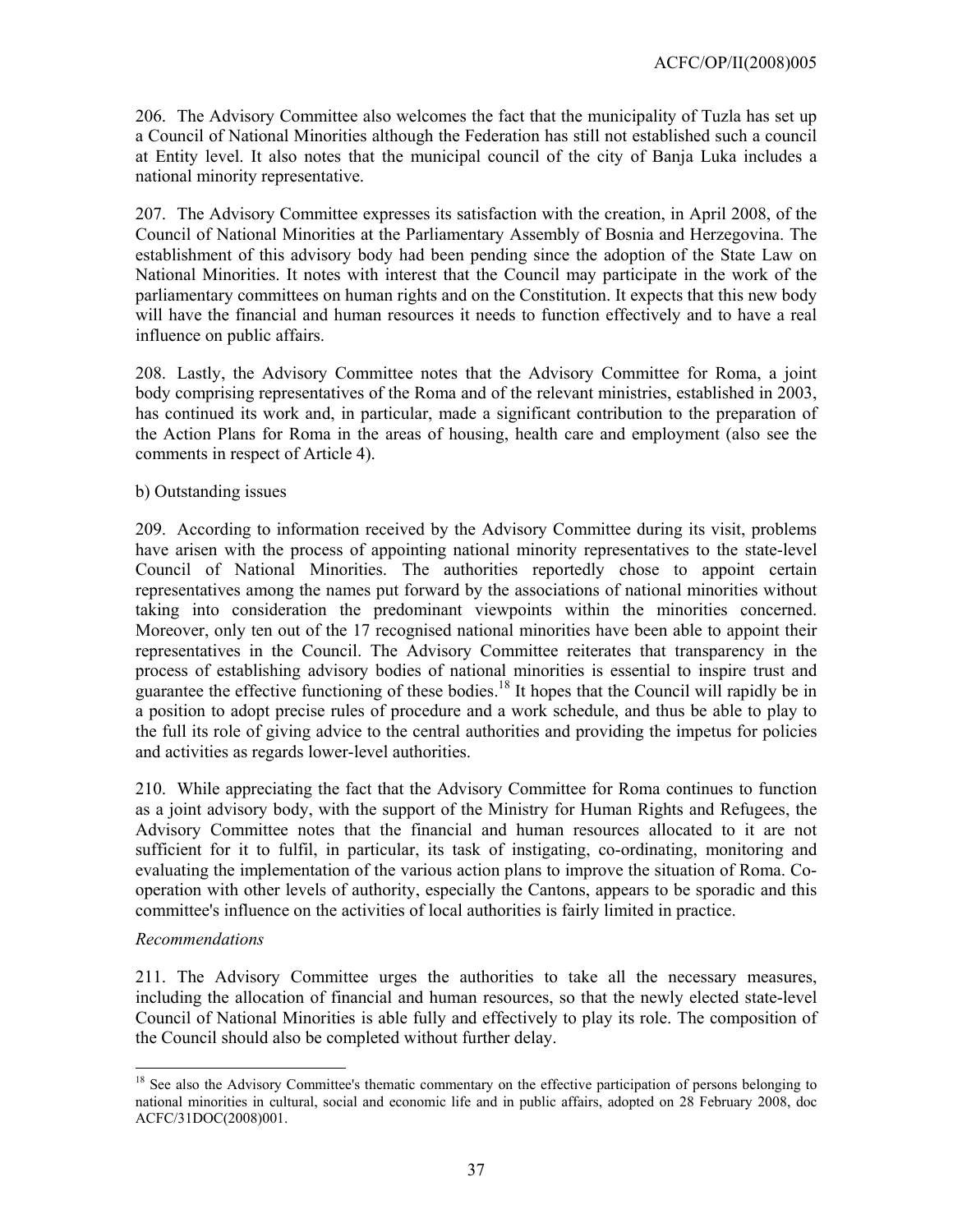212. The Advisory Committee invites the authorities to increase the financial and human resources at the disposal of the Advisory Committee for Roma, so as to enable it to carry out effective co-ordination and monitoring of the implementation of the Action Plans for Roma in the fields of education, employment, health care and housing.

213. The Advisory Committee calls for the rapid creation of a Council of National Minorities of the Federation, as provided for in the Federation's Law on National Minorities.

214. The authorities should ensure that the process of appointing council members is conducted in a transparent manner and that clear, precise rules of procedure are established.

## **Participation in economic and social life**

## *Findings of the first cycle*

215. In its first Opinion the Advisory Committee pointed out that representation in the public sector of persons not belonging to the constituent people in the majority in a given region, including persons belonging to national minorities, was unsatisfactory. The same applied to these persons' participation in economic and social life.

#### *Present situation*

a) Positive developments

216. The Advisory Committee welcomes the provision of the law on minorities of the Federation which requires that the Federation, cantonal and municipal authorities take active measures to promote effective equality of persons belonging to national minorities in the socioeconomic sphere.

217. The Advisory Committee notes that certain municipalities, in particular Tuzla and Zenica, have recruited Roma advisers among their staff.

## b) Outstanding issues

218. The Advisory Committee is deeply concerned to note that representation in the public sector of persons not belonging to the community locally in the majority remains far lower than it should be in the light of the legislation in force. This applies in particular to persons belonging to national minorities, although both the State Law on National Minorities and the Federation Law require that they be represented in the public sector in accordance with the results of the most recent population census.

219. The information available also shows that most Roma remain on the sidelines of the country's social and economic life<sup>19</sup> and that, apart from a few exceptions, the Roma are not represented within the civil service. The combination of lack of identity documents, substandard housing conditions, low educational achievements and inadequate access to health care results, for many Roma, in extreme poverty (see also the above comments in respect of Article 4). This situation is of deep concern.

 $\overline{a}$ <sup>19</sup> According to the UNDP report « At Risk : Roma and the Displaced in Southeast Europe", 52% of the Roma between 15 and 55 were unemployed in Bosnia and Herzegovina in 2005. The unemployment rate for the majority population at that time was of 30% (UNDP, Bratislava, 2006).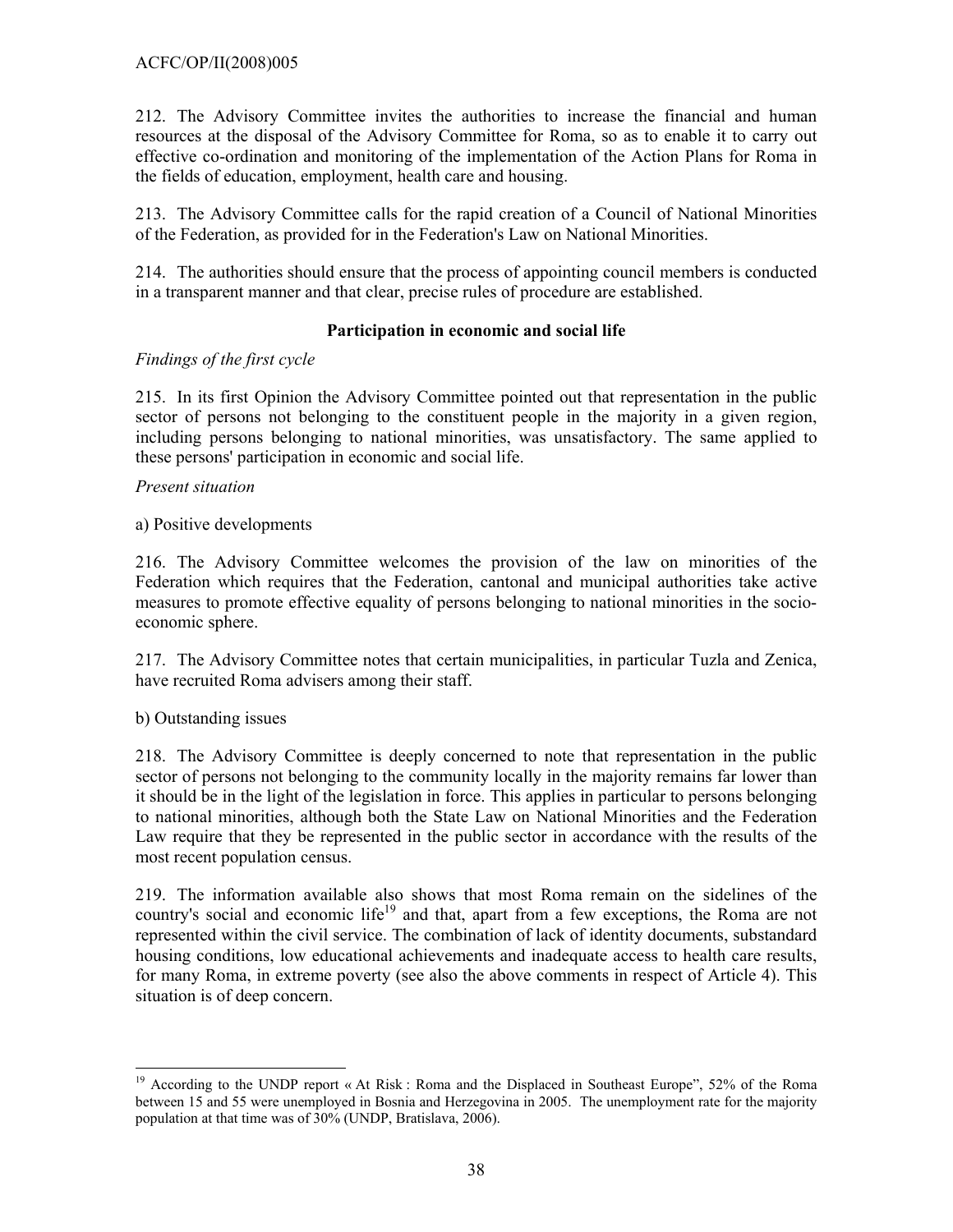## *Recommendations*

220. The Advisory Committee urges the authorities to take resolute steps to eliminate the obstacles to fair representation of persons belonging to national minorities in economic and social life and especially in the civil service.

221. The Advisory Committee also urges the authorities to take further measures to improve the participation of Roma in socio-economic life. In doing so, the authorities should draw on the Advisory Committee's thematic Commentary on the effective participation of persons belonging to national minorities in cultural, social and economic life and in public affairs.<sup>20</sup>

222. It is also crucial to ensure a swift implementation of the Action Plans for Roma Health, Employment and Housing and thereafter, establishing participatory monitoring and evaluation systems.

## **Article 17 of the Framework Convention**

## **"Kin State" support**

### *Present situation*

223. The Advisory Committee was informed by minority representatives during its visit that "kin state" support is crucial for a number of national minorities. Funding, cultural and teaching material as well as visits to the "kin-state" help them preserve their languages and cultural heritage.

224. The Advisory Committee, however, finds that the support provided by some neighbouring countries of Bosnia and Herzegovina raises concern since in some cases it has allegedly resulted in increased segregation of persons belonging to the constituent peoples along ethnic lines, notably through the setting up of mono-ethnic schools (see also remarks under Article 12 above).

#### *Recommendation*

225. The Advisory Committee invites the authorities to carefully consider the impact of support from abroad in education on the overall educational policies and, where appropriate, to review its educational policies, in order to ensure that they do not lead to further segregation along ethnic lines.

#### **Article 18 of the Framework Convention**

## **Bilateral agreements on national minority protection**

## *Findings of the first cycle*

226. In its first opinion, the Advisory Committee regretted that Bosnia and Herzegovina had not concluded any bilateral agreement devoted to the protection of the languages of its national minorities. It encouraged the authorities to take new initiatives in this field.

 $\overline{\phantom{a}}$ <sup>20</sup> Advisory Committee's thematic commentary on the effective participation of persons belonging to national minorities in cultural, social and economic life and in public affairs, adopted on 28 February 2008, doc ACFC/31DOC(2008)001.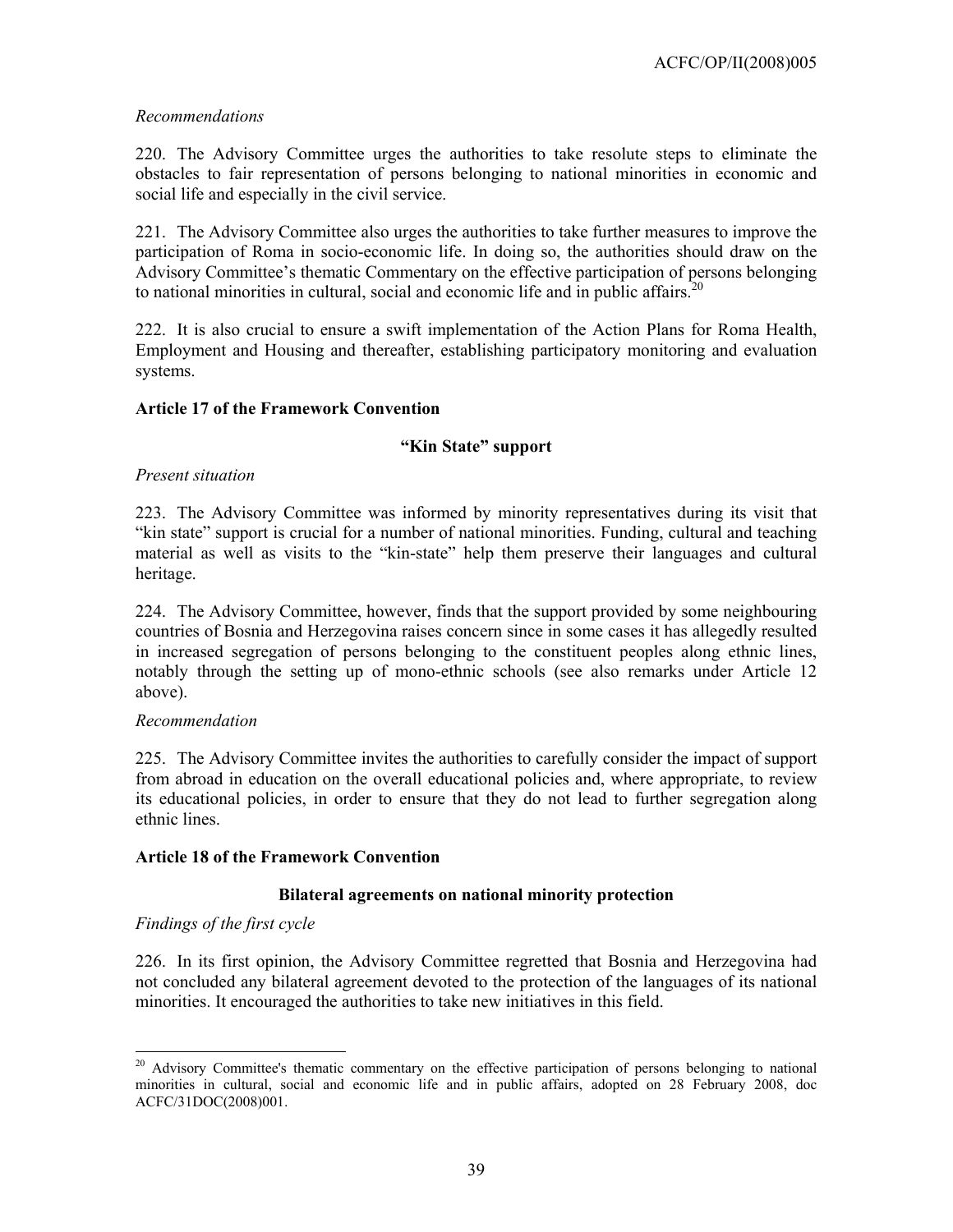## ACFC/OP/II(2008)005

## *Present situation*

a) Positive developments

227. The Advisory Committee welcomes the fact that Bosnia and Herzegovina is part of the newly established (February 2008) Regional Council for Cooperation, which establishes a new frame for co-operation in Southeaster Europe<sup>21</sup>. Co-operation on national minority policies in the region could develop as part of this co-operation framework in the future.

b) Outstanding issues

228. According to the information available to the Advisory Committee, no bilateral agreement devoted to the protection of national minorities has been concluded since 2004.

## *Recommendations*

 $\overline{a}$ 

229. The Advisory Committee encourages the authorities to pursue co-operation at regional level on minority protection. It also invites them to step up efforts to conclude bilateral agreements on minority protection as these can contribute to the preservation of the development of minorities' cultures and languages.

<sup>&</sup>lt;sup>21</sup> The Council of Regional Cooperation is the successor of the Stability Pact for Southeastern Europe.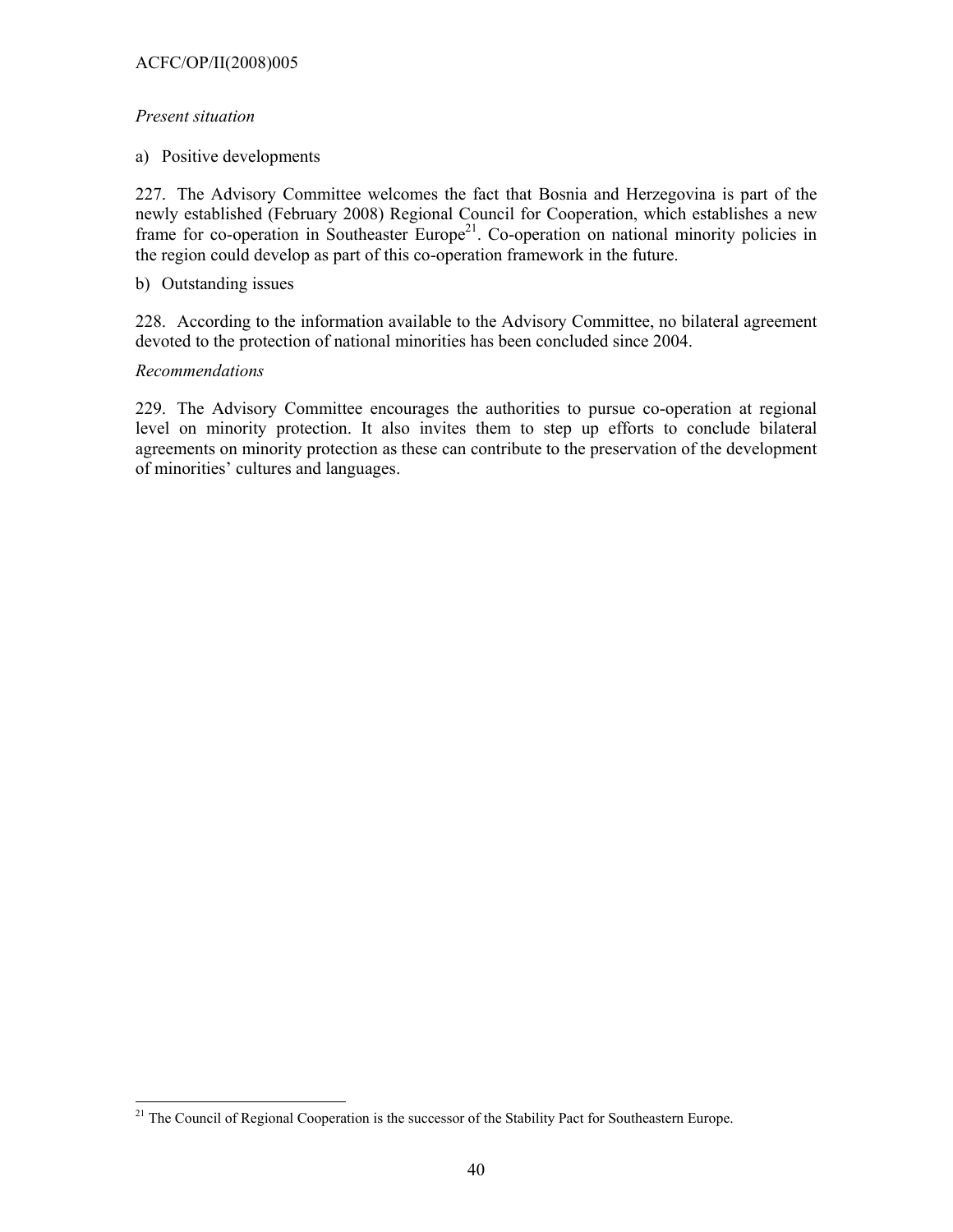# **III. CONCLUDING REMARKS**

230. The Advisory Committee considers that these concluding remarks could serve as a basis for the Conclusions and Recommendations to be adopted by the Committee of Ministers in respect of Bosnia and Herzegovina.

## **Positive developments**

231. Since the adoption of the Advisory Committee's first Opinion, in May 2004, Bosnia and Herzegovina has continued to pay attention to the situation of persons belonging to national minorities. The State Law on the Protection of Rights of Persons Belonging to National Minorities of 2003 was amended in 2005 so as to include new legislative guarantees. Both the Federation and the Republika Srpska passed a Law on Protection of the Rights of Persons Belonging to National Minorities making it possible to apply the legislation on national minorities within the Entities. An anti-discrimination law is under preparation.

232. The process of the return of refugees and displaced persons has been pursued, and the restitution of property is virtually completed. Hostile reactions and acts of violence against returnees have diminished.

233. The Council of National Minorities at the Parliamentary Assembly of Bosnia and Herzegovina was set up in 2008. It should allow increased participation of the national minorities in law and policy making regarding matters concerning them. A similar council was set up in 2007 at the level of the Republika Srpska. The city of Tuzla also established a Council of National Minorities at municipal level.

234. Following the adoption, in 2005, of a national strategy for the Roma, the authorities have drawn up action plans to improve their situation in the fields of employment, housing and health care, with the active participation of the Advisory Committee for Roma. In this connection, the authorities plan to gather data on the socioeconomic situation of the Roma, so as to remedy the deficiencies of the existing data. They must now seek means of ensuring the prompt and effective implementation of these action plans, in close co-operation with all the stakeholders concerned.

235. Implementation of the 2004 Action Plan on the Educational Needs of Roma and Members of other National Minorities has continued; for example, some municipalities have established posts of Roma educational mediators.

236. In 2008, the authorities of the Republika Srpska doubled the budget allocated to national minority organisations for their activities aimed at preserving the minorities' cultural heritages. Some municipalities have also made similar efforts.

237. The authorities of the Brčko District now reserve two seats for representatives of persons belonging to national minorities within the District Assembly. In addition, amendments to Election Law adopted in 2008 have reduced the threshold for national minority candidates to be able to stand for election.

## **Issues of concern**

238. Persons belonging to national minorities continue to be included in the category "Others" under the Constitution of Bosnia and Herzegovina, which makes them ineligible for a number of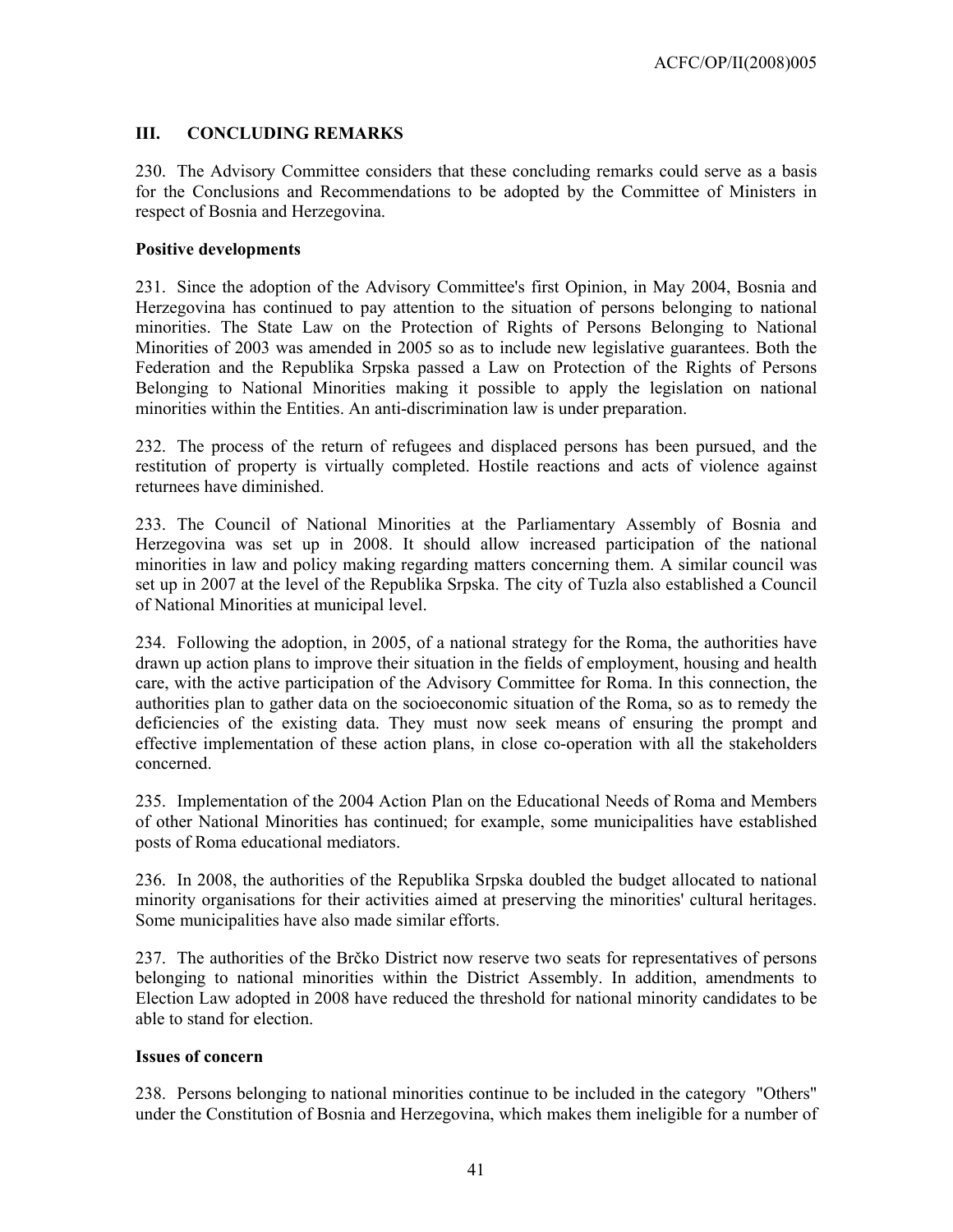high-level posts, to which only persons belonging to the three constituent peoples can be appointed. Politics and the media also function along ethnic or national dividing lines. The sense of belonging to a single country, beyond ethnic or national divisions, is still largely lacking.

239. Persons belonging to national minorities deplore the fact that, at all levels, there is a lack of political will to implement the existing legislation and take account of national minorities' needs and aspirations, since the interests of the constituent peoples remain the key focus of political decision-makers. Deficiencies in the implementation of laws and policies concerning national minorities are exacerbated by the lack of co-ordination between the different levels of governance within Bosnia and Herzegovina.

240. The Federation of Bosnia and Herzegovina has still not created a consultative body of the national minorities within the Entity.

241. The support granted by the authorities to national minority organisations with a view to preserving and developing the minorities' cultural heritage and languages remains limited and sporadic. School textbooks and syllabuses make virtually no mention of the national minorities' history and culture.

242. Discrimination against persons who do not belong to the ethnic group locally in the majority, including members of national minorities, is frequent. Such discrimination can be observed in the fields of employment, particularly public-sector employment, housing, and access to social protection and retirement benefits. The Roma are particularly affected by this phenomenon, aggravated in their case by their frequent lack of identity documents. Few "informal" Roma settlements have been legalised, and the living conditions of many Roma often remain unhealthy.

243. There is a shortage of reliable, up-to-date information on the number and circumstances of persons belonging to national minorities, with the main source of data being the census carried out in 1991. This deficiency constitutes a significant obstacle to the application of the legislation on national minorities and to the development and implementation of targeted measures to improve the situation of national minorities.

244. Hate speech targeting persons on account of their ethnic, national or religious affiliation remains frequent, particularly in politics. Roma in particular suffer from negative stereotypes, and the media often disclose the ethnicity of offenders or suspected offenders where they are of Roma origin. The segregation of pupils according to their ethnic or national origin also persists within the country through the system of "two schools under one roof" or the existence of separate schools.

245. Amendments made to the Election Law in 2008 raised the threshold allowing persons belonging to national minorities to benefit from a reserved seat within local assemblies to 3% of the population of a given municipality. Previously, they had a reserved seat even where they constituted less than 3% of the population.

246. The languages of the national minorities are scarcely present in Bosnian public affairs and cultural life. They are not used in relations with the administrative authorities, and topographical signs in minority languages do not exist, despite the legislation on the subject. There are very few radio or television programmes in minority languages, including in the public-service media. Lastly, the possibilities of learning minority languages in school are limited.